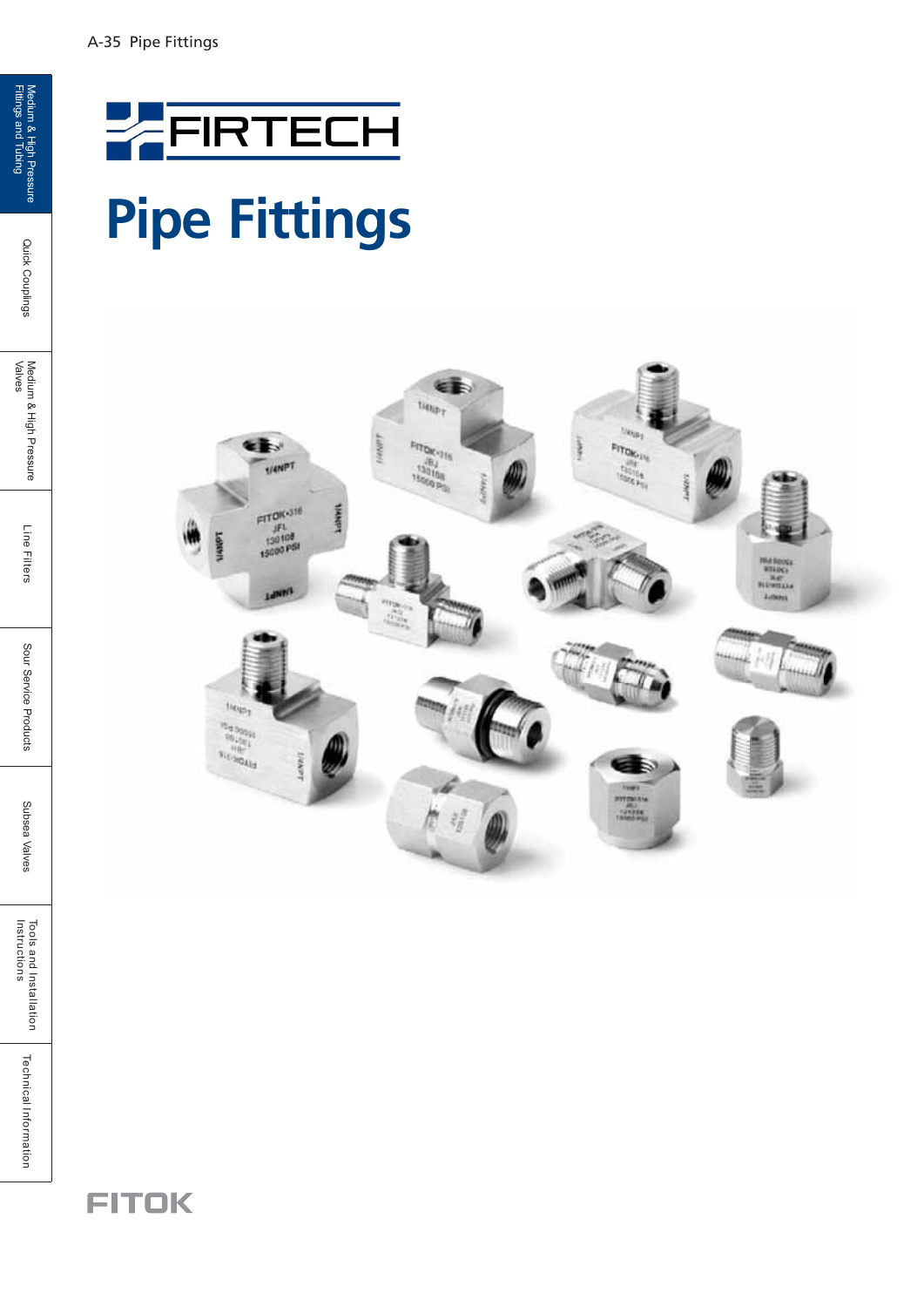

**Contents**

Pipe Plugs - HPP



A-38

Hex Nipples - HPHN



A-39

Hex Long Nipples - HPLN



A-45

A-46

Pipe Caps - HPC



Pipe Cap Assemblies(Moveable Insert)-HMC



A-47

Hex Couplings - HPCG



A-48

Zero-Clearance Unions - HPZC



A-51

Adapters - HPA



 $A-52$   $A-65$ 

#### Male Elbows - HPME



A-58

A-59

A-61

A-61

A-62

A-63

A-63

A-64

Female Elbows - HPE

Street Elbows - HPSE

Male Tees - HPMT

Male Street Tees - HPST

Male Branch Tees - HPBT

Female Tees - HPT

Female Crosses - HPCR

**Ordering Number Description**

# Tools and Installation<br>Instructions

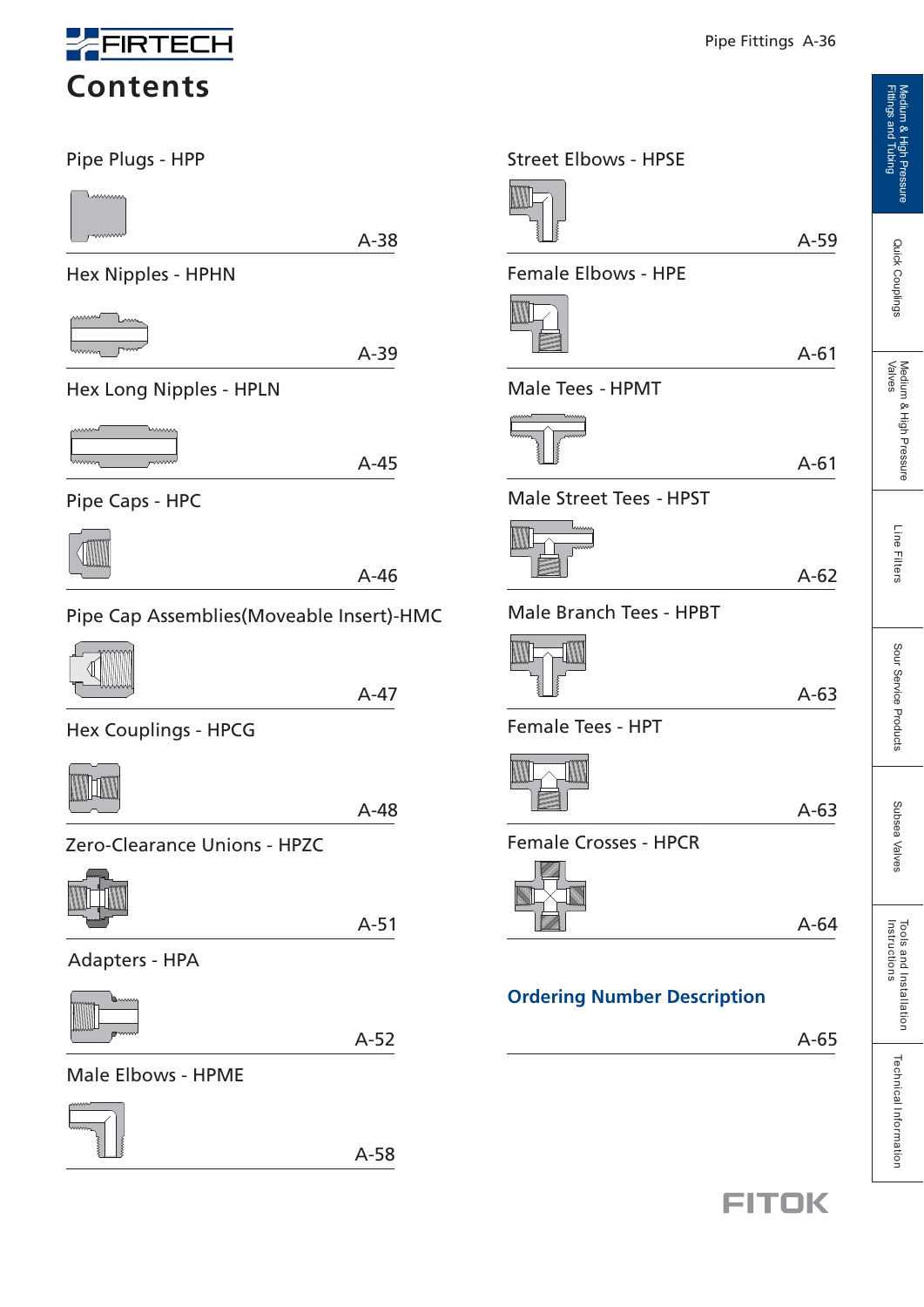### FIRTECH

#### **Features**

◎ High tensile 316 Stainless Steel as standard material, other materials available upon request

- ◎ The hardened threads with smooth surface finishing avoid galling and help to extend the fitting service life
- ◎ Radius junction design for elbows provides smooth flow path
- ◎ Every fitting marked with size, material and heat number

#### **Thread Specifications**

| <b>Connection Type</b>                                                    | Code      | <b>Thread Type</b>     | <b>Thread Specification</b>                          |  |
|---------------------------------------------------------------------------|-----------|------------------------|------------------------------------------------------|--|
| Male or Female NPT                                                        | <b>NS</b> | <b>NPT</b>             | ASME B1.20.1, SAE AS71051                            |  |
| Male or Female ISO/BSP Tapered                                            | <b>RT</b> | <b>ISO/BSP Tapered</b> | ISO 7-1, BS EN 10226-1, DIN EN<br>10226-1, JIS B0203 |  |
| Heavy-Duty Stud Ends (SAE J1926-2, ISO 11926-2)                           | SΗ        |                        | ASME B <sub>1.1</sub>                                |  |
| Ports with O-ring Seal in Truncated Housing (SAE J1926-1,<br>ISO 11926-1) | US        | SAE/MS                 |                                                      |  |
| Male or Female JIC (37° Flare)                                            | AN        |                        |                                                      |  |
| Female Swivel JIC (37°Flare)                                              | AS        |                        |                                                      |  |
| Male Type "M"                                                             | HМ        |                        |                                                      |  |

#### **Working Pressure**

The working pressures of pipe fittings are shown in the **"Ordering Information and Dimensions"**.

#### **Working Temperature**

| <b>Connection Type</b>                                                    | <b>Working Temperature Range</b>              |
|---------------------------------------------------------------------------|-----------------------------------------------|
| Male or Female NPT                                                        | -325°F to 400°F (-198°C to 204°C)             |
| Male or Female ISO/BSP Tapered                                            | -325°F to 400°F (-198°C to 204°C)             |
| Heavy-Duty Stud Ends (SAE J1926-2, ISO 11926-2)                           | 0°F to 400°F (-17.8°C to 204°C) <sup>10</sup> |
| Ports with O-ring Seal in Truncated Housing (SAE J1926-1,<br>ISO 11926-1) | -50°F to 550°F (-45°C to 288°C)               |
| Male or Female JIC (37° Flare)                                            | -423°F to 1200°F (-252°C to 649°C)            |
| Female Swivel JIC (37°Flare)                                              | -423°F to 1200°F (-252°C to 649°C)            |
| Male Type "M"                                                             | -423°F to 1200°F (-252°C to 649°C)            |

*The ends are supplied with a Fluorocarbon FKM O-ring as standard, other materials of O-rings available.* 1

#### **Cautions:**

◎ Do not loosen or tighten fittings when the system is pressurized.

◎ Always use proper thread sealants on tapered pipe threads.



Quick Couplings

**Technical Information**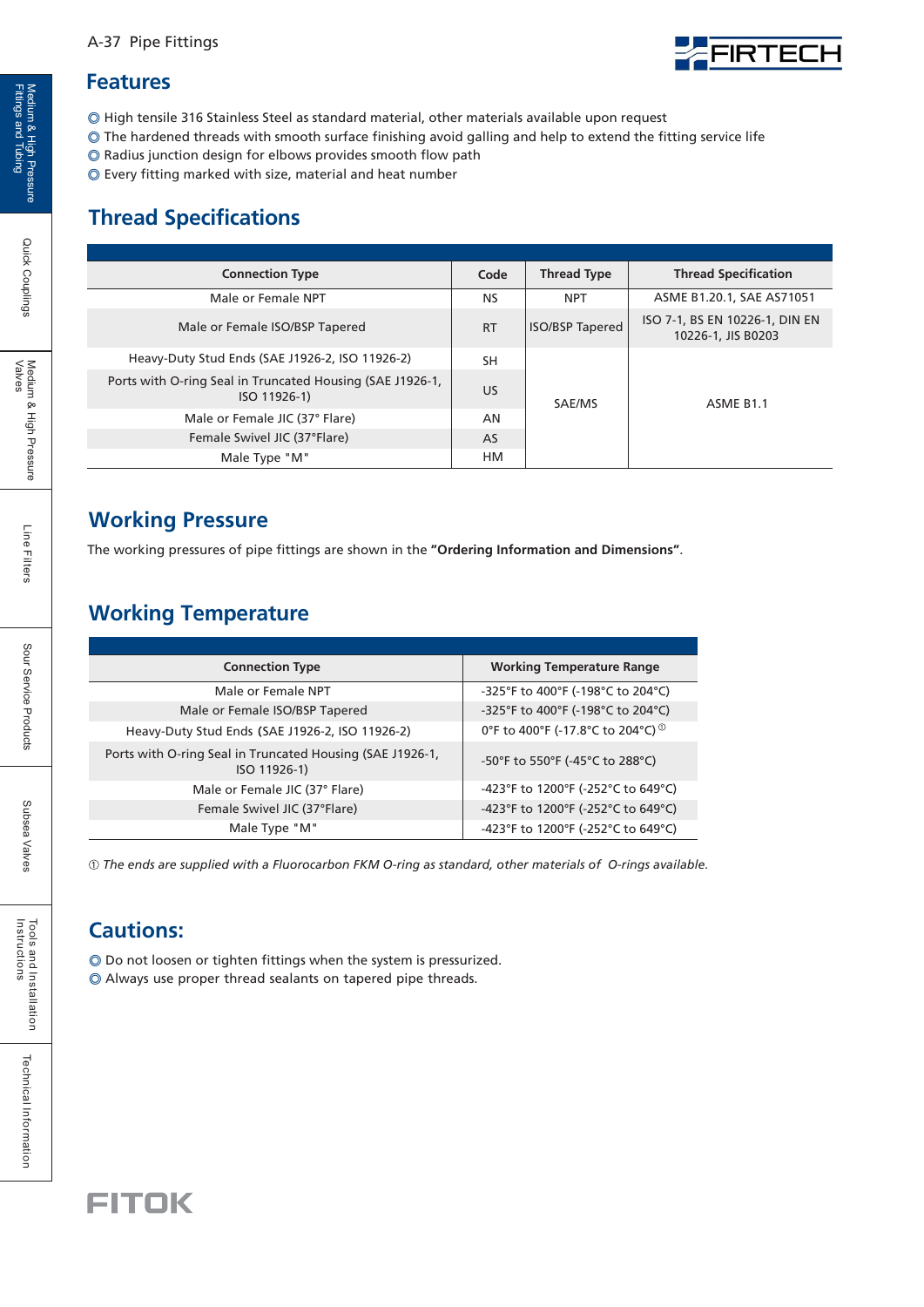#### **Ordering Information and Dimensions**

#### **Pipe Plugs**

FIRTECH



| <b>Male NPT Threads</b>   |               |            |                      |            |                                       |  |  |  |
|---------------------------|---------------|------------|----------------------|------------|---------------------------------------|--|--|--|
| <b>P-NPT</b><br>Size, in. | Ordering      |            | Dimensions, in. (mm) |            |                                       |  |  |  |
|                           | <b>Number</b> |            | F                    | B          | <b>Working Pressure</b><br>psig (bar) |  |  |  |
| 1/8                       | SS-HPP-NS2    | 0.63(16.0) | 0.44(11.1)           | 0.38(9.7)  | 15000 (1034)                          |  |  |  |
| 1/4                       | SS-HPP-NS4    | 0.87(22.2) | 0.56(14.3)           | 0.56(14.2) | 15000 (1034)                          |  |  |  |
| 3/8                       | SS-HPP-NS6    | 0.93(23.6) | 0.69(17.5)           | 0.56(14.2) | 15000 (1034)                          |  |  |  |
| 1/2                       | SS-HPP-NS8    | 1.16(29.5) | 0.87(22.2)           | 0.75(19.1) | 15000 (1034)                          |  |  |  |
| 3/4                       | SS-HPP-NS12   | 1.25(31.8) | 1.06(27.0)           | 0.75(19.1) | 10000 (690)                           |  |  |  |
| 1                         | SS-HPP-NS16   | 1.55(39.3) | 1.37(34.9)           | 0.94(23.9) | 10000 (690)                           |  |  |  |

| <b>Male ISO/BSP Tapered Threads</b> |               |            |                      |            |                                       |  |  |  |  |
|-------------------------------------|---------------|------------|----------------------|------------|---------------------------------------|--|--|--|--|
| P-ISO/BSP<br><b>Tapered</b>         | Ordering      |            | Dimensions, in. (mm) |            |                                       |  |  |  |  |
| Size, in.                           | <b>Number</b> |            | F                    | B          | <b>Working Pressure</b><br>psig (bar) |  |  |  |  |
| 1/8                                 | SS-HPP-RT2    | 0.63(16.0) | 0.44(11.1)           | 0.38(9.7)  | 15000 (1034)                          |  |  |  |  |
| 1/4                                 | SS-HPP-RT4    | 0.87(22.2) | 0.56(14.3)           | 0.56(14.2) | 15000 (1034)                          |  |  |  |  |
| 3/8                                 | SS-HPP-RT6    | 0.93(23.6) | 0.69(17.5)           | 0.56(14.2) | 15000 (1034)                          |  |  |  |  |
| 1/2                                 | SS-HPP-RT8    | 1.16(29.5) | 0.87(22.2)           | 0.75(19.1) | 15000 (1034)                          |  |  |  |  |
| 3/4                                 | SS-HPP-RT12   | 1.25(31.8) | 1.06(27.0)           | 0.75(19.1) | 10000 (690)                           |  |  |  |  |
| 1                                   | SS-HPP-RT16   | 1.55(39.3) | 1.37(34.9)           | 0.94(23.9) | 10000 (690)                           |  |  |  |  |

| <b>Male JIC</b>                  |               |            |                      |            |                                        |  |  |  |
|----------------------------------|---------------|------------|----------------------|------------|----------------------------------------|--|--|--|
| <b>P-SAE/MS</b><br><b>Thread</b> | Ordering      |            | Dimensions, in. (mm) |            |                                        |  |  |  |
| Size, in.                        | <b>Number</b> |            | F                    | B          | <b>Working Pressure<br/>psig (bar)</b> |  |  |  |
| 7/16-20                          | SS-HPP-AN4    | 0.83(21.0) | 0.50(12.7)           | 0.55(14.0) | 20000 (1379)                           |  |  |  |
| $9/16 - 18$                      | SS-HPP-AN6    | 0.89(22.7) | 0.63(15.9)           | 0.56(14.1) | 20000 (1379)                           |  |  |  |
| $3/4 - 16$                       | SS-HPP-AN8    | 1.05(26.7) | 0.81(20.6)           | 0.66(16.7) | 20000 (1379)                           |  |  |  |
| $7/8 - 14$                       | SS-HPP-AN10   | 1.19(30.3) | 0.94(23.8)           | 0.76(19.3) | 20000 (1379)                           |  |  |  |
| 1 1/16-12                        | SS-HPP-AN12   | 1.37(34.9) | 1.13(28.6)           | 0.86(21.9) | 15000 (1034)                           |  |  |  |
| 1 5/16-12                        | SS-HPP-AN16   | 1.51(38.3) | 1.37(34.9)           | 0.91(23.1) | 15000 (1034)                           |  |  |  |







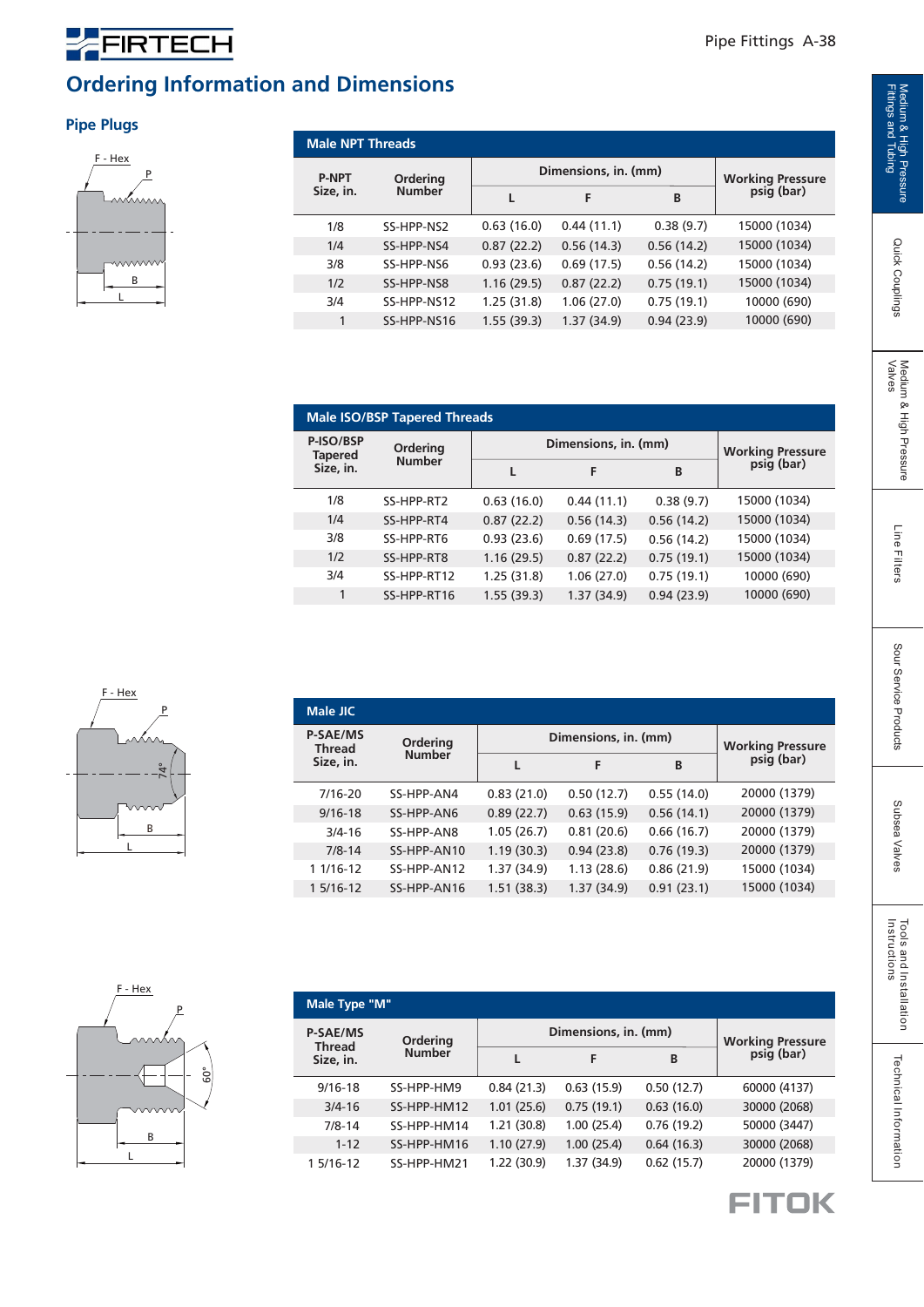



|              | <b>Male NPT Threads</b>    |                   |            |                      |            |            |            |                                       |
|--------------|----------------------------|-------------------|------------|----------------------|------------|------------|------------|---------------------------------------|
| <b>P-NPT</b> | <b>Px-NPT</b>              | Ordering          |            | Dimensions, in. (mm) |            |            |            |                                       |
| Size, in.    | Size, in.<br><b>Number</b> |                   | L          | F                    | B          | <b>Bx</b>  | E          | <b>Working Pressure</b><br>psig (bar) |
| 1/8          | 1/8                        | SS-HPHN-NS2       | 1.05(26.6) | 0.44(11.1)           | 0.38(9.7)  | 0.38(9.7)  | 0.19(4.8)  | 15000 (1034)                          |
| 1/4          | 1/8                        | SS-HPHN-NS4-NS2   | 1.30(32.9) | 0.56(14.3)           | 0.56(14.2) | 0.38(9.7)  | 0.19(4.8)  | 15000 (1034)                          |
| 1/4          | 1/4                        | SS-HPHN-NS4       | 1.47(37.4) | 0.56(14.3)           | 0.56(14.2) | 0.56(14.2) | 0.25(6.4)  | 15000 (1034)                          |
| 3/8          | 1/8                        | SS-HPHN-NS6-NS2   | 1.34(34.1) | 0.69(17.5)           | 0.56(14.2) | 0.38(9.7)  | 0.19(4.8)  | 15000 (1034)                          |
| 3/8          | 1/4                        | SS-HPHN-NS6-NS4   | 1.52(38.6) | 0.69(17.5)           | 0.56(14.2) | 0.56(14.2) | 0.25(6.4)  | 15000 (1034)                          |
| 3/8          | 3/8                        | SS-HPHN-NS6       | 1.52(38.6) | 0.69(17.5)           | 0.56(14.2) | 0.56(14.2) | 0.31(7.9)  | 15000 (1034)                          |
| 1/2          | 1/8                        | SS-HPHN-NS8-NS2   | 1.58(40.2) | 0.87(22.2)           | 0.75(19.1) | 0.38(9.7)  | 0.19(4.8)  | 15000 (1034)                          |
| 1/2          | 1/4                        | SS-HPHN-NS8-NS4   | 1.76(44.7) | 0.87(22.2)           | 0.75(19.1) | 0.56(14.2) | 0.25(6.4)  | 15000 (1034)                          |
| 1/2          | 3/8                        | SS-HPHN-NS8-NS6   | 1.76(44.7) | 0.87(22.2)           | 0.75(19.1) | 0.56(14.2) | 0.31(7.9)  | 15000 (1034)                          |
| 1/2          | 1/2                        | SS-HPHN-NS8       | 1.95(49.6) | 0.87(22.2)           | 0.75(19.1) | 0.75(19.1) | 0.38(9.6)  | 15000 (1034)                          |
| 3/4          | 1/8                        | SS-HPHN-NS12-NS2  | 1.67(42.4) | 1.06(27.0)           | 0.75(19.1) | 0.38(9.7)  | 0.22(5.5)  | 10000 (690)                           |
| 3/4          | 1/4                        | SS-HPHN-NS12-NS4  | 1.85(46.9) | 1.06(27.0)           | 0.75(19.1) | 0.56(14.2) | 0.28(7.1)  | 10000 (690)                           |
| 3/4          | 3/8                        | SS-HPHN-NS12-NS6  | 1.85(46.9) | 1.06(27.0)           | 0.75(19.1) | 0.56(14.2) | 0.38(9.6)  | 10000 (690)                           |
| 3/4          | 1/2                        | SS-HPHN-NS12-NS8  | 2.04(51.8) | 1.06(27.0)           | 0.75(19.1) | 0.75(19.1) | 0.47(11.9) | 10000 (690)                           |
| 3/4          | 3/4                        | SS-HPHN-NS12      | 2.04(51.8) | 1.06(27.0)           | 0.75(19.1) | 0.75(19.1) | 0.58(14.8) | 10000 (690)                           |
| $\mathbf{1}$ | 1/8                        | SS-HPHN-NS16-NS2  | 1.96(49.8) | 1.37(34.9)           | 0.94(23.9) | 0.38(9.7)  | 0.22(5.5)  | 10000 (690)                           |
| 1            | 1/4                        | SS-HPHN-NS16-NS4  | 2.14(54.3) | 1.37(34.9)           | 0.94(23.9) | 0.56(14.2) | 0.28(7.1)  | 10000 (690)                           |
| 1            | 3/8                        | SS-HPHN-NS16-NS6  | 2.14(54.3) | 1.37(34.9)           | 0.94(23.9) | 0.56(14.2) | 0.38(9.6)  | 10000 (690)                           |
| 1            | 1/2                        | SS-HPHN-NS16-NS8  | 2.33(59.2) | 1.37(34.9)           | 0.94(23.9) | 0.75(19.1) | 0.47(11.9) | 10000 (690)                           |
| 1            | 3/4                        | SS-HPHN-NS16-NS12 | 2.33(59.2) | 1.37(34.9)           | 0.94(23.9) | 0.75(19.1) | 0.58(14.8) | 10000 (690)                           |
| 1            | $\mathbf{1}$               | SS-HPHN-NS16      | 2.52(64.0) | 1.37(34.9)           | 0.94(23.9) | 0.94(23.9) | 0.79(20.0) | 10000 (690)                           |

Quick Couplings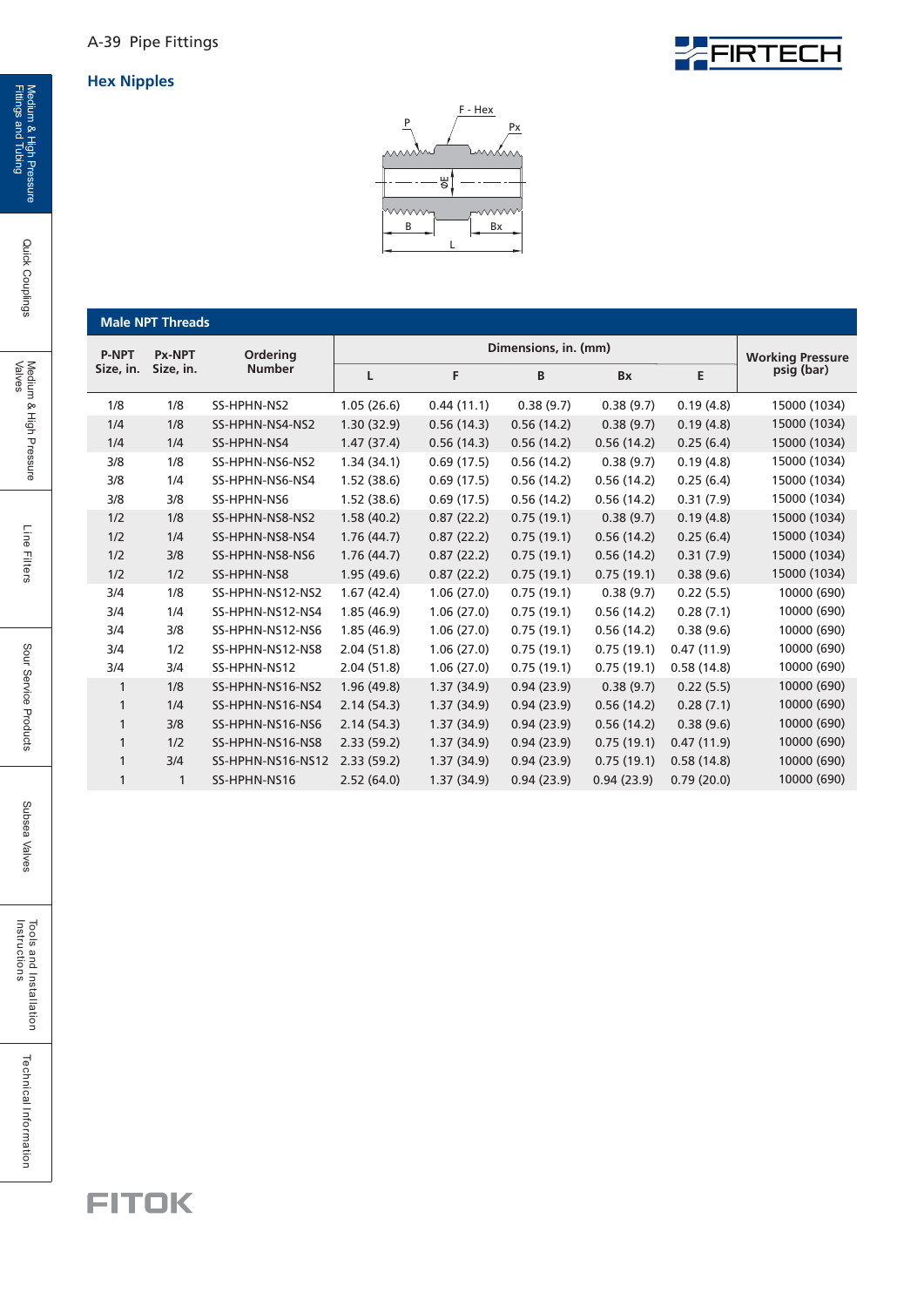

**Male NPT Threads**

1/4 1/4 3/8 3/8 3/8

1/8

**P-NPT Size, in.**

> 3/4 3/4 3/4 3/4 3/4 1 1 1 1

 $1/2$  $1/2$  $1/2$  $1/2$ 

> 1 1

1 3/4  SS-HPHN-NS16-RT12 SS-HPHN-NS16-RT16

2.33 (59.2) 2.52 (64.0) **Male ISO/BSP Tapered Threads**

| Px-ISO/BSP                  | <b>Ordering</b>   |            | Dimensions, in. (mm) |            |            |            |                                       |  |  |
|-----------------------------|-------------------|------------|----------------------|------------|------------|------------|---------------------------------------|--|--|
| <b>Tapered</b><br>Size, in. | <b>Number</b>     | L          | F                    | B          | <b>Bx</b>  | E          | <b>Working Pressure</b><br>psig (bar) |  |  |
| 1/8                         | SS-HPHN-NS2-RT2   | 1.05(26.6) | 0.44(11.1)           | 0.38(9.7)  | 0.38(9.7)  | 0.19(4.8)  | 15000 (1034)                          |  |  |
| 1/8                         | SS-HPHN-NS4-RT2   | 1.30(32.9) | 0.56(14.3)           | 0.56(14.2) | 0.38(9.7)  | 0.19(4.8)  | 15000 (1034)                          |  |  |
| 1/4                         | SS-HPHN-NS4-RT4   | 1.47(37.4) | 0.56(14.3)           | 0.56(14.2) | 0.56(14.2) | 0.25(6.4)  | 15000 (1034)                          |  |  |
| 1/8                         | SS-HPHN-NS6-RT2   | 1.34(34.1) | 0.69(17.5)           | 0.56(14.2) | 0.38(9.7)  | 0.19(4.8)  | 15000 (1034)                          |  |  |
| 1/4                         | SS-HPHN-NS6-RT4   | 1.52(38.6) | 0.69(17.5)           | 0.56(14.2) | 0.56(14.2) | 0.25(6.4)  | 15000 (1034)                          |  |  |
| 3/8                         | SS-HPHN-NS6-RT6   | 1.52(38.6) | 0.69(17.5)           | 0.56(14.2) | 0.56(14.2) | 0.31(7.9)  | 15000 (1034)                          |  |  |
| 1/8                         | SS-HPHN-NS8-RT2   | 1.58(40.2) | 0.87(22.2)           | 0.75(19.1) | 0.38(9.7)  | 0.19(4.8)  | 15000 (1034)                          |  |  |
| 1/4                         | SS-HPHN-NS8-RT4   | 1.76(44.7) | 0.87(22.2)           | 0.75(19.1) | 0.56(14.2) | 0.25(6.4)  | 15000 (1034)                          |  |  |
| 3/8                         | SS-HPHN-NS8-RT6   | 1.76(44.7) | 0.87(22.2)           | 0.75(19.1) | 0.56(14.2) | 0.31(7.9)  | 15000 (1034)                          |  |  |
| 1/2                         | SS-HPHN-NS8-RT8   | 1.95(49.6) | 0.87(22.2)           | 0.75(19.1) | 0.75(19.1) | 0.38(9.6)  | 15000 (1034)                          |  |  |
| 1/8                         | SS-HPHN-NS12-RT2  | 1.67(42.4) | 1.06(27.0)           | 0.75(19.1) | 0.38(9.7)  | 0.22(5.5)  | 10000 (690)                           |  |  |
| 1/4                         | SS-HPHN-NS12-RT4  | 1.85(46.9) | 1.06(27.0)           | 0.75(19.1) | 0.56(14.2) | 0.28(7.1)  | 10000 (690)                           |  |  |
| 3/8                         | SS-HPHN-NS12-RT6  | 1.85(46.9) | 1.06(27.0)           | 0.75(19.1) | 0.56(14.2) | 0.38(9.6)  | 10000 (690)                           |  |  |
| 1/2                         | SS-HPHN-NS12-RT8  | 2.04(51.8) | 1.06(27.0)           | 0.75(19.1) | 0.75(19.1) | 0.47(11.9) | 10000 (690)                           |  |  |
| 3/4                         | SS-HPHN-NS12-RT12 | 2.04(51.8) | 1.06(27.0)           | 0.75(19.1) | 0.75(19.1) | 0.58(14.8) | 10000 (690)                           |  |  |
| 1/8                         | SS-HPHN-NS16-RT2  | 1.96(49.8) | 1.37(34.9)           | 0.94(23.9) | 0.38(9.7)  | 0.22(5.5)  | 10000 (690)                           |  |  |
| 1/4                         | SS-HPHN-NS16-RT4  | 2.14(54.3) | 1.37(34.9)           | 0.94(23.9) | 0.56(14.2) | 0.28(7.1)  | 10000 (690)                           |  |  |
| 3/8                         | SS-HPHN-NS16-RT6  | 2.14(54.3) | 1.37(34.9)           | 0.94(23.9) | 0.56(14.2) | 0.38(9.6)  | 10000 (690)                           |  |  |
| 1/2                         | SS-HPHN-NS16-RT8  | 2.33(59.2) | 1.37(34.9)           | 0.94(23.9) | 0.75(19.1) | 0.47(11.9) | 10000 (690)                           |  |  |

0.94 (23.9) 0.94 (23.9)

1.37 (34.9) 1.37 (34.9)

0.94 (23.9)

0.75 (19.1)

 $0.58(14.8)$  $0.79(20.0)$ 



#### **FITOK**

 10000 (690) 10000 (690)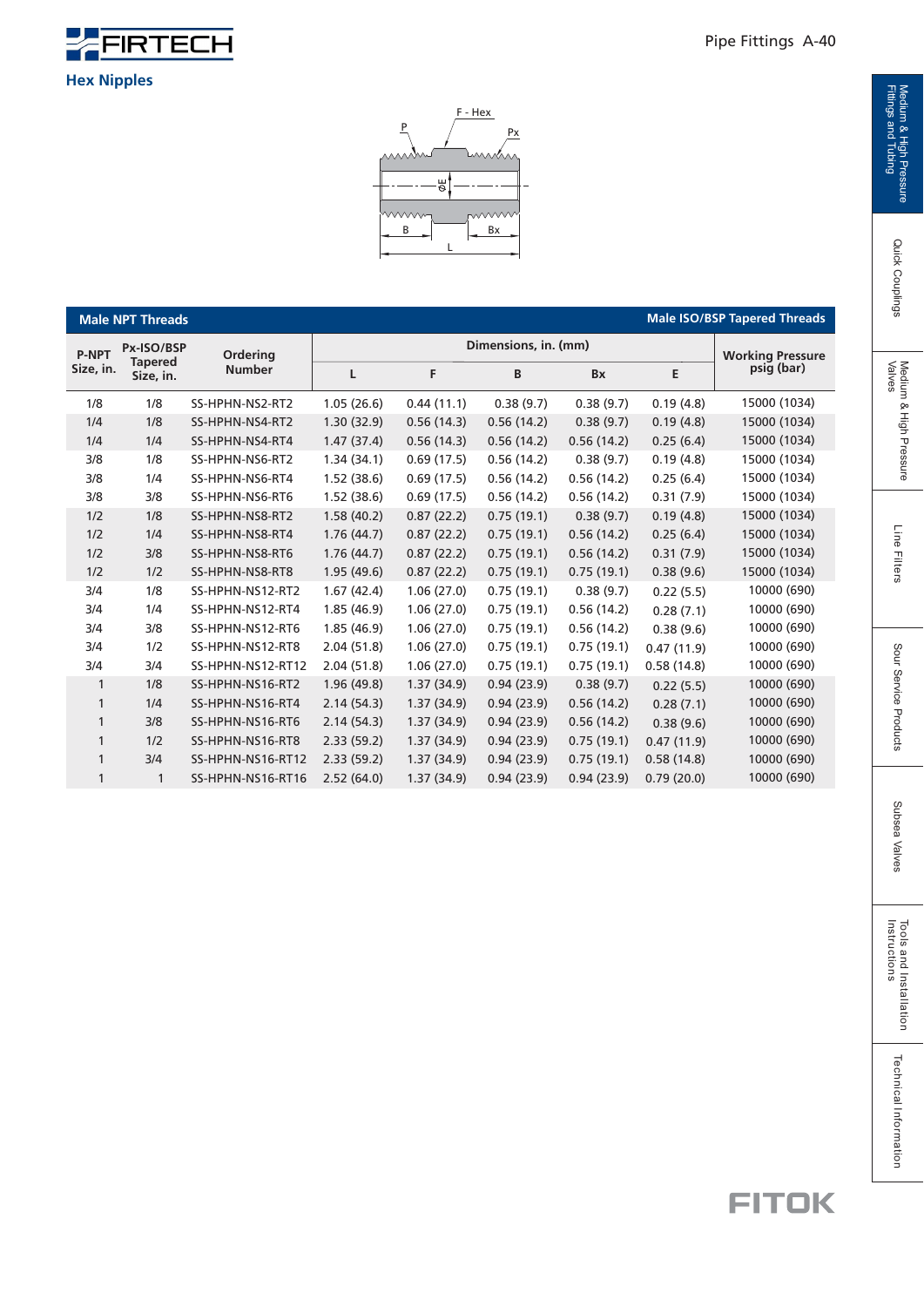



**Male ISO/BSP Tapered Threads**

| P-ISO/BSP Px-ISO/BSP        |                             | Ordering          |            | <b>Working Pressure</b> |            |            |            |              |
|-----------------------------|-----------------------------|-------------------|------------|-------------------------|------------|------------|------------|--------------|
| <b>Tapered</b><br>Size, in. | <b>Tapered</b><br>Size, in. | <b>Number</b>     | L          | F                       | B          | Bx         | Е          | psig (bar)   |
| 1/8                         | 1/8                         | SS-HPHN-RT2       | 1.05(26.6) | 0.44(11.1)              | 0.38(9.7)  | 0.38(9.7)  | 0.19(4.8)  | 15000 (1034) |
| 1/4                         | 1/8                         | SS-HPHN-RT4-RT2   | 1.30(32.9) | 0.56(14.3)              | 0.56(14.2) | 0.38(9.7)  | 0.19(4.8)  | 15000 (1034) |
| 1/4                         | 1/4                         | SS-HPHN-RT4       | 1.47(37.4) | 0.56(14.3)              | 0.56(14.2) | 0.56(14.2) | 0.25(6.4)  | 15000 (1034) |
| 3/8                         | 1/8                         | SS-HPHN-RT6-RT2   | 1.34(34.1) | 0.69(17.5)              | 0.56(14.2) | 0.38(9.7)  | 0.19(4.8)  | 15000 (1034) |
| 3/8                         | 1/4                         | SS-HPHN-RT6-RT4   | 1.52(38.6) | 0.69(17.5)              | 0.56(14.2) | 0.56(14.2) | 0.25(6.4)  | 15000 (1034) |
| 3/8                         | 3/8                         | SS-HPHN-RT6       | 1.52(38.6) | 0.69(17.5)              | 0.56(14.2) | 0.56(14.2) | 0.31(7.9)  | 15000 (1034) |
| 1/2                         | 1/8                         | SS-HPHN-RT8-RT2   | 1.58(40.2) | 0.87(22.2)              | 0.75(19.1) | 0.38(9.7)  | 0.19(4.8)  | 15000 (1034) |
| 1/2                         | 1/4                         | SS-HPHN-RT8-RT4   | 1.76(44.7) | 0.87(22.2)              | 0.75(19.1) | 0.56(14.2) | 0.25(6.4)  | 15000 (1034) |
| 1/2                         | 3/8                         | SS-HPHN-RT8-RT6   | 1.76(44.7) | 0.87(22.2)              | 0.75(19.1) | 0.56(14.2) | 0.31(7.9)  | 15000 (1034) |
| 1/2                         | 1/2                         | SS-HPHN-RT8       | 1.95(49.6) | 0.87(22.2)              | 0.75(19.1) | 0.75(19.1) | 0.38(9.6)  | 15000 (1034) |
| 3/4                         | 1/8                         | SS-HPHN-RT12-RT2  | 1.67(42.4) | 1.06(27.0)              | 0.75(19.1) | 0.38(9.7)  | 0.22(5.5)  | 10000 (690)  |
| 3/4                         | 1/4                         | SS-HPHN-RT12-RT4  | 1.85(46.9) | 1.06(27.0)              | 0.75(19.1) | 0.56(14.2) | 0.28(7.1)  | 10000 (690)  |
| 3/4                         | 3/8                         | SS-HPHN-RT12-RT6  | 1.85(46.9) | 1.06(27.0)              | 0.75(19.1) | 0.56(14.2) | 0.38(9.6)  | 10000 (690)  |
| 3/4                         | 1/2                         | SS-HPHN-RT12-RT8  | 2.04(51.8) | 1.06(27.0)              | 0.75(19.1) | 0.75(19.1) | 0.47(11.9) | 10000 (690)  |
| 3/4                         | 3/4                         | SS-HPHN-RT12      | 2.04(51.8) | 1.06(27.0)              | 0.75(19.1) | 0.75(19.1) | 0.58(14.8) | 10000 (690)  |
| $\mathbf{1}$                | 1/8                         | SS-HPHN-RT16-RT2  | 1.96(49.8) | 1.37(34.9)              | 0.94(23.9) | 0.38(9.7)  | 0.22(5.5)  | 10000 (690)  |
| $\mathbf{1}$                | 1/4                         | SS-HPHN-RT16-RT4  | 2.14(54.3) | 1.37(34.9)              | 0.94(23.9) | 0.56(14.2) | 0.28(7.1)  | 10000 (690)  |
| $\mathbf{1}$                | 3/8                         | SS-HPHN-RT16-RT6  | 2.14(54.3) | 1.37(34.9)              | 0.94(23.9) | 0.56(14.2) | 0.38(9.6)  | 10000 (690)  |
| $\mathbf{1}$                | 1/2                         | SS-HPHN-RT16-RT8  | 2.33(59.2) | 1.37(34.9)              | 0.94(23.9) | 0.75(19.1) | 0.47(11.9) | 10000 (690)  |
| $\mathbf{1}$                | 3/4                         | SS-HPHN-RT16-RT12 | 2.33(59.2) | 1.37(34.9)              | 0.94(23.9) | 0.75(19.1) | 0.58(14.8) | 10000 (690)  |
| 1                           | $\mathbf{1}$                | SS-HPHN-RT16      | 2.52(64.0) | 1.37(34.9)              | 0.94(23.9) | 0.94(23.9) | 0.79(20.0) | 10000 (690)  |



Quick Couplings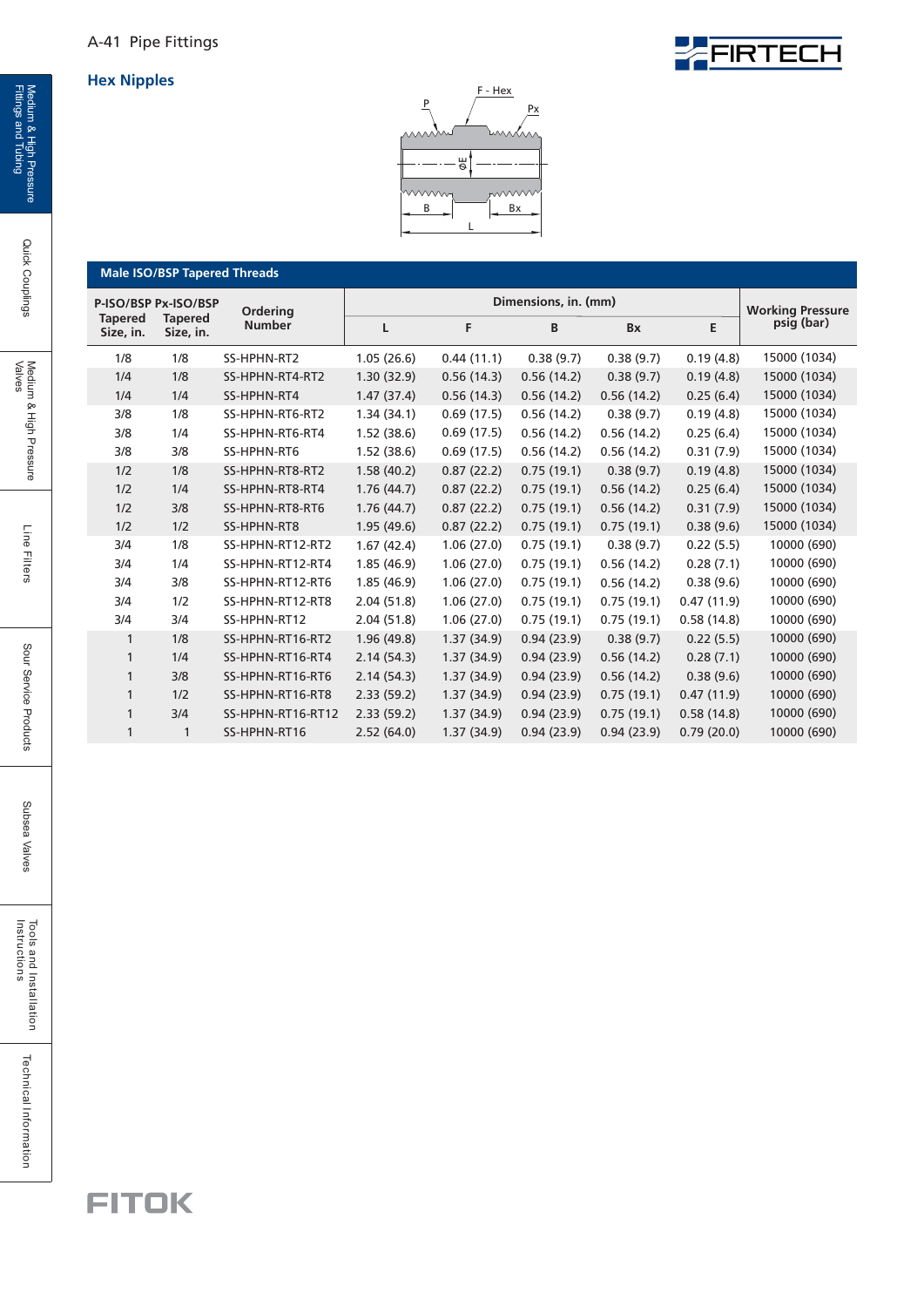

#### Pipe Fittings A-42

## Quick Couplings

Medium & High Pressure<br>Valves

| <b>P-NPT</b><br>Size, in. | <b>Px-SAE/MS</b><br><b>Thread</b><br>Size. in. |
|---------------------------|------------------------------------------------|

| 히.<br>24<br>짓<br>www<br>www.w<br>B<br>Bx |                                     |                   |            |                      |            |            |            |              |  |  |
|------------------------------------------|-------------------------------------|-------------------|------------|----------------------|------------|------------|------------|--------------|--|--|
|                                          | Male JIC<br><b>Male NPT Threads</b> |                   |            |                      |            |            |            |              |  |  |
| <b>P-NPT</b>                             | <b>Px-SAE/MS</b><br><b>Thread</b>   | Ordering          |            | Dimensions, in. (mm) |            |            |            |              |  |  |
| Size, in.                                | Size, in.                           | <b>Number</b>     | L          | F                    | В          | Bx         | E          | psig (bar)   |  |  |
| 1/8                                      | $7/16 - 20$                         | SS-HPHN-NS2-AN4   | 1.23(31.3) | 0.50(12.7)           | 0.38(9.7)  | 0.55(14.0) | 0.17(4.4)  | 15000 (1034) |  |  |
| 1/8                                      | $9/16 - 18$                         | SS-HPHN-NS2-AN6   | 1.31(33.4) | 0.63(15.9)           | 0.38(9.7)  | 0.56(14.1) | 0.19(4.8)  | 15000 (1034) |  |  |
| 1/4                                      | $7/16 - 20$                         | SS-HPHN-NS4-AN4   | 1.46(37.2) | 0.56(14.3)           | 0.56(14.2) | 0.55(14.0) | 0.17(4.4)  | 15000 (1034) |  |  |
| 1/4                                      | $9/16 - 18$                         | SS-HPHN-NS4-AN6   | 1.49(37.9) | 0.63(15.9)           | 0.56(14.2) | 0.56(14.1) | 0.23(5.8)  | 15000 (1034) |  |  |
| 1/4                                      | $3/4 - 16$                          | SS-HPHN-NS4-AN8   | 1.65(41.9) | 0.81(20.6)           | 0.56(14.2) | 0.66(16.7) | 0.25(6.4)  | 15000 (1034) |  |  |
| 3/8                                      | $7/16 - 20$                         | SS-HPHN-NS6-AN4   | 1.52(38.4) | 0.69(17.5)           | 0.56(14.2) | 0.55(14.0) | 0.17(4.4)  | 15000 (1034) |  |  |
| 3/8                                      | $9/16 - 18$                         | SS-HPHN-NS6-AN6   | 1.52(38.4) | 0.69(17.5)           | 0.56(14.2) | 0.56(14.1) | 0.23(5.8)  | 15000 (1034) |  |  |
| 3/8                                      | $3/4 - 16$                          | SS-HPHN-NS6-AN8   | 1.62(41.1) | 0.81(20.6)           | 0.56(14.2) | 0.66(16.7) | 0.31(7.9)  | 15000 (1034) |  |  |
| 1/2                                      | $7/16 - 20$                         | SS-HPHN-NS8-AN4   | 1.75(44.5) | 0.87(22.2)           | 0.75(19.1) | 0.55(14.0) | 0.17(4.4)  | 15000 (1034) |  |  |
| 1/2                                      | $9/16 - 18$                         | SS-HPHN-NS8-AN6   | 1.75(44.6) | 0.87(22.2)           | 0.75(19.1) | 0.56(14.1) | 0.23(5.8)  | 15000 (1034) |  |  |
| 1/2                                      | $3/4 - 16$                          | SS-HPHN-NS8-AN8   | 1.86(47.2) | 0.87(22.2)           | 0.75(19.1) | 0.66(16.7) | 0.31(8.0)  | 15000 (1034) |  |  |
| 1/2                                      | $7/8 - 14$                          | SS-HPHN-NS8-AN10  | 1.98(50.4) | 0.94(23.8)           | 0.75(19.1) | 0.76(19.3) | 0.37(9.4)  | 15000 (1034) |  |  |
| 3/4                                      | $3/4 - 16$                          | SS-HPHN-NS12-AN8  | 1.94(49.4) | 1.06(27.0)           | 0.75(19.1) | 0.66(16.7) | 0.39(9.9)  | 10000 (690)  |  |  |
| 3/4                                      | $7/8 - 14$                          | SS-HPHN-NS12-AN10 | 2.05(52.0) | 1.06(27.0)           | 0.75(19.1) | 0.76(19.3) | 0.48(12.3) | 10000 (690)  |  |  |
| 3/4                                      | 1 1/16-12                           | SS-HPHN-NS12-AN12 | 2.17(55.0) | 1.13(28.6)           | 0.75(19.1) | 0.86(21.9) | 0.58(14.8) | 10000 (690)  |  |  |
| 3/4                                      | 1 5/16-12                           | SS-HPHN-NS12-AN16 | 2.30(58.4) | 1.37(34.9)           | 0.75(19.1) | 0.91(23.1) | 0.58(14.8) | 10000 (690)  |  |  |
| $\mathbf{1}$                             | 1 1/16-12                           | SS-HPHN-NS16-AN12 | 2.44(62.0) | 1.37(34.9)           | 0.94(23.9) | 0.86(21.9) | 0.61(15.5) | 10000 (690)  |  |  |
| 1                                        | 1 5/16-12                           | SS-HPHN-NS16-AN16 | 2.49(63.2) | 1.37(34.9)           | 0.94(23.9) | 0.91(23.1) | 0.79(20.0) | 10000 (690)  |  |  |

P F - Hex

74°

Ă

#### **Hex Nipples** 1



|              | <b>Male NPT Threads</b> |                           |            |                         |            |            |            | <b>Male SAE/MS Straight Threads</b> |
|--------------|-------------------------|---------------------------|------------|-------------------------|------------|------------|------------|-------------------------------------|
| <b>P-NPT</b> | Px-SAE/MS<br>Thread     | Ordering<br><b>Number</b> |            | <b>Working Pressure</b> |            |            |            |                                     |
| Size, in.    | Size, in.               |                           | L          | F                       | B          | <b>Bx</b>  | E          | psig (bar)                          |
| 1/4          | 7/16-20                 | SS-HPHN-NS4-SH7           | 1.35(34.2) | 0.56(14.3)              | 0.56(14.2) | 0.43(11.0) | 0.18(4.5)  | 10000 (690)                         |
| 1/4          | $9/16 - 18$             | SS-HPHN-NS4-SH9           | 1.43(36.4) | 0.69(17.5)              | 0.56(14.2) | 0.47(12.0) | 0.28(7.1)  | 10000 (690)                         |
| 3/8          | 7/16-20                 | SS-HPHN-NS6-SH7           | 1.39(35.4) | 0.69(17.5)              | 0.56(14.2) | 0.43(11.0) | 0.18(4.5)  | 10000 (690)                         |
| 3/8          | $9/16 - 18$             | SS-HPHN-NS6-SH9           | 1.43(36.4) | 0.69(17.5)              | 0.56(14.2) | 0.47(12.0) | 0.30(7.5)  | 10000 (690)                         |
| 3/8          | $3/4 - 16$              | SS-HPHN-NS6-SH12          | 1.56(39.6) | 0.87(22.2)              | 0.56(14.2) | 0.55(14.0) | 0.38(9.6)  | 10000 (690)                         |
| 1/2          | $9/16 - 18$             | SS-HPHN-NS8-SH9           | 1.67(42.5) | 0.87(22.2)              | 0.75(19.1) | 0.47(12.0) | 0.30(7.5)  | 10000 (690)                         |
| 1/2          | $3/4 - 16$              | SS-HPHN-NS8-SH12          | 1.75(44.5) | 0.87(22.2)              | 0.75(19.1) | 0.55(14.0) | 0.39(10.0) | 10000 (690)                         |
| 1/2          | $7/8 - 14$              | SS-HPHN-NS8-SH14          | 1.88(47.7) | 1.00(25.4)              | 0.75(19.1) | 0.63(16.0) | 0.47(11.9) | 10000 (690)                         |
| 3/4          | $9/16 - 18$             | SS-HPHN-NS12-SH9          | 1.76(44.7) | 1.06(27.0)              | 0.75(19.1) | 0.47(12.0) | 0.30(7.5)  | 10000 (690)                         |
| 3/4          | $3/4 - 16$              | SS-HPHN-NS12-SH12         | 1.84(46.7) | 1.06(27.0)              | 0.75(19.1) | 0.55(14.0) | 0.39(10.0) | 10000 (690)                         |
| 3/4          | $7/8 - 14$              | SS-HPHN-NS12-SH14         | 1.92(48.7) | 1.06(27.0)              | 0.75(19.1) | 0.63(16.0) | 0.49(12.5) | 10000 (690)                         |
| 1            | $3/4 - 16$              | SS-HPHN-NS16-SH12         | 2.13(54.1) | 1.37 (34.9)             | 0.94(23.9) | 0.55(14.0) | 0.39(10.0) | 10000 (690)                         |
|              | $7/8 - 14$              | SS-HPHN-NS16-SH14         | 2.21(56.1) | 1.37 (34.9)             | 0.94(23.9) | 0.63(16.0) | 0.49(12.5) | 10000 (690)                         |

 *SAE/MS Heavy-Duty Stud Ends are supplied with a Fl uorocarbon FKM O-ring as standard, other materials of O-rings available.* 1

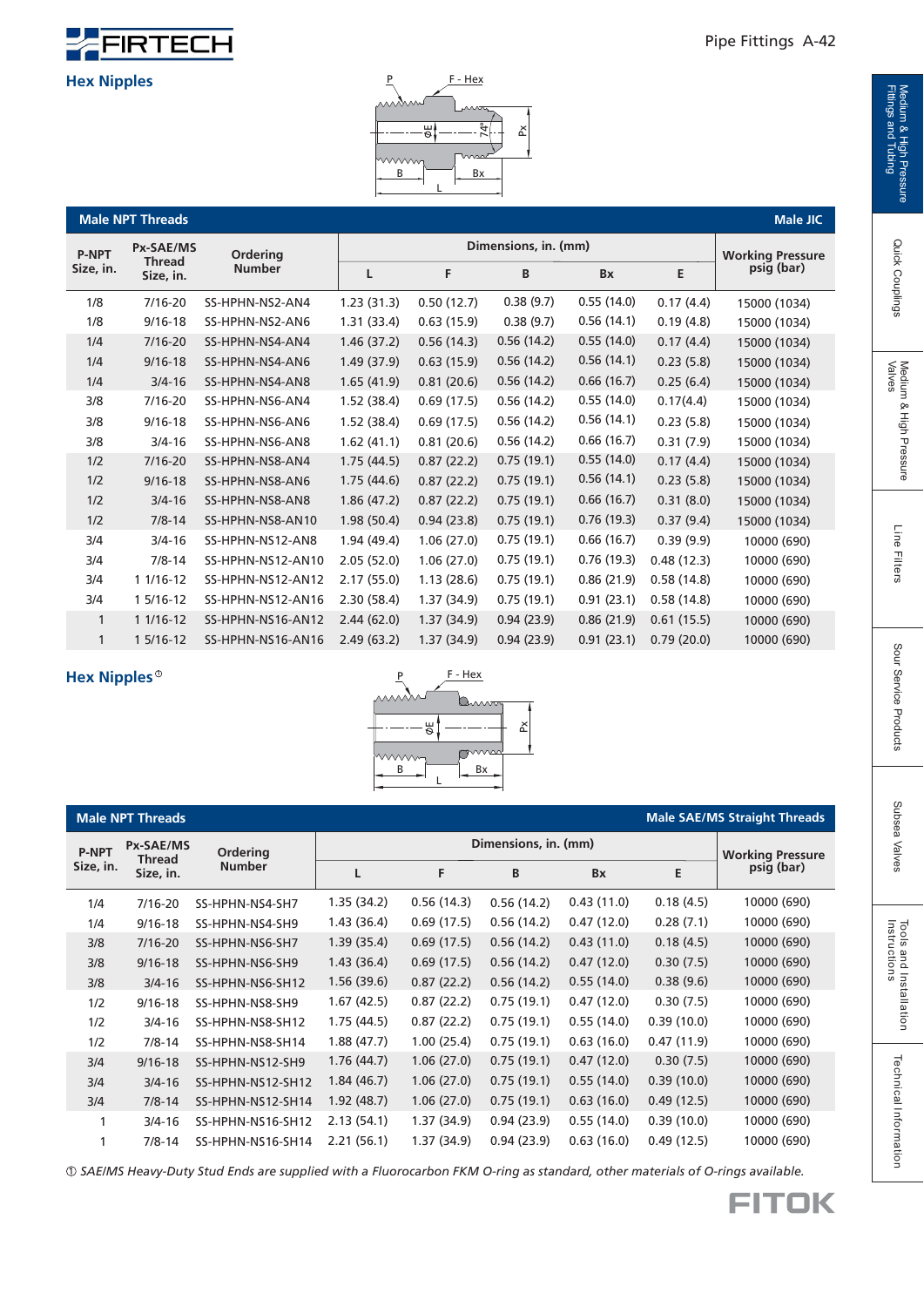



|              | <b>Male NPT Threads</b>    |                   |             |            |                         |            |            | Male Type "M" |
|--------------|----------------------------|-------------------|-------------|------------|-------------------------|------------|------------|---------------|
| <b>P-NPT</b> | <b>Px-SAE/MS</b>           | Ordering          |             |            | <b>Working Pressure</b> |            |            |               |
| Size, in.    | <b>Thread</b><br>Size, in. | <b>Number</b>     | L           | F          | B                       | <b>Bx</b>  | E          | psig (bar)    |
| 1/8          | $9/16 - 18$                | SS-HPHN-NS2-HM9   | 1.22(31.0)  | 0.63(15.9) | 0.38(9.7)               | 0.50(12.7) | 0.09(2.4)  | 15000 (1034)  |
| 1/8          | $3/4 - 16$                 | SS-HPHN-NS2-HM12  | 13.9 (35.3) | 0.75(19.1) | 0.38(9.7)               | 0.63(16.0) | 0.19(4.8)  | 15000 (1034)  |
| 1/4          | $9/16 - 18$                | SS-HPHN-NS4-HM9   | 1.40 (35.5) | 0.63(15.9) | 0.56(14.2)              | 0.50(12.7) | 0.09(2.4)  | 15000 (1034)  |
| 1/4          | $3/4 - 16$                 | SS-HPHN-NS4-HM12  | 1.57(39.8)  | 0.75(19.1) | 0.56(14.2)              | 0.63(16.0) | 0.25(6.4)  | 15000 (1034)  |
| 1/4          | $7/8 - 14$                 | SS-HPHN-NS4-HM14  | 1.77(45.0)  | 1.00(25.4) | 0.56(14.2)              | 0.76(19.2) | 0.15(3.8)  | 15000 (1034)  |
| 3/8          | $9/16 - 18$                | SS-HPHN-NS6-HM9   | 1.42 (36.1) | 0.69(17.5) | 0.56(14.2)              | 0.50(12.7) | 0.09(2.4)  | 15000 (1034)  |
| 3/8          | $3/4 - 16$                 | SS-HPHN-NS6-HM12  | 1.57(39.8)  | 0.75(19.1) | 0.56(14.2)              | 0.63(16.0) | 0.29(7.4)  | 15000 (1034)  |
| 3/8          | $7/8 - 14$                 | SS-HPHN-NS6-HM14  | 1.96 (49.9) | 1.00(25.4) | 0.56(14.2)              | 0.76(19.2) | 0.15(3.8)  | 15000 (1034)  |
| 1/2          | $9/16 - 18$                | SS-HPHN-NS8-HM9   | 1.66 (42.2) | 0.87(22.2) | 0.75(19.1)              | 0.50(12.7) | 0.09(2.4)  | 15000 (1034)  |
| 1/2          | $3/4 - 16$                 | SS-HPHN-NS8-HM12  | 1.79(45.5)  | 0.87(22.2) | 0.75(19.1)              | 0.63(16.0) | 0.29(7.4)  | 15000 (1034)  |
| 1/2          | $7/8 - 14$                 | SS-HPHN-NS8-HM14  | 1.96 (49.9) | 1.00(25.4) | 0.75(19.1)              | 0.76(19.2) | 0.15(3.8)  | 15000 (1034)  |
| 1/2          | $1 - 12$                   | SS-HPHN-NS8-HM16  | 1.85(47.0)  | 1.00(25.4) | 0.75(19.1)              | 0.64(16.3) | 0.38(9.6)  | 15000 (1034)  |
| 3/4          | $9/16 - 18$                | SS-HPHN-NS12-HM9  | 1.75(44.4)  | 1.06(27.0) | 0.75(19.1)              | 0.50(12.7) | 0.09(2.4)  | 10000 (690)   |
| 3/4          | $3/4 - 16$                 | SS-HPHN-NS12-HM12 | 1.88(47.7)  | 1.06(27.0) | 0.75(19.1)              | 0.63(16.0) | 0.29(7.4)  | 10000 (690)   |
| 3/4          | $7/8 - 14$                 | SS-HPHN-NS12-HM14 | 2.00(50.9)  | 1.06(27.0) | 0.75(19.1)              | 0.76(19.2) | 0.15(3.8)  | 10000 (690)   |
| 3/4          | $1 - 12$                   | SS-HPHN-NS12-HM16 | 1.89(48.0)  | 1.06(27.0) | 0.75(19.1)              | 0.64(16.3) | 0.39(10.0) | 10000 (690)   |
| 1            | $1 - 12$                   | SS-HPHN-NS16-HM16 | 2.18(55.4)  | 1.37(34.9) | 0.94(23.9)              | 0.64(16.3) | 0.39(10.0) | 10000 (690)   |
| 1            | 1 5/16-12                  | SS-HPHN-NS16-HM21 | 2.16(54.8)  | 1.37(34.9) | 0.94(23.9)              | 0.62(15.7) | 0.69(17.5) | 10000 (690)   |

#### **Hex Nipples**



| Male JIC                     |                            |                   |             |                      |            |            |            |                                       |
|------------------------------|----------------------------|-------------------|-------------|----------------------|------------|------------|------------|---------------------------------------|
| P-SAE/MS<br><b>Px-SAE/MS</b> |                            | <b>Ordering</b>   |             | Dimensions, in. (mm) |            |            |            |                                       |
| <b>Thread</b><br>Size, in.   | <b>Thread</b><br>Size, in. | <b>Number</b>     | L           | F                    | B          | <b>Bx</b>  | E          | <b>Working Pressure</b><br>psig (bar) |
| $7/16 - 20$                  | 7/16-20                    | SS-HPHN-AN4       | 1.40 (35.6) | 0.50(12.7)           | 0.55(14.0) | 0.55(14.0) | 0.17(4.4)  | 20000 (1379)                          |
| $9/16 - 18$                  | $7/16 - 20$                | SS-HPHN-AN6-AN4   | 1.48(37.7)  | 0.63(15.9)           | 0.56(14.1) | 0.55(14.0) | 0.17(4.4)  | 20000 (1379)                          |
| $9/16 - 18$                  | $9/16 - 18$                | SS-HPHN-AN6       | 1.49(37.8)  | 0.63(15.9)           | 0.56(14.1) | 0.56(14.1) | 0.23(5.8)  | 20000 (1379)                          |
| $3/4 - 16$                   | $9/16 - 18$                | SS-HPHN-AN8-AN6   | 1.65(41.8)  | 0.81(20.6)           | 0.66(16.7) | 0.56(14.1) | 0.23(5.8)  | 20000 (1379)                          |
| $3/4 - 16$                   | $3/4 - 16$                 | SS-HPHN-AN8       | 1.75(44.4)  | 0.81(20.6)           | 0.66(16.7) | 0.66(16.7) | 0.31(8.0)  | 20000 (1379)                          |
| $7/8 - 14$                   | $9/16 - 18$                | SS-HPHN-AN10-AN6  | 1.79(45.4)  | 0.94(23.8)           | 0.76(19.3) | 0.56(14.1) | 0.23(5.8)  | 20000 (1379)                          |
| $7/8 - 14$                   | $3/4 - 16$                 | SS-HPHN-AN10-AN8  | 1.89(48.0)  | 0.94(23.8)           | 0.76(19.3) | 0.66(16.7) | 0.31(8.0)  | 20000 (1379)                          |
| $7/8 - 14$                   | $7/8 - 14$                 | SS-HPHN-AN10      | 1.99(50.6)  | 0.94(23.8)           | 0.76(19.3) | 0.76(19.3) | 0.37(9.4)  | 20000 (1379)                          |
| 1 1/16-12                    | $3/4 - 16$                 | SS-HPHN-AN12-AN8  | 2.07(52.6)  | 1.13(28.6)           | 0.86(21.9) | 0.66(16.7) | 0.31(8.0)  | 15000 (1034)                          |
| 1 1/16-12                    | $7/8 - 14$                 | SS-HPHN-AN12-AN10 | 2.17(55.2)  | 1.13(28.6)           | 0.86(21.9) | 0.76(19.3) | 0.37(9.4)  | 15000 (1034)                          |
| 1 1/16-12                    | 1 1/16-12                  | SS-HPHN-AN12      | 2.28(57.8)  | 1.13(28.6)           | 0.86(21.9) | 0.86(21.9) | 0.46(11.6) | 15000 (1034)                          |
| 1 5/16-12                    | $7/8 - 14$                 | SS-HPHN-AN16-AN10 | 2.31(58.6)  | 1.37(34.9)           | 0.91(23.1) | 0.76(19.3) | 0.37(9.4)  | 15000 (1034)                          |
| 1 5/16-12                    | 1 1/16-12                  | SS-HPHN-AN16-AN12 | 2.41(61.2)  | 1.37(34.9)           | 0.91(23.1) | 0.86(21.9) | 0.46(11.6) | 15000 (1034)                          |
| 1 5/16-12                    | 1 5/16-12                  | SS-HPHN-AN16      | 2.46(62.4)  | 1.37(34.9)           | 0.91(23.1) | 0.91(23.1) | 0.57(14.6) | 15000 (1034)                          |

Medium & High Pressure<br>Fittings and Tubing

Line Filters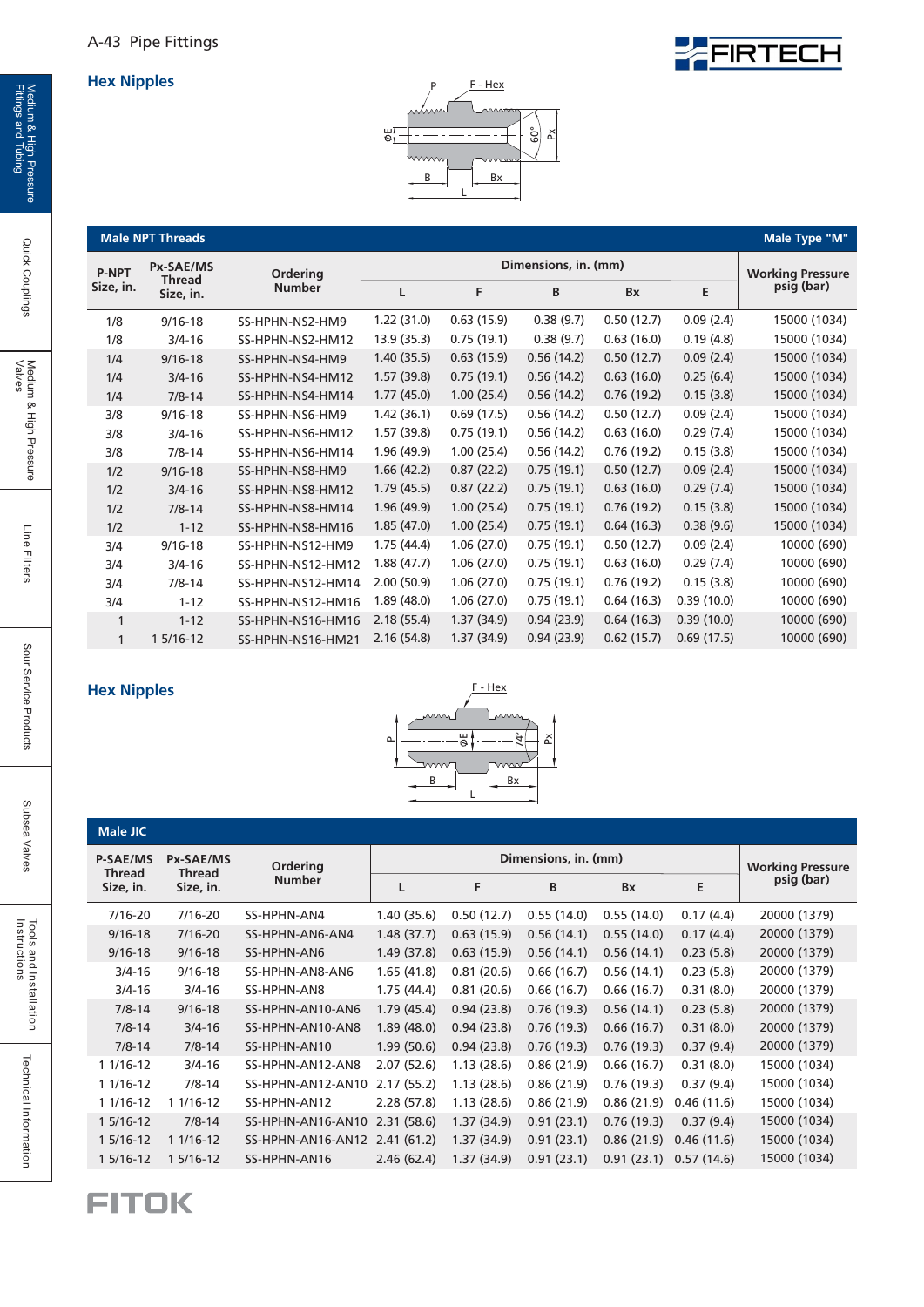



#### **Male Type "M"**

|                                      | Male Type "M"<br>Male Type "M" |                   |               |                      |            |            |            |              |            |
|--------------------------------------|--------------------------------|-------------------|---------------|----------------------|------------|------------|------------|--------------|------------|
| <b>Px-SAE/MS</b><br><b>Px-SAE/MS</b> |                                | Ordering          |               | Dimensions, in. (mm) |            |            |            |              |            |
| <b>Thread</b><br>Size, in.           | Size, in.                      | <b>Thread</b>     | <b>Number</b> | L                    | F          | B          | <b>B</b> x | E            | psig (bar) |
| $9/16 - 18$                          | $9/16 - 18$                    | SS-HPHN-HM9       | 1.34 (34.0)   | 0.63(15.9)           | 0.50(12.7) | 0.50(12.7) | 0.09(2.4)  | 60000 (4137) |            |
| $3/4 - 16$                           | $9/16 - 18$                    | SS-HPHN-HM12-HM9  | 1.51(38.3)    | 0.75(19.1)           | 0.63(16.0) | 0.50(12.7) | 0.09(2.4)  | 30000 (2068) |            |
| $3/4 - 16$                           | $3/4 - 16$                     | SS-HPHN-HM12      | 1.64(41.6)    | 0.75(19.1)           | 0.63(16.0) | 0.63(16.0) | 0.29(7.4)  | 30000 (2068) |            |
| $7/8 - 14$                           | $9/16 - 18$                    | SS-HPHN-HM14-HM9  | 1.71(43.5)    | 1.00(25.4)           | 0.76(19.2) | 0.50(12.7) | 0.09(2.4)  | 50000 (3447) |            |
| $7/8 - 14$                           | $3/4 - 16$                     | SS-HPHN-HM14-HM12 | 1.84 (46.8)   | 1.00(25.4)           | 0.76(19.2) | 0.63(16.0) | 0.15(3.8)  | 30000 (2068) |            |
| $7/8 - 14$                           | $7/8 - 14$                     | SS-HPHN-HM14      | 1.97(50.0)    | 1.00(25.4)           | 0.76(19.2) | 0.76(19.2) | 0.15(3.8)  | 50000 (3447) |            |
| $1 - 12$                             | $9/16 - 18$                    | SS-HPHN-HM16-HM9  | 1.60(40.6)    | 1.00(25.4)           | 0.64(16.3) | 0.50(12.7) | 0.09(2.4)  | 30000 (2068) |            |
| $1 - 12$                             | $3/4 - 16$                     | SS-HPHN-HM16-HM12 | 1.73 (43.9)   | 1.00(25.4)           | 0.64(16.3) | 0.63(16.0) | 0.29(7.4)  | 30000 (2068) |            |
| $1 - 12$                             | $7/8 - 14$                     | SS-HPHN-HM16-HM14 | 1.85 (47.1)   | 1.00(25.4)           | 0.64(16.3) | 0.76(19.2) | 0.15(3.8)  | 30000 (2068) |            |
| $1 - 12$                             | $1 - 12$                       | SS-HPHN-HM16      | 1.74(44.2)    | 1.00(25.4)           | 0.64(16.3) | 0.64(16.3) | 0.39(10.0) | 30000 (2068) |            |
| 1 5/16-12                            | $1 - 12$                       | SS-HPHN-HM21-HM16 | 1.86 (47.2)   | 1.37 (34.9)          | 0.62(15.7) | 0.64(16.3) | 0.39(10.0) | 20000 (1379) |            |
| 1 5/16-12                            | 1 5/16-12                      | SS-HPHN-HM21      | 1.83(46.6)    | 1.37 (34.9)          | 0.62(15.7) | 0.62(15.7) | 0.69(17.5) | 20000 (1379) |            |

Quick Couplings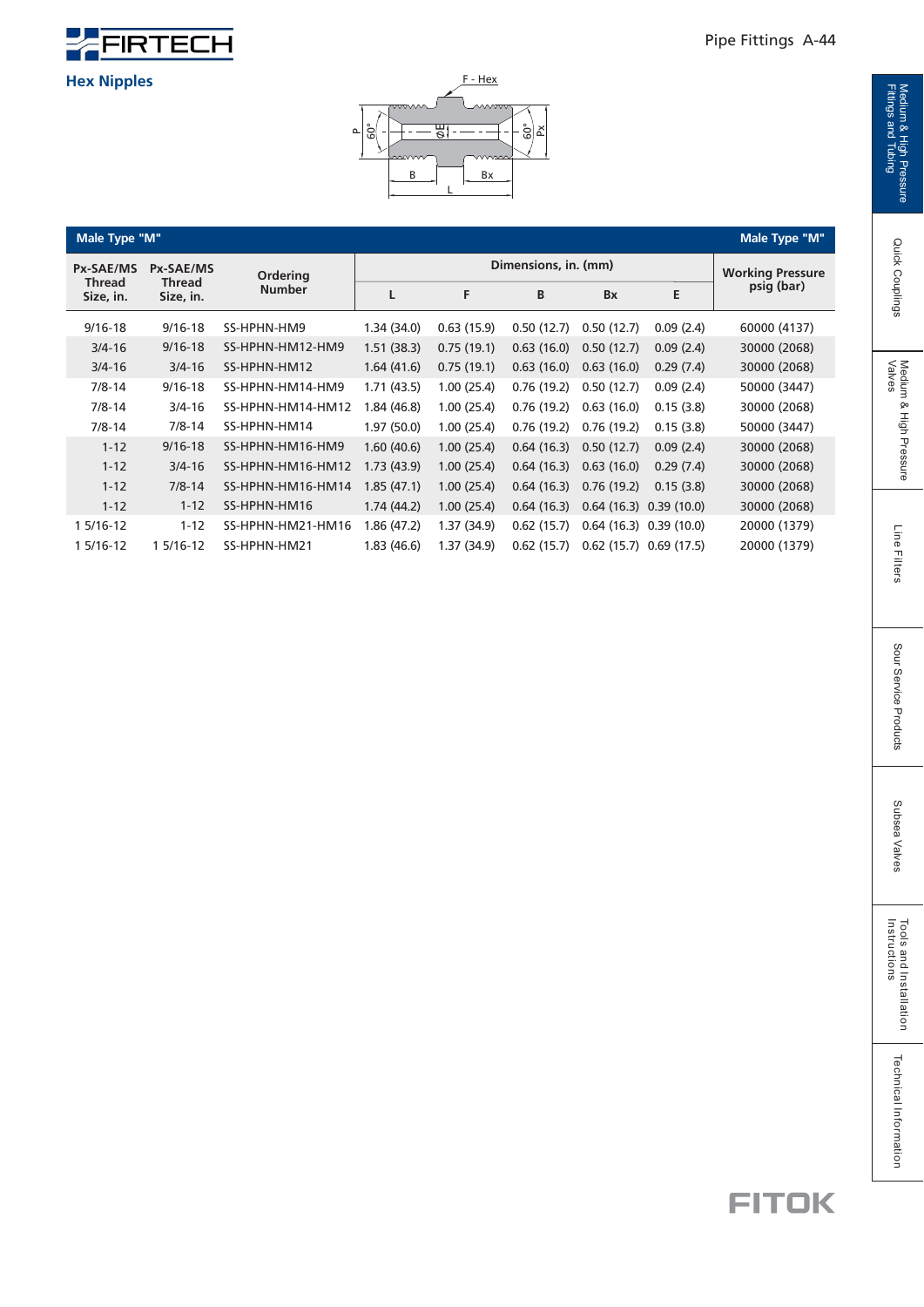#### **Hex Long Nipples**





#### **Male NPT Threads**

| are it it is the case |                 |              |            |                      |            |                         |
|-----------------------|-----------------|--------------|------------|----------------------|------------|-------------------------|
| <b>P-NPT</b>          | Ordering        |              |            | Dimensions, in. (mm) |            | <b>Working Pressure</b> |
| Size, in.             | <b>Number</b>   | L            | F          | B                    | E          | psig (bar)              |
| 1/8                   | SS-HPLN-NS2-1.5 | 1.50(38.1)   | 0.44(11.1) | 0.38(9.7)            | 0.19(4.8)  | 15000 (1034)            |
| 1/8                   | SS-HPLN-NS2-2   | 2.00(50.8)   | 0.44(11.1) | 0.38(9.7)            | 0.19(4.8)  | 15000 (1034)            |
| 1/8                   | SS-HPLN-NS2-2.5 | 2.50(63.5)   | 0.44(11.1) | 0.38(9.7)            | 0.19(4.8)  | 15000 (1034)            |
| 1/8                   | SS-HPLN-NS2-3   | 3.00(76.2)   | 0.44(11.1) | 0.38(9.7)            | 0.19(4.8)  | 15000 (1034)            |
| 1/4                   | SS-HPLN-NS4-2   | 2.00(50.8)   | 0.56(14.3) | 0.56(14.2)           | 0.25(6.4)  | 15000 (1034)            |
| 1/4                   | SS-HPLN-NS4-2.5 | 2.50(63.5)   | 0.56(14.3) | 0.56(14.2)           | 0.25(6.4)  | 15000 (1034)            |
| 1/4                   | SS-HPLN-NS4-3   | 3.00(76.2)   | 0.56(14.3) | 0.56(14.2)           | 0.25(6.4)  | 15000 (1034)            |
| 1/4                   | SS-HPLN-NS4-4   | 4.00 (101.6) | 0.56(14.3) | 0.56(14.2)           | 0.25(6.4)  | 15000 (1034)            |
| 3/8                   | SS-HPLN-NS6-2   | 2.00(50.8)   | 0.69(17.5) | 0.56(14.2)           | 0.31(7.9)  | 15000 (1034)            |
| 3/8                   | SS-HPLN-NS6-2.5 | 2.50(63.5)   | 0.69(17.5) | 0.56(14.2)           | 0.31(7.9)  | 15000 (1034)            |
| 3/8                   | SS-HPLN-NS6-3   | 3.00(76.2)   | 0.69(17.5) | 0.56(14.2)           | 0.31(7.9)  | 15000 (1034)            |
| 3/8                   | SS-HPLN-NS6-4   | 4.00 (101.6) | 0.69(17.5) | 0.56(14.2)           | 0.31(7.9)  | 15000 (1034)            |
| 1/2                   | SS-HPLN-NS8-3   | 3.00(76.2)   | 0.87(22.2) | 0.75(19.1)           | 0.38(9.6)  | 15000 (1034)            |
| 1/2                   | SS-HPLN-NS8-4   | 4.00 (101.6) | 0.87(22.2) | 0.75(19.1)           | 0.38(9.6)  | 15000 (1034)            |
| 1/2                   | SS-HPLN-NS8-6   | 6.00(152.4)  | 0.87(22.2) | 0.75(19.1)           | 0.38(9.6)  | 15000 (1034)            |
| 3/4                   | SS-HPLN-NS12-3  | 3.00(76.2)   | 1.06(27.0) | 0.75(19.1)           | 0.58(14.8) | 10000 (690)             |
| 3/4                   | SS-HPLN-NS12-4  | 4.00 (101.6) | 1.06(27.0) | 0.75(19.1)           | 0.58(14.8) | 10000 (690)             |
| 3/4                   | SS-HPLN-NS12-6  | 6.00(152.4)  | 1.06(27.0) | 0.75(19.1)           | 0.58(14.8) | 10000 (690)             |
| 3/4                   | SS-HPLN-NS12-8  | 8.00 (203.2) | 1.06(27.0) | 0.75(19.1)           | 0.58(14.8) | 10000 (690)             |
| $\mathbf{1}$          | SS-HPLN-NS16-3  | 3.00(76.2)   | 1.37(34.9) | 0.94(23.9)           | 0.79(20.0) | 10000 (690)             |
| $\mathbf{1}$          | SS-HPLN-NS16-4  | 4.00 (101.6) | 1.37(34.9) | 0.94(23.9)           | 0.79(20.0) | 10000 (690)             |
| $\mathbf{1}$          | SS-HPLN-NS16-6  | 6.00(152.4)  | 1.37(34.9) | 0.94(23.9)           | 0.79(20.0) | 10000 (690)             |
| 1                     | SS-HPLN-NS16-8  | 8.00 (203.2) | 1.37(34.9) | 0.94(23.9)           | 0.79(20.0) | 10000 (690)             |
|                       |                 |              |            |                      |            |                         |

Quick Couplings

Technical Information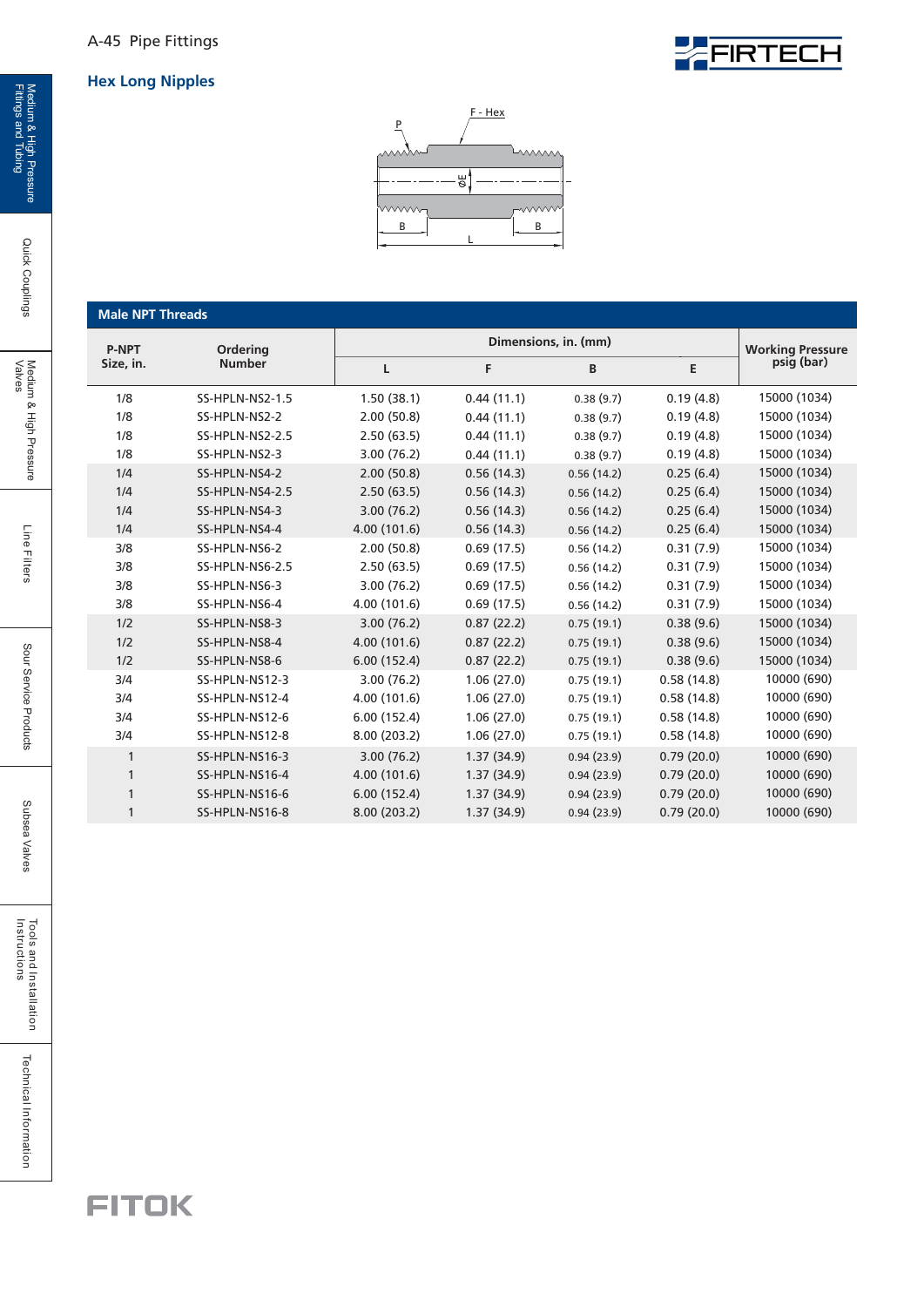

**Hex Long Nipples**

**Male ISO/BSP Tapered Threads**

**Ordering Number**

1/8 1/8 1/8 1/8 1/4 1/4 1/4 1/4 3/8 3/8 3/8 3/8

**Tapered Size, in.** **Working Pressure psig (bar**)

 $\overline{\phantom{0}}$ 

| SS-HPLN-RT2-1.5 | 1.50(38.1)   | 0.44(11.1) | 0.38(9.7)  | 0.19(4.8)  | 15000 (1034) |
|-----------------|--------------|------------|------------|------------|--------------|
| SS-HPLN-RT2-2   | 2.00(50.8)   | 0.44(11.1) | 0.38(9.7)  | 0.19(4.8)  | 15000 (1034) |
| SS-HPLN-RT2-2.5 | 2.50(63.5)   | 0.44(11.1) | 0.38(9.7)  | 0.19(4.8)  | 15000 (1034) |
| SS-HPLN-RT2-3   | 3.00(76.2)   | 0.44(11.1) | 0.38(9.7)  | 0.19(4.8)  | 15000 (1034) |
| SS-HPLN-RT4-2   | 2.00(50.8)   | 0.56(14.3) | 0.56(14.2) | 0.25(6.4)  | 15000 (1034) |
| SS-HPLN-RT4-2.5 | 2.50(63.5)   | 0.56(14.3) | 0.56(14.2) | 0.25(6.4)  | 15000 (1034) |
| SS-HPLN-RT4-3   | 3.00(76.2)   | 0.56(14.3) | 0.56(14.2) | 0.25(6.4)  | 15000 (1034) |
| SS-HPLN-RT4-4   | 4.00 (101.6) | 0.56(14.3) | 0.56(14.2) | 0.25(6.4)  | 15000 (1034) |
| SS-HPLN-RT6-2   | 2.00(50.8)   | 0.69(17.5) | 0.56(14.2) | 0.31(7.9)  | 15000 (1034) |
| SS-HPLN-RT6-2.5 | 2.50(63.5)   | 0.69(17.5) | 0.56(14.2) | 0.31(7.9)  | 15000 (1034) |
| SS-HPLN-RT6-3   | 3.00(76.2)   | 0.69(17.5) | 0.56(14.2) | 0.31(7.9)  | 15000 (1034) |
| SS-HPLN-RT6-4   | 4.00 (101.6) | 0.69(17.5) | 0.56(14.2) | 0.31(7.9)  | 15000 (1034) |
| SS-HPLN-RT8-3   | 3.00(76.2)   | 0.87(22.2) | 0.75(19.1) | 0.38(9.6)  | 15000 (1034) |
| SS-HPLN-RT8-4   | 4.00 (101.6) | 0.87(22.2) | 0.75(19.1) | 0.38(9.6)  | 15000 (1034) |
| SS-HPLN-RT8-6   | 6.00(152.4)  | 0.87(22.2) | 0.75(19.1) | 0.38(9.6)  | 15000 (1034) |
| SS-HPLN-RT12-3  | 3.00(76.2)   | 1.06(27.0) | 0.75(19.1) | 0.58(14.8) | 10000 (690)  |
| SS-HPLN-RT12-4  | 4.00 (101.6) | 1.06(27.0) | 0.75(19.1) | 0.58(14.8) | 10000 (690)  |
| SS-HPLN-RT12-6  | 6.00(152.4)  | 1.06(27.0) | 0.75(19.1) | 0.58(14.8) | 10000 (690)  |
| SS-HPLN-RT12-8  | 8.00 (203.2) | 1.06(27.0) | 0.75(19.1) | 0.58(14.8) | 10000 (690)  |
| SS-HPLN-RT16-3  | 3.00(76.2)   | 1.37(34.9) | 0.94(23.9) | 0.79(20.0) | 10000 (690)  |
| SS-HPLN-RT16-4  | 4.00 (101.6) | 1.37(34.9) | 0.94(23.9) | 0.79(20.0) | 10000 (690)  |

L

**B** B

 $\frac{1}{\alpha}$ 

 $F - Hex$ 

Lumm

1.37 (34.9)

1.37 (34.9)

**L**

P

ww.

**P-ISO/BSP - Outsing <b>- 1 Dimensions, in. (mm) Dimensions**, **in.** (mm)

6.00 (152.4)

8.00 (203.2)

**F E**

**B**

#### **Pipe Caps**

3/4

 $1/2$  $1/2$  $1/2$ 

3/4

3/4

3/4

1

1

1

1

SS-HPLN-RT16-6

SS-HPLN-RT16-8



|              | <b>Female NPT Threads</b> |            |                      |                                        |              |  |  |  |  |  |
|--------------|---------------------------|------------|----------------------|----------------------------------------|--------------|--|--|--|--|--|
| <b>P-NPT</b> | Ordering                  |            | Dimensions, in. (mm) | <b>Working Pressure<br/>psig (bar)</b> |              |  |  |  |  |  |
| Size, in.    | <b>Number</b>             |            | F                    | В                                      |              |  |  |  |  |  |
| 1/8          | SS-HPC-NS2                | 0.75(19.1) | 0.63(15.9)           | 0.41(10.4)                             | 15000 (1034) |  |  |  |  |  |
| 1/4          | SS-HPC-NS4                | 0.91(23.1) | 0.94(23.8)           | 0.59(15.0)                             | 15000 (1034) |  |  |  |  |  |
| 3/8          | SS-HPC-NS6                | 1.03(26.2) | 1.13(28.6)           | 0.59(15.0)                             | 15000 (1034) |  |  |  |  |  |
| 1/2          | SS-HPC-NS8                | 1.34(34.0) | 1.37(34.9)           | 0.78(19.8)                             | 15000 (1034) |  |  |  |  |  |
| 3/4          | SS-HPC-NS12               | 1.62(36.6) | 1.50(38.1)           | 0.81(20.6)                             | 10000 (690)  |  |  |  |  |  |
| 1            | SS-HPC-NS16               | 1.62(41.1) | 44.5 (1.75)          | 1.00(25.4)                             | 10000 (690)  |  |  |  |  |  |
|              |                           |            |                      |                                        |              |  |  |  |  |  |

 $0.94(23.9)$ 

0.94 (23.9)

0.79 (20.0)

0.79 (20.0)



10000 (690)

10000 (690)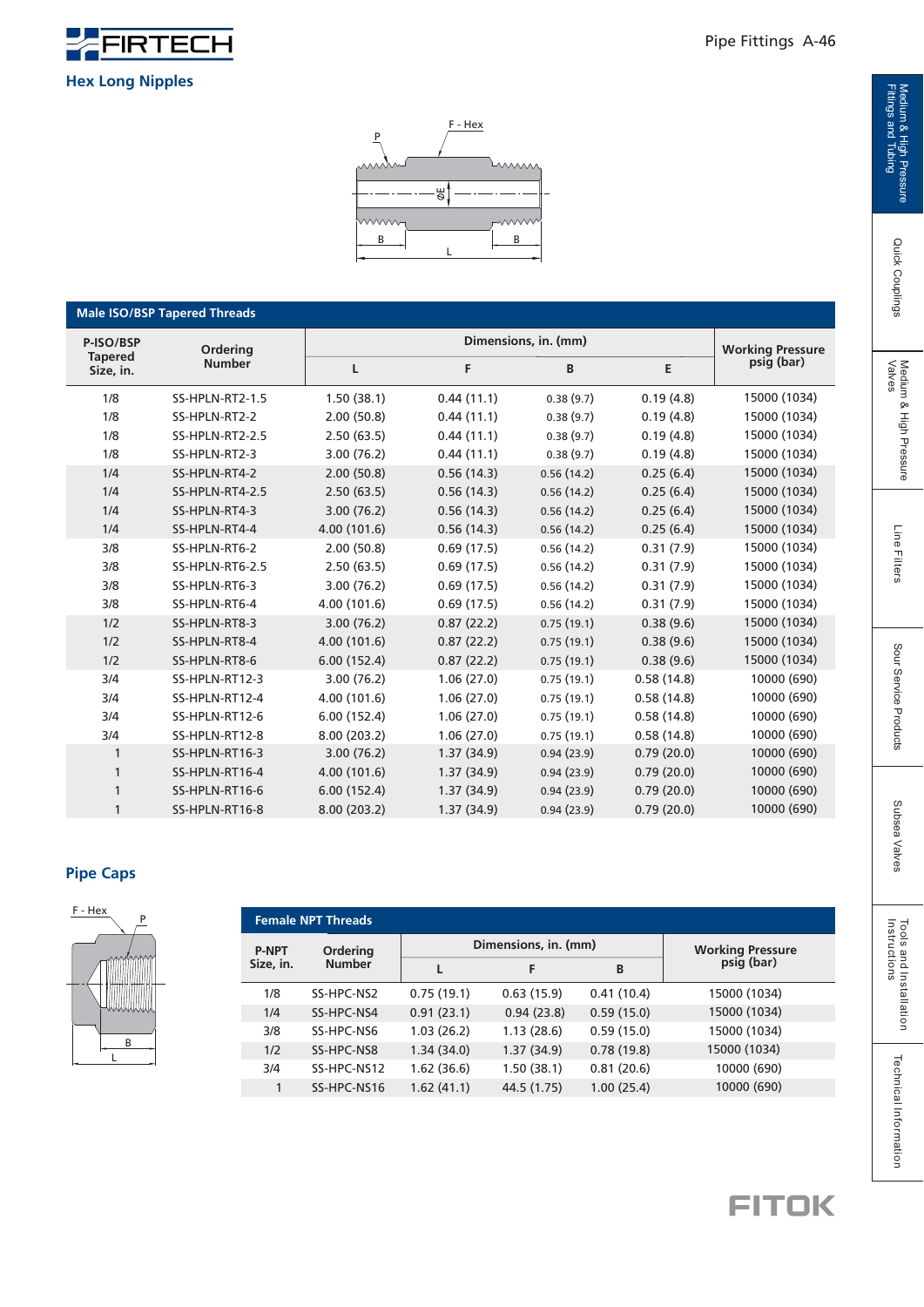#### A-47 Pipe Fittings

#### **Pipe Caps**

## B L P

| <b>Female ISO/BSP Tapered Threads</b> |                 |             |                      |            |                                        |
|---------------------------------------|-----------------|-------------|----------------------|------------|----------------------------------------|
| P-ISO/BSP<br><b>Tapered</b>           | <b>Ordering</b> |             | Dimensions, in. (mm) |            | <b>Working Pressure<br/>psig (bar)</b> |
| Size, in.                             | <b>Number</b>   |             |                      | B          |                                        |
| 1/8                                   | SS-HPC-RT2      | 0.75(19.1)  | 0.63(15.9)           | 0.41(10.4) | 15000 (1034)                           |
| 1/4                                   | SS-HPC-RT4      | 0.91(23.1)  | 0.94(23.8)           | 0.59(15.0) | 15000 (1034)                           |
| 3/8                                   | SS-HPC-RT6      | 1.03(26.2)  | 1.13(28.6)           | 0.59(15.0) | 15000 (1034)                           |
| 1/2                                   | SS-HPC-RT8      | 1.34(34.0)  | 1.37(34.9)           | 0.78(19.8) | 15000 (1034)                           |
| 3/4                                   | SS-HPC-RT12     | 1.62 (36.6) | 1.50(38.1)           | 0.81(20.6) | 10000 (690)                            |
|                                       | SS-HPC-RT16     | 1.62(41.1)  | 1.75(44.5)           | 1.00(25.4) | 10000 (690)                            |
|                                       |                 |             |                      |            |                                        |

**EFIRTECH** 

#### **Pipe Caps**



| Ordering      |            |            | <b>Working Pressure<br/>psig (bar)</b> |
|---------------|------------|------------|----------------------------------------|
| <b>Number</b> | L          | F          |                                        |
| SS-HPC-AN4    | 0.63(16.1) | 0.56(14.3) | 20000 (1379)                           |
| SS-HPC-AN6    | 0.72(18.3) | 0.69(17.5) | 20000 (1379)                           |
| SS-HPC-AN8    | 0.85(21.6) | 0.87(22.2) | 20000 (1379)                           |
| SS-HPC-AN10   | 0.98(24.9) | 1.00(25.4) | 20000 (1379)                           |
| SS-HPC-AN12   | 1.06(26.8) | 1.25(31.8) | 15000 (1034)                           |
| SS-HPC-AN16   | 1.18(30.0) | 1.50(38.1) | 15000 (1034)                           |
|               |            |            | Dimensions, in. (mm)                   |

#### **Pipe Cap Assemblies (Moveable Insert)**



| F - Hex<br>D   |                                  | <b>Moveable Insert Female JIC</b> |             |            |                         |
|----------------|----------------------------------|-----------------------------------|-------------|------------|-------------------------|
|                | <b>P-SAE/MS</b><br><b>Thread</b> | Dimensions, in. (mm)<br>Ordering  |             |            | <b>Working Pressure</b> |
| <u>AMMMMMN</u> | Size, in.                        | <b>Number</b>                     |             |            | psig (bar)              |
| ئا             | 7/16-20                          | SS-HMC-AS4                        | 0.67(17.1)  | 0.56(14.3) | 20000 (1379)            |
|                | $9/16 - 18$                      | SS-HMC-AS6                        | 0.81(20.5)  | 0.69(17.5) | 20000 (1379)            |
| <b>WWWWW</b>   | $3/4 - 16$                       | SS-HMC-AS8                        | 0.94(23.9)  | 0.87(22.2) | 20000 (1379)            |
|                | $7/8 - 14$                       | SS-HMC-AS10                       | 1.07(27.1)  | 1.00(25.4) | 20000 (1379)            |
|                | 1 1/16-12                        | SS-HMC-AS12                       | 1.24(31.6)  | 1.25(31.8) | 15000 (1034)            |
|                | 1 5/16-12                        | SS-HMC-AS16                       | 1.29 (32.8) | 1.50(38.1) | 15000 (1034)            |

Line Filters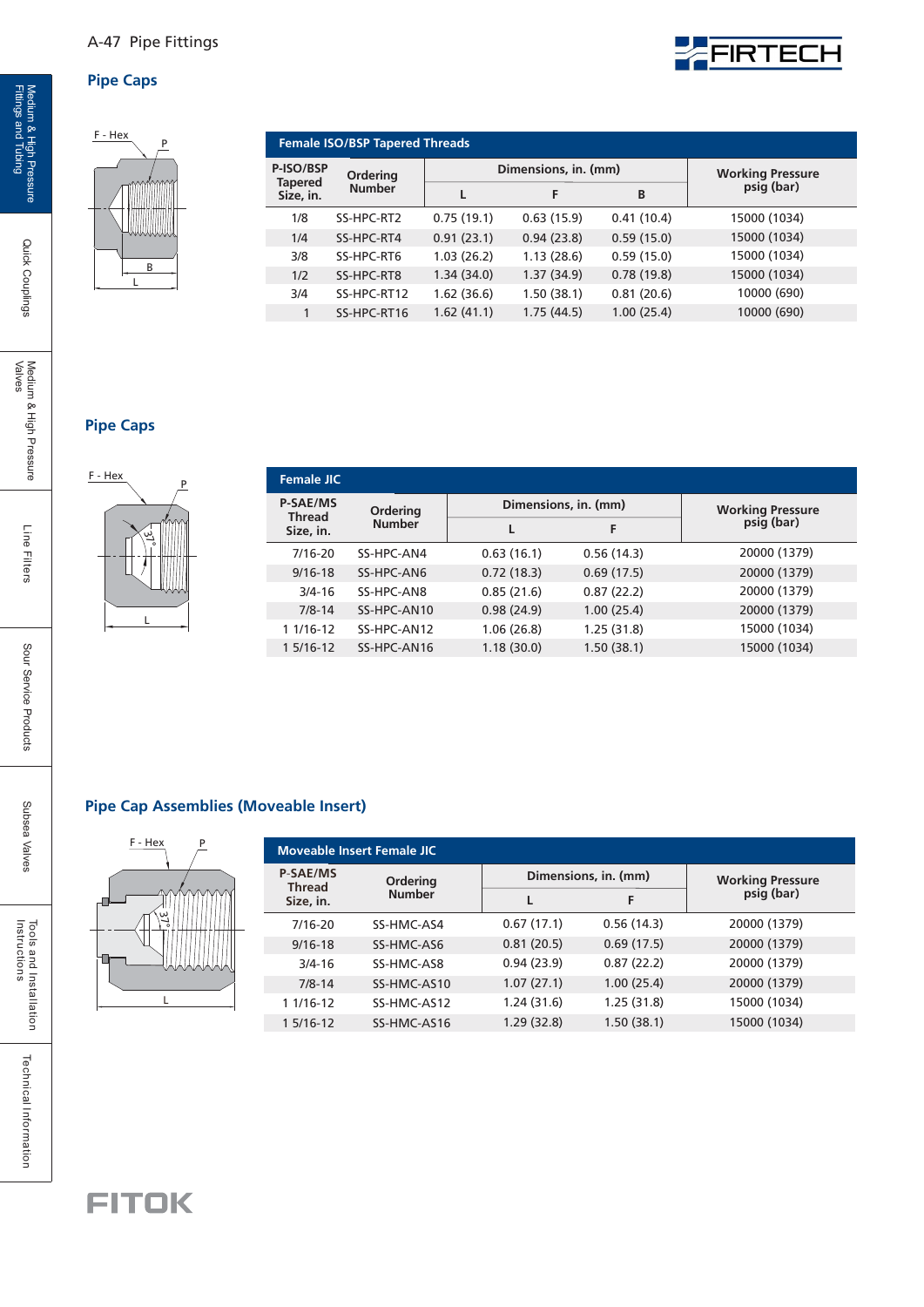

#### **Pipe Cap Assemblies (Moveable Insert)**



| Moveable Insert Female Type "M"  |               |                      |            |                                        |  |  |  |  |  |
|----------------------------------|---------------|----------------------|------------|----------------------------------------|--|--|--|--|--|
| <b>P-SAE/MS</b><br><b>Thread</b> | Ordering      | Dimensions, in. (mm) |            | <b>Working Pressure<br/>psig (bar)</b> |  |  |  |  |  |
| Size, in.                        | <b>Number</b> |                      | F          |                                        |  |  |  |  |  |
| $9/16 - 18$                      | SS-HMC-HM9    | 0.85(21.6)           | 0.69(17.5) | 60000 (4137)                           |  |  |  |  |  |
| $3/4 - 16$                       | SS-HMC-HM12   | 0.91(23.1)           | 1.00(25.4) | 30000 (2068)                           |  |  |  |  |  |
| $7/8 - 14$                       | SS-HMC-HM14   | 1.28(32.5)           | 1.19(30.2) | 50000 (3447)                           |  |  |  |  |  |
| $1 - 12$                         | SS-HMC-HM16   | 1.25(31.8)           | 1.25(31.8) | 30000 (2068)                           |  |  |  |  |  |
| 1 5/16-12                        | SS-HMC-HM21   | 1.18(30.0)           | 1.50(38.1) | 20000 (1379)                           |  |  |  |  |  |

#### **Hex Couplings**



|              | <b>Female NPT Threads</b> |                   |            |                      |            |                         |  |  |  |  |
|--------------|---------------------------|-------------------|------------|----------------------|------------|-------------------------|--|--|--|--|
| <b>P-NPT</b> | Px-NPT                    | Ordering          |            | Dimensions, in. (mm) |            | <b>Working Pressure</b> |  |  |  |  |
| Size, in.    | Size, in.                 | <b>Number</b>     | L          | F                    | E          | psig (bar)              |  |  |  |  |
| 1/8          | 1/8                       | SS-HPCG-NS2       | 0.94(23.8) | 0.63(15.9)           | 0.31(8.0)  | 15000 (1034)            |  |  |  |  |
| 1/4          | 1/8                       | SS-HPCG-NS4-NS2   | 1.14(28.9) | 0.94(23.8)           | 0.31(8.0)  | 15000 (1034)            |  |  |  |  |
| 1/4          | 1/4                       | SS-HPCG-NS4       | 1.32(33.5) | 0.94(23.8)           | 0.41(10.4) | 15000 (1034)            |  |  |  |  |
| 3/8          | 1/8                       | SS-HPCG-NS6-NS2   | 1.14(28.9) | 1.13(28.6)           | 0.31(8.0)  | 15000 (1034)            |  |  |  |  |
| 3/8          | 1/4                       | SS-HPCG-NS6-NS4   | 1.32(33.5) | 1.13(28.6)           | 0.41(10.4) | 15000 (1034)            |  |  |  |  |
| 3/8          | 3/8                       | SS-HPCG-NS6       | 1.32(33.5) | 1.13(28.6)           | 0.54(13.8) | 15000 (1034)            |  |  |  |  |
| 1/2          | 1/8                       | SS-HPCG-NS8-NS2   | 1.35(34.2) | 1.37(34.9)           | 0.31(8.0)  | 15000 (1034)            |  |  |  |  |
| 1/2          | 1/4                       | SS-HPCG-NS8-NS4   | 1.53(38.8) | 1.37(34.9)           | 0.41(10.4) | 15000 (1034)            |  |  |  |  |
| 1/2          | 3/8                       | SS-HPCG-NS8-NS6   | 1.53(38.8) | 1.37(34.9)           | 0.54(13.8) | 15000 (1034)            |  |  |  |  |
| 1/2          | 1/2                       | SS-HPCG-NS8       | 1.72(43.8) | 1.37(34.9)           | 0.67(17.0) | 15000 (1034)            |  |  |  |  |
| 3/4          | 1/8                       | SS-HPCG-NS12-NS2  | 1.40(35.5) | 1.50(38.1)           | 0.31(8.0)  | 10000 (690)             |  |  |  |  |
| 3/4          | 1/4                       | SS-HPCG-NS12-NS4  | 1.58(40.1) | 1.50(38.1)           | 0.41(10.4) | 10000 (690)             |  |  |  |  |
| 3/4          | 3/8                       | SS-HPCG-NS12-NS6  | 1.58(40.1) | 1.50(38.1)           | 0.54(13.8) | 10000 (690)             |  |  |  |  |
| 3/4          | 1/2                       | SS-HPCG-NS12-NS8  | 1.79(45.4) | 1.50(38.1)           | 0.67(17.0) | 10000 (690)             |  |  |  |  |
| 3/4          | 3/4                       | SS-HPCG-NS12      | 1.84(46.7) | 1.50(38.1)           | 0.88(22.3) | 10000 (690)             |  |  |  |  |
| 1            | 1/8                       | SS-HPCG-NS16-NS2  | 1.59(40.5) | 1.75(44.5)           | 0.31(8.0)  | 10000 (690)             |  |  |  |  |
| 1            | 1/4                       | SS-HPCG-NS16-NS4  | 1.76(44.8) | 1.75(44.5)           | 0.41(10.4) | 10000 (690)             |  |  |  |  |
| 1            | 3/8                       | SS-HPCG-NS16-NS6  | 1.76(44.8) | 1.75(44.5)           | 0.54(13.8) | 10000 (690)             |  |  |  |  |
| 1            | 1/2                       | SS-HPCG-NS16-NS8  | 1.96(49.7) | 1.75(44.5)           | 0.67(17.0) | 10000 (690)             |  |  |  |  |
| 1            | 3/4                       | SS-HPCG-NS16-NS12 | 2.00(50.7) | 1.75(44.5)           | 0.88(22.3) | 10000 (690)             |  |  |  |  |
| 1            | 1                         | SS-HPCG-NS16      | 2.19(55.5) | 1.75(44.5)           | 1.11(28.1) | 10000 (690)             |  |  |  |  |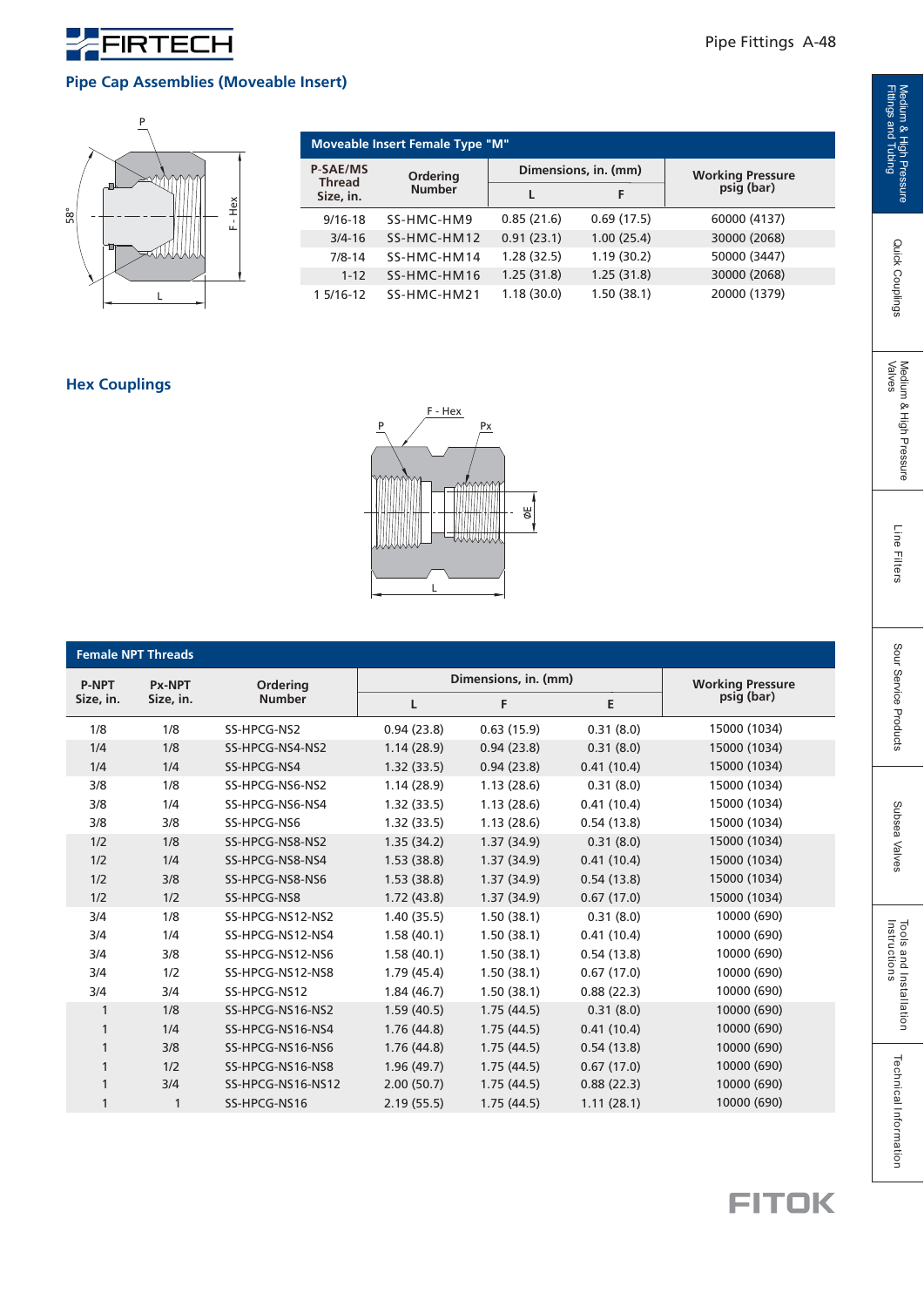#### **Hex Couplings**





|              | <b>Female NPT Threads</b>   |                   |            |                      |            | <b>Female ISO/BSP Tapered Threads</b> |  |  |  |
|--------------|-----------------------------|-------------------|------------|----------------------|------------|---------------------------------------|--|--|--|
| <b>P-NPT</b> | Px-ISO/BSP                  | Ordering          |            | Dimensions, in. (mm) |            | <b>Working Pressure</b>               |  |  |  |
| Size, in.    | <b>Tapered</b><br>Size, in. | <b>Number</b>     | L          | Е<br>F               |            | psig (bar)                            |  |  |  |
| 1/8          | 1/8                         | SS-HPCG-NS2-RT2   | 0.94(23.8) | 0.63(15.9)           | 0.31(8.0)  | 15000 (1034)                          |  |  |  |
| 1/4          | 1/8                         | SS-HPCG-NS4-RT2   | 1.14(28.9) | 0.94(23.8)           | 0.31(8.0)  | 15000 (1034)                          |  |  |  |
| 1/4          | 1/4                         | SS-HPCG-NS4-RT4   | 1.32(33.5) | 0.94(23.8)           | 0.41(10.4) | 15000 (1034)                          |  |  |  |
| 3/8          | 1/8                         | SS-HPCG-NS6-RT2   | 1.14(28.9) | 1.13(28.6)           | 0.31(8.0)  | 15000 (1034)                          |  |  |  |
| 3/8          | 1/4                         | SS-HPCG-NS6-RT4   | 1.32(33.5) | 1.13(28.6)           | 0.41(10.4) | 15000 (1034)                          |  |  |  |
| 3/8          | 3/8                         | SS-HPCG-NS6-RT6   | 1.32(33.5) | 1.13(28.6)           | 0.54(13.8) | 15000 (1034)                          |  |  |  |
| 1/2          | 1/8                         | SS-HPCG-NS8-RT2   | 1.35(34.2) | 1.37(34.9)           | 0.31(8.0)  | 15000 (1034)                          |  |  |  |
| 1/2          | 1/4                         | SS-HPCG-NS8-RT4   | 1.53(38.8) | 1.37(34.9)           | 0.41(10.4) | 15000 (1034)                          |  |  |  |
| 1/2          | 3/8                         | SS-HPCG-NS8-RT6   | 1.53(38.8) | 1.37(34.9)           | 0.54(13.8) | 15000 (1034)                          |  |  |  |
| 1/2          | 1/2                         | SS-HPCG-NS8-RT8   | 1.72(43.8) | 1.37(34.9)           | 0.67(17.0) | 15000 (1034)                          |  |  |  |
| 3/4          | 1/8                         | SS-HPCG-NS12-RT2  | 1.40(35.5) | 1.50(38.1)           | 0.31(8.0)  | 10000 (690)                           |  |  |  |
| 3/4          | 1/4                         | SS-HPCG-NS12-RT4  | 1.58(40.1) | 1.50(38.1)           | 0.41(10.4) | 10000 (690)                           |  |  |  |
| 3/4          | 3/8                         | SS-HPCG-NS12-RT6  | 1.58(40.1) | 1.50(38.1)           | 0.54(13.8) | 10000 (690)                           |  |  |  |
| 3/4          | 1/2                         | SS-HPCG-NS12-RT8  | 1.79(45.4) | 1.50(38.1)           | 0.69(17.4) | 10000 (690)                           |  |  |  |
| 3/4          | 3/4                         | SS-HPCG-NS12-RT12 | 1.84(46.7) | 1.50(38.1)           | 0.88(22.3) | 10000 (690)                           |  |  |  |
| $\mathbf{1}$ | 1/8                         | SS-HPCG-NS16-RT2  | 1.59(40.5) | 1.75(44.5)           | 0.31(8.0)  | 10000 (690)                           |  |  |  |
| $\mathbf{1}$ | 1/4                         | SS-HPCG-NS16-RT4  | 1.76(44.8) | 1.75(44.5)           | 0.41(10.4) | 10000 (690)                           |  |  |  |
| $\mathbf{1}$ | 3/8                         | SS-HPCG-NS16-RT6  | 1.76(44.8) | 1.75(44.5)           | 0.54(13.8) | 10000 (690)                           |  |  |  |
| $\mathbf{1}$ | 1/2                         | SS-HPCG-NS16-RT8  | 1.96(49.7) | 1.75(44.5)           | 0.69(17.4) | 10000 (690)                           |  |  |  |
| 1            | 3/4                         | SS-HPCG-NS16-RT12 | 2.00(50.7) | 1.75(44.5)           | 0.90(22.8) | 10000 (690)                           |  |  |  |
| 1            | 1                           | SS-HPCG-NS16-RT16 | 2.19(55.5) | 1.75(44.5)           | 1.11(28.1) | 10000 (690)                           |  |  |  |

Quick Couplings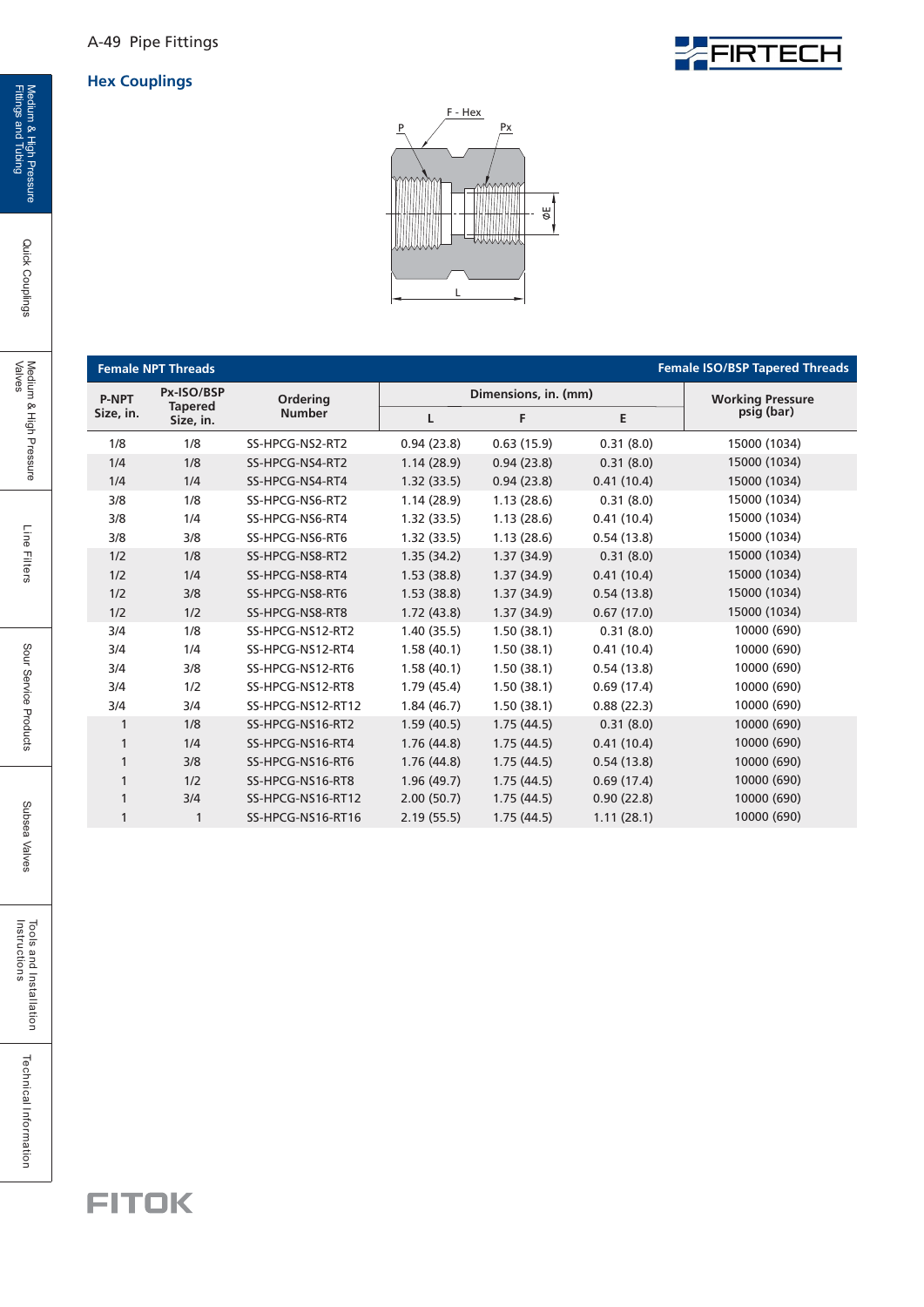

#### **Hex Couplings**



|                             | <b>Female ISO/BSP Tapered Threads</b> |                   |            |                      |                         |              |  |  |  |  |
|-----------------------------|---------------------------------------|-------------------|------------|----------------------|-------------------------|--------------|--|--|--|--|
| P-ISO/BSP                   | Px-ISO/BSP                            | Ordering          |            | Dimensions, in. (mm) | <b>Working Pressure</b> |              |  |  |  |  |
| <b>Tapered</b><br>Size, in. | <b>Tapered</b><br>Size, in.           | <b>Number</b>     | L          | F                    | Е                       | psig (bar)   |  |  |  |  |
| 1/8                         | 1/8                                   | SS-HPCG-RT2       | 0.94(23.8) | 0.63(15.9)           | 0.31(8.0)               | 15000 (1034) |  |  |  |  |
| 1/4                         | 1/8                                   | SS-HPCG-RT4-RT2   | 1.14(28.9) | 0.94(23.8)           | 0.31(8.0)               | 15000 (1034) |  |  |  |  |
| 1/4                         | 1/4                                   | SS-HPCG-RT4       | 1.32(33.5) | 0.94(23.8)           | 0.41(10.4)              | 15000 (1034) |  |  |  |  |
| 3/8                         | 1/8                                   | SS-HPCG-RT6-RT2   | 1.14(28.9) | 1.13(28.6)           | 0.31(8.0)               | 15000 (1034) |  |  |  |  |
| 3/8                         | 1/4                                   | SS-HPCG-RT6-RT4   | 1.32(33.5) | 1.13(28.6)           | 0.41(10.4)              | 15000 (1034) |  |  |  |  |
| 3/8                         | 3/8                                   | SS-HPCG-RT6       | 1.32(33.5) | 1.13(28.6)           | 0.54(13.8)              | 15000 (1034) |  |  |  |  |
| 1/2                         | 1/8                                   | SS-HPCG-RT8-RT2   | 1.35(34.2) | 1.37(34.9)           | 0.31(8.0)               | 15000 (1034) |  |  |  |  |
| 1/2                         | 1/4                                   | SS-HPCG-RT8-RT4   | 1.53(38.8) | 1.37(34.9)           | 0.41(10.4)              | 15000 (1034) |  |  |  |  |
| 1/2                         | 3/8                                   | SS-HPCG-RT8-RT6   | 1.53(38.8) | 1.37(34.9)           | 0.54(13.8)              | 15000 (1034) |  |  |  |  |
| 1/2                         | 1/2                                   | SS-HPCG-RT8       | 1.72(43.8) | 1.37 (34.9)          | 0.69(17.4)              | 15000 (1034) |  |  |  |  |
| 3/4                         | 1/8                                   | SS-HPCG-RT12-RT2  | 1.40(35.5) | 1.50(38.1)           | 0.31(8.0)               | 10000 (690)  |  |  |  |  |
| 3/4                         | 1/4                                   | SS-HPCG-RT12-RT4  | 1.58(40.1) | 1.50(38.1)           | 0.41(10.4)              | 10000 (690)  |  |  |  |  |
| 3/4                         | 3/8                                   | SS-HPCG-RT12-RT6  | 1.58(40.1) | 1.50(38.1)           | 0.54(13.8)              | 10000 (690)  |  |  |  |  |
| 3/4                         | 1/2                                   | SS-HPCG-RT12-RT8  | 1.79(45.4) | 1.50(38.1)           | 0.90(22.8)              | 10000 (690)  |  |  |  |  |
| 3/4                         | 3/4                                   | SS-HPCG-RT12      | 1.84(46.7) | 1.50(38.1)           | 1.13(28.7)              | 10000 (690)  |  |  |  |  |
| $\mathbf{1}$                | 1/8                                   | SS-HPCG-RT16-RT2  | 1.59(40.5) | 1.75(44.5)           | 0.31(8.0)               | 10000 (690)  |  |  |  |  |
| 1                           | 1/4                                   | SS-HPCG-RT16-RT4  | 1.76(44.8) | 1.75(44.5)           | 0.41(10.4)              | 10000 (690)  |  |  |  |  |
| 1                           | 3/8                                   | SS-HPCG-RT16-RT6  | 1.76(44.8) | 1.75(44.5)           | 0.54(13.8)              | 10000 (690)  |  |  |  |  |
| 1                           | 1/2                                   | SS-HPCG-RT16-RT8  | 1.96(49.7) | 1.75(44.5)           | 0.69(17.4)              | 10000 (690)  |  |  |  |  |
| 1                           | 3/4                                   | SS-HPCG-RT16-RT12 | 2.00(50.7) | 1.75(44.5)           | 0.90(22.8)              | 10000 (690)  |  |  |  |  |
| 1                           | 1                                     | SS-HPCG-RT16      | 2.19(55.5) | 1.75(44.5)           | 1.13(28.7)              | 10000 (690)  |  |  |  |  |

Quick Couplings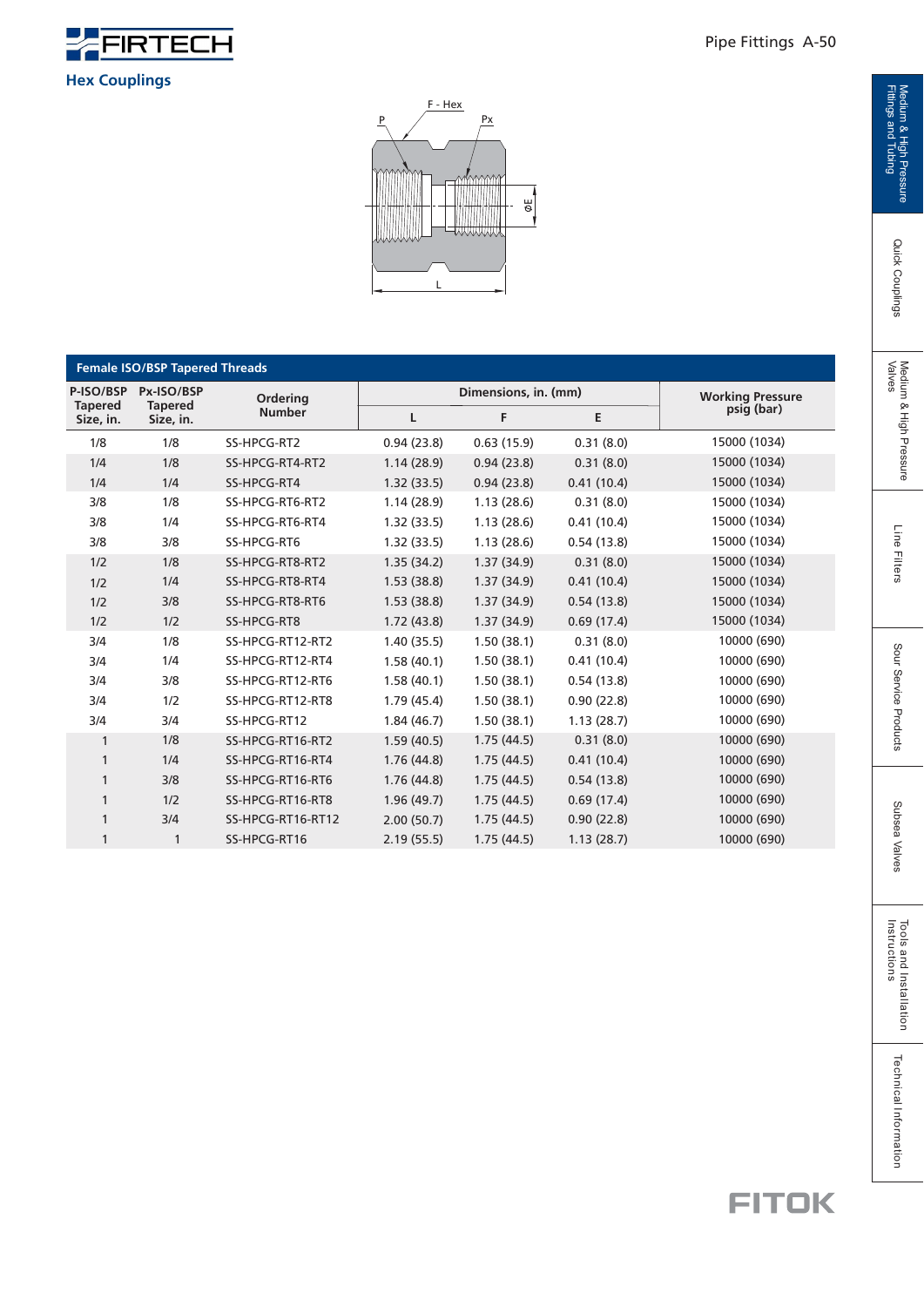#### A-51 Pipe Fittings

#### **Hex Couplings**



| <b>Female NPT Threads</b> |                            |                              |            |                           |           | <b>Female JIC</b>       |
|---------------------------|----------------------------|------------------------------|------------|---------------------------|-----------|-------------------------|
| <b>P-NPT</b>              | <b>Px-SAE/MS</b><br>Thread | Ordering                     |            | Dimensions, in. (mm)      |           | <b>Working Pressure</b> |
| Size, in.                 | Size, in.                  | <b>Number</b>                |            | F                         | E         | psig (bar)              |
| 1/8                       | 7/16-20                    | SS-HPCG-NS2-AN4              | 1.12(28.4) | 0.63(15.9)                | 0.17(4.3) | 15000 (1034)            |
| 1/4                       | $7/16 - 20$                | SS-HPCG-NS4-AN4              | 1.33(33.7) | 0.94(23.8)                | 0.17(4.3) | 15000 (1034)            |
| 1/4                       | $9/16 - 18$                | SS-HPCG-NS4-AN6              | 1.36(34.5) | $0.94(23.8)$ $0.30(7.5)$  |           | 15000 (1034)            |
| 3/8                       | 7/16-20                    | SS-HPCG-NS6-AN4              | 1.33(33.7) | $1.13(28.6)$ 0.17 $(4.3)$ |           | 15000 (1034)            |
| 3/8                       | $9/16 - 18$                | SS-HPCG-NS6-AN6              | 1.36(34.5) | $1.13(28.6)$ 0.30 (7.5)   |           | 15000 (1034)            |
| 3/8                       | $3/4 - 16$                 | SS-HPCG-NS6-AN8              | 1.44(36.5) | $1.13(28.6)$ 0.39 $(9.9)$ |           | 15000 (1034)            |
| 1/2                       | $9/16 - 18$                | SS-HPCG-NS8-AN6              | 1.56(39.7) | 1.37(34.9)                | 0.30(7.5) | 15000 (1034)            |
| 1/2                       | $3/4 - 16$                 | SS-HPCG-NS8-AN8              | 1.64(41.7) | $1.37(34.9)$ 0.39 (9.9)   |           | 15000 (1034)            |
| 1/2                       | $7/8 - 14$                 | SS-HPCG-NS8-AN10 1.74 (44.1) |            | 1.37 (34.9) 0.48 (12.3)   |           | 15000 (1034)            |

FIRTECH

#### **Hex Couplings**



| <b>Female JIC</b>                |                                   |                   |             |                          |            |                         |
|----------------------------------|-----------------------------------|-------------------|-------------|--------------------------|------------|-------------------------|
| <b>P-SAE/MS</b><br><b>Thread</b> | <b>Px-SAE/MS</b><br><b>Thread</b> | Ordering          |             | Dimensions, in. (mm)     |            | <b>Working Pressure</b> |
| Size, in.                        | Size, in.                         | <b>Number</b>     | L           | F                        | E          | psig (bar)              |
| $7/16 - 20$                      | $7/16 - 20$                       | SS-HPCG-AN4       | 1.24(31.5)  | 0.56(14.3)               | 0.17(4.3)  | 20000 (1379)            |
| $9/16 - 18$                      | $7/16 - 20$                       | SS-HPCG-AN6-AN4   | 1.27(32.3)  | 0.69(17.5)               | 0.17(4.3)  | 20000 (1379)            |
| $9/16 - 18$                      | $9/16 - 18$                       | SS-HPCG-AN6       | 1.33(33.8)  | 0.69(17.5)               | 0.30(7.5)  | 20000 (1379)            |
| $3/4 - 16$                       | $9/16 - 18$                       | SS-HPCG-AN8-AN6   | 1.39(35.4)  | 0.87(22.2)               | 0.30(7.5)  | 20000 (1379)            |
| $3/4 - 16$                       | $3/4 - 16$                        | SS-HPCG-AN8       | 1.48 (37.6) | 0.87(22.2)               | 0.39(9.9)  | 20000 (1379)            |
| $7/8 - 14$                       | $3/4 - 16$                        | SS-HPCG-AN10-AN8  | 1.57(40.0)  | 1.00(25.4)               | 0.39(9.9)  | 20000 (1379)            |
| $7/8 - 14$                       | $7/8 - 14$                        | SS-HPCG-AN10      | 1.68(42.6)  | 1.00(25.4)               | 0.48(12.3) | 20000 (1379)            |
| 1 1/16-12                        | $7/8 - 14$                        | SS-HPCG-AN12-AN10 | 1.74(44.1)  | $1.37(34.8)$ 0.48 (12.3) |            | 15000 (1034)            |
| 1 1/16-12                        | 1 1/16-12                         | SS-HPCG-AN12      | 1.80 (45.8) | 1.25(31.8)               | 0.61(15.5) | 15000 (1034)            |
| 1 5/16-12                        | 1 1/16-12                         | SS-HPCG-AN16-AN12 | 1.89(48.1)  | $1.50(38.1)$ 0.61 (15.5) |            | 15000 (1034)            |
| 1 5/16-12                        | 1 5/16-12                         | SS-HPCG-AN16      | 1.97(50.1)  | 1.50(38.1)               | 0.84(21.4) | 15000 (1034)            |
|                                  |                                   |                   |             |                          |            |                         |

#### **Zero-Clearance Unions** 1



| <b>Female NPT Threads</b> |                                                  |            |                                        |                                                 |            |              |  |  |  |  |  |
|---------------------------|--------------------------------------------------|------------|----------------------------------------|-------------------------------------------------|------------|--------------|--|--|--|--|--|
| <b>P-NPT</b>              | Ordering                                         |            | <b>Working Pressure<br/>psig (bar)</b> |                                                 |            |              |  |  |  |  |  |
| Size, in.                 | <b>Number</b>                                    | A          | B                                      |                                                 | E          |              |  |  |  |  |  |
| 1/8                       | SS-HPZC-NS2                                      | 1.06(27.0) | 1.75 (44.5) 0.62 (15.8)                |                                                 | 0.31(8.0)  | 15000 (1034) |  |  |  |  |  |
| 1/4                       | SS-HPZC-NS4                                      |            | $1.50(38.1)$ $2.00(50.8)$ $0.94(23.8)$ |                                                 | 0.41(10.4) | 15000 (1034) |  |  |  |  |  |
| 3/8                       | SS-HPZC-NS6                                      |            |                                        | 1.75 (44.5) 2.25 (57.2) 1.12 (28.5) 0.54 (13.8) |            | 15000 (1034) |  |  |  |  |  |
| 1/2                       | SS-HPZC-NS8                                      |            |                                        | 2.00 (50.8) 2.50 (63.5) 1.37 (34.9) 0.67 (17.0) |            | 15000 (1034) |  |  |  |  |  |
| 3/4                       | SS-HPZC-NS12 2.25 (57.2) 2.75 (69.9) 1.50 (38.1) |            |                                        |                                                 | 0.88(22.3) | 10000 (690)  |  |  |  |  |  |

1 *Working temperature range with Fluorocarbon FKM O-rings: 0°F to 400°F (-17*.*8°C to 204°C), other materials of O-rings available.*

Quick Couplings

Subsea Valves

Subsea Valves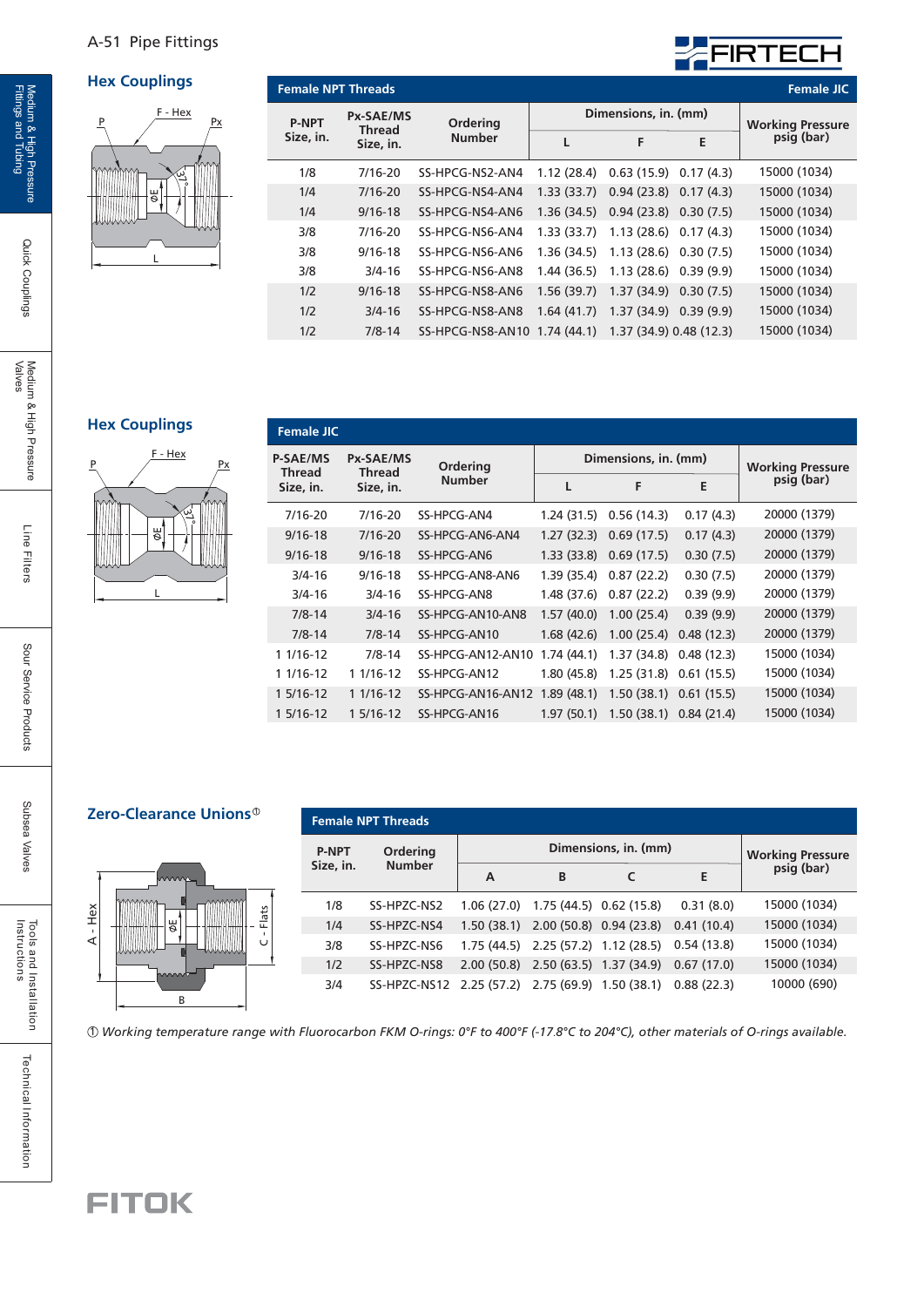



|              | <b>Female NPT Threads</b> |                  |            |                      |            |            |            | <b>Male NPT Threads</b>               |  |  |  |
|--------------|---------------------------|------------------|------------|----------------------|------------|------------|------------|---------------------------------------|--|--|--|
| <b>P-NPT</b> | <b>Px-NPT</b>             | Ordering         |            | Dimensions, in. (mm) |            |            |            |                                       |  |  |  |
| Size, in.    | Size, in.                 | <b>Number</b>    | L          | F.                   | B          | <b>Bx</b>  | E          | <b>Working Pressure</b><br>psig (bar) |  |  |  |
| 1/8          | 1/8                       | SS-HPA-NS2       | 0.96(24.5) | 0.63(15.9)           | 0.41(10.4) | 0.38(9.7)  | 0.19(4.8)  | 15000 (1034)                          |  |  |  |
| 1/8          | 1/4                       | SS-HPA-NS2-NS4   | 1.13(28.8) | 0.63(15.9)           | 0.41(10.4) | 0.56(14.2) | 0.25(6.4)  | 15000 (1034)                          |  |  |  |
| 1/8          | 3/8                       | SS-HPA-NS2-NS6   | 1.14(29.0) | 0.69(17.5)           | 0.41(10.4) | 0.56(14.2) | 0.31(7.9)  | 15000 (1034)                          |  |  |  |
| 1/8          | 1/2                       | SS-HPA-NS2-NS8   | 1.08(27.4) | 0.87(22.2)           | 0.41(10.4) | 0.75(19.1) | 0.31(8.0)  | 15000 (1034)                          |  |  |  |
| 1/8          | 3/4                       | SS-HPA-NS2-NS12  | 1.08(27.4) | 1.06(27.0)           | 0.41(10.4) | 0.75(19.1) | 0.31(8.0)  | 10000 (690)                           |  |  |  |
| 1/4          | 1/8                       | SS-HPA-NS4-NS2   | 1.25(31.8) | 0.94(23.8)           | 0.59(15.0) | 0.38(9.7)  | 0.19(4.8)  | 15000 (1034)                          |  |  |  |
| 1/4          | 1/4                       | SS-HPA-NS4       | 1.37(34.9) | 0.94(23.8)           | 0.59(15.0) | 0.56(14.2) | 0.25(6.4)  | 15000 (1034)                          |  |  |  |
| 1/4          | 3/8                       | SS-HPA-NS4-NS6   | 1.37(34.9) | 0.94(23.8)           | 0.59(15.0) | 0.56(14.2) | 0.31(7.9)  | 15000 (1034)                          |  |  |  |
| 1/4          | 1/2                       | SS-HPA-NS4-NS8   | 1.58(40.1) | 0.94(23.8)           | 0.59(15.0) | 0.75(19.1) | 0.38(9.6)  | 15000 (1034)                          |  |  |  |
| 1/4          | 3/4                       | SS-HPA-NS4-NS12  | 1.34(34.1) | 1.06(27.0)           | 0.59(15.0) | 0.75(19.1) | 0.41(10.4) | 10000 (690)                           |  |  |  |
| 1/4          | $\mathbf{1}$              | SS-HPA-NS4-NS16  | 1.37(34.8) | 1.37(34.9)           | 0.59(15.0) | 0.94(23.9) | 0.41(10.4) | 10000 (690)                           |  |  |  |
| 3/8          | 1/4                       | SS-HPA-NS6-NS4   | 1.42(36.0) | 1.13(28.6)           | 0.59(15.0) | 0.56(14.2) | 0.25(6.4)  | 15000 (1034)                          |  |  |  |
| 3/8          | 3/8                       | SS-HPA-NS6       | 1.42(36.0) | 1.13(28.6)           | 0.59(15.0) | 0.56(14.2) | 0.31(7.9)  | 15000 (1034)                          |  |  |  |
| 3/8          | 1/2                       | SS-HPA-NS6-NS8   | 1.61(41.0) | 1.13(28.6)           | 0.59(15.0) | 0.75(19.1) | 0.38(9.6)  | 15000 (1034)                          |  |  |  |
| 3/8          | 3/4                       | SS-HPA-NS6-NS12  | 1.61(41.0) | 1.06(27.0)           | 0.59(15.0) | 0.75(19.1) | 0.54(13.8) | 10000 (690)                           |  |  |  |
| 3/8          | 1                         | SS-HPA-NS6-NS16  | 1.47(37.3) | 1.37(34.9)           | 0.59(15.0) | 0.94(23.9) | 0.54(13.8) | 10000 (690)                           |  |  |  |
| 1/2          | 1/4                       | SS-HPA-NS8-NS4   | 1.72(43.1) | 1.37(34.9)           | 0.78(19.8) | 0.56(14.2) | 0.25(6.4)  | 15000 (1034)                          |  |  |  |
| 1/2          | 3/8                       | SS-HPA-NS8-NS6   | 1.72(43.1) | 1.37(34.9)           | 0.78(19.8) | 0.56(14.2) | 0.31(7.9)  | 15000 (1034)                          |  |  |  |
| 1/2          | 1/2                       | SS-HPA-NS8       | 1.89(48.0) | 1.37(34.9)           | 0.78(19.8) | 0.75(19.1) | 0.38(9.6)  | 15000 (1034)                          |  |  |  |
| 1/2          | 3/4                       | SS-HPA-NS8-NS12  | 1.89(48.0) | 1.19(30.2)           | 0.78(19.8) | 0.75(19.1) | 0.58(14.8) | 10000 (690)                           |  |  |  |
| 1/2          | $\mathbf{1}$              | SS-HPA-NS8-NS16  | 2.08(52.8) | 1.37(34.9)           | 0.78(19.8) | 0.94(23.9) | 0.67(17.0) | 10000 (690)                           |  |  |  |
| 3/4          | 1/2                       | SS-HPA-NS12-NS8  | 1.89(48.1) | 1.50(38.1)           | 0.81(20.6) | 0.75(19.1) | 0.47(11.9) | 10000 (690)                           |  |  |  |
| 3/4          | 3/4                       | SS-HPA-NS12      | 1.89(48.1) | 1.50(38.1)           | 0.81(20.6) | 0.75(19.1) | 0.58(14.8) | 10000 (690)                           |  |  |  |
| 3/4          | 1                         | SS-HPA-NS12-NS16 | 2.08(52.9) | 1.50(38.1)           | 0.81(20.6) | 0.94(23.9) | 0.79(20.0) | 10000 (690)                           |  |  |  |
| 1            | 1/2                       | SS-HPA-NS16-NS8  | 2.10(53.3) | 1.75(44.5)           | 1.00(25.4) | 0.75(19.1) | 0.47(11.9) | 10000 (690)                           |  |  |  |
| $\mathbf{1}$ | 3/4                       | SS-HPA-NS16-NS12 | 2.10(53.3) | 1.75(44.5)           | 1.00(25.4) | 0.75(19.1) | 0.58(14.8) | 10000 (690)                           |  |  |  |
| $\mathbf{1}$ | 1                         | SS-HPA-NS16      | 2.29(58.1) | 1.75(44.5)           | 1.00(25.4) | 0.94(23.9) | 0.79(20.0) | 10000 (690)                           |  |  |  |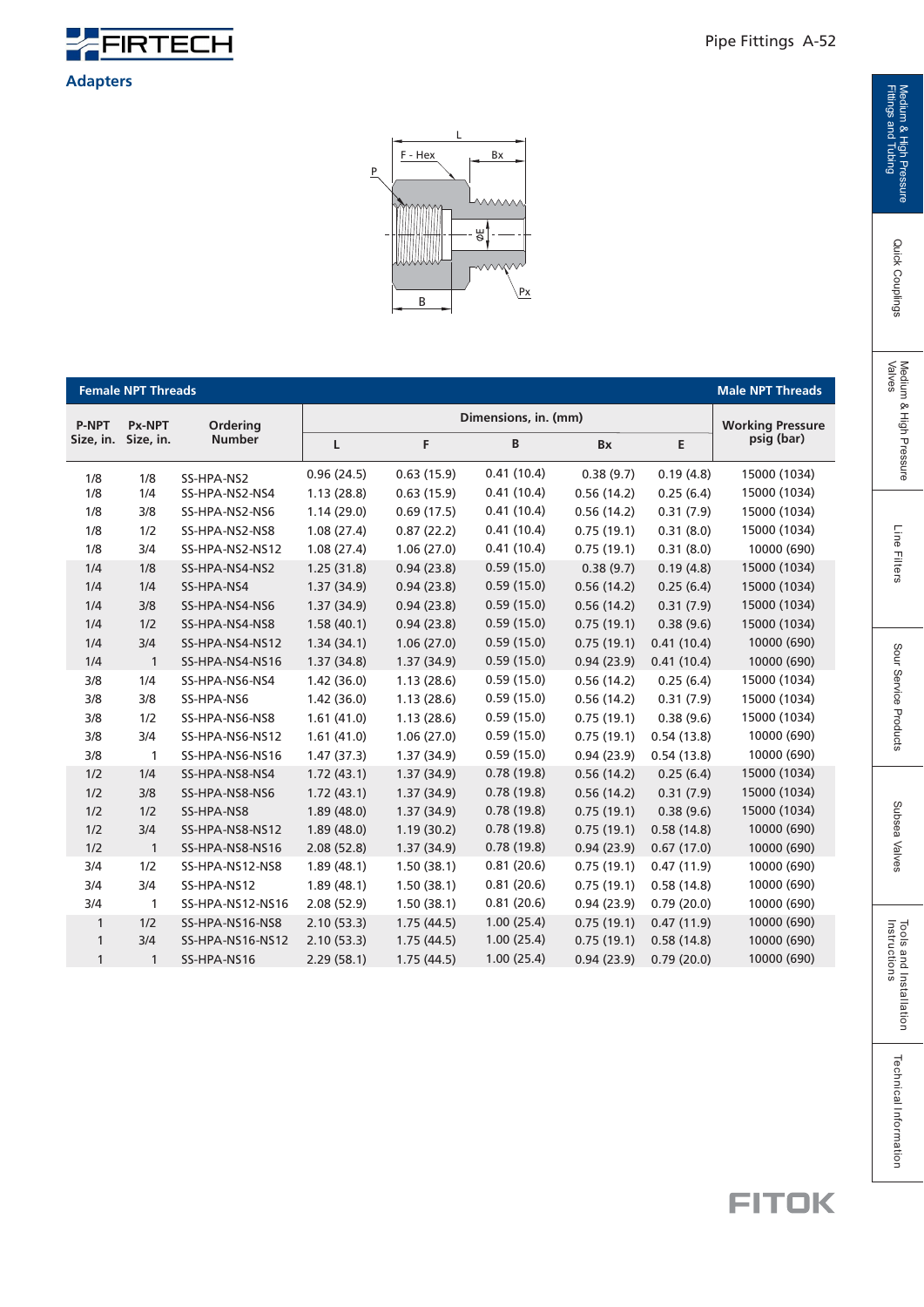

|              | <b>Female NPT Threads</b>    |                  |            |            |                      |            |            | <b>Male ISO/BSP Tapered Threads</b> |
|--------------|------------------------------|------------------|------------|------------|----------------------|------------|------------|-------------------------------------|
| P-NPT        | Px-ISO/BSP<br><b>Tapered</b> | Ordering         |            |            | Dimensions, in. (mm) |            |            | <b>Working Pressure</b>             |
| Size, in.    | Size, in.                    | <b>Number</b>    | Г          | F          | B                    | Bx         | E          | psig (bar)                          |
| 1/8          | 1/8                          | SS-HPA-NS2-RT2   | 0.96(24.5) | 0.63(15.9) | 0.41(10.4)           | 0.38(9.7)  | 0.19(4.8)  | 15000 (1034)                        |
| 1/8          | 1/4                          | SS-HPA-NS2-RT4   | 1.13(28.8) | 0.63(15.9) | 0.41(10.4)           | 0.56(14.2) | 0.25(6.4)  | 15000 (1034)                        |
| 1/8          | 3/8                          | SS-HPA-NS2-RT6   | 1.14(29.0) | 0.69(17.5) | 0.41(10.4)           | 0.56(14.2) | 0.31(7.9)  | 15000 (1034)                        |
| 1/8          | 1/2                          | SS-HPA-NS2-RT8   | 1.08(27.4) | 0.87(22.2) | 0.41(10.4)           | 0.75(19.1) | 0.31(8.0)  | 15000 (1034)                        |
| 1/8          | 3/4                          | SS-HPA-NS2-RT12  | 1.08(27.4) | 1.06(27.0) | 0.41(10.4)           | 0.75(19.1) | 0.31(8.0)  | 10000 (690)                         |
| 1/4          | 1/8                          | SS-HPA-NS4-RT2   | 1.25(31.8) | 0.94(23.8) | 0.59(15.0)           | 0.38(9.7)  | 0.19(4.8)  | 15000 (1034)                        |
| 1/4          | 1/4                          | SS-HPA-NS4-RT4   | 1.37(34.9) | 0.94(23.8) | 0.59(15.0)           | 0.56(14.2) | 0.25(6.4)  | 15000 (1034)                        |
| 1/4          | 3/8                          | SS-HPA-NS4-RT6   | 1.37(34.9) | 0.94(23.8) | 0.59(15.0)           | 0.56(14.2) | 0.31(7.9)  | 15000 (1034)                        |
| 1/4          | 1/2                          | SS-HPA-NS4-RT8   | 1.58(40.1) | 0.94(23.8) | 0.59(15.0)           | 0.75(19.1) | 0.38(9.6)  | 15000 (1034)                        |
| 1/4          | 3/4                          | SS-HPA-NS4-RT12  | 1.34(34.1) | 1.06(27.0) | 0.59(15.0)           | 0.75(19.1) | 0.41(10.4) | 10000 (690)                         |
| 1/4          | $\mathbf{1}$                 | SS-HPA-NS4-RT16  | 1.37(34.8) | 1.37(34.9) | 0.59(15.0)           | 0.94(23.9) | 0.41(10.4) | 10000 (690)                         |
| 3/8          | 1/4                          | SS-HPA-NS6-RT4   | 1.42(36.0) | 1.13(28.6) | 0.59(15.0)           | 0.56(14.2) | 0.25(6.4)  | 15000 (1034)                        |
| 3/8          | 3/8                          | SS-HPA-NS6-RT6   | 1.42(36.0) | 1.13(28.6) | 0.59(15.0)           | 0.56(14.2) | 0.31(7.9)  | 15000 (1034)                        |
| 3/8          | 1/2                          | SS-HPA-NS6-RT8   | 1.61(41.0) | 1.13(28.6) | 0.59(15.0)           | 0.75(19.1) | 0.38(9.6)  | 15000 (1034)                        |
| 3/8          | 3/4                          | SS-HPA-NS6-RT12  | 1.61(41.0) | 1.06(27.0) | 0.59(15.0)           | 0.75(19.1) | 0.54(13.8) | 10000 (690)                         |
| 3/8          | 1                            | SS-HPA-NS6-RT16  | 1.47(37.3) | 1.37(34.9) | 0.59(15.0)           | 0.94(23.9) | 0.54(13.8) | 10000 (690)                         |
| 1/2          | 1/4                          | SS-HPA-NS8-RT4   | 1.72(43.1) | 1.37(34.9) | 0.78(19.8)           | 0.56(14.2) | 0.25(6.4)  | 15000 (1034)                        |
| 1/2          | 3/8                          | SS-HPA-NS8-RT6   | 1.72(43.1) | 1.37(34.9) | 0.78(19.8)           | 0.56(14.2) | 0.31(7.9)  | 15000 (1034)                        |
| 1/2          | 1/2                          | SS-HPA-NS8-RT8   | 1.89(48.0) | 1.37(34.9) | 0.78(19.8)           | 0.75(19.1) | 0.38(9.6)  | 15000 (1034)                        |
| 1/2          | 3/4                          | SS-HPA-NS8-RT12  | 1.89(48.0) | 1.19(30.2) | 0.78(19.8)           | 0.75(19.1) | 0.58(14.8) | 10000 (690)                         |
| 1/2          | $\mathbf{1}$                 | SS-HPA-NS8-RT16  | 2.08(52.8) | 1.37(34.9) | 0.78(19.8)           | 0.94(23.9) | 0.67(17.0) | 10000 (690)                         |
| 3/4          | 1/2                          | SS-HPA-NS12-RT8  | 1.89(48.1) | 1.50(38.1) | 0.81(20.6)           | 0.75(19.1) | 0.47(11.9) | 10000 (690)                         |
| 3/4          | 3/4                          | SS-HPA-NS12-RT12 | 1.89(48.1) | 1.50(38.1) | 0.81(20.6)           | 0.75(19.1) | 0.58(14.8) | 10000 (690)                         |
| 3/4          | 1                            | SS-HPA-NS12-RT16 | 2.08(52.9) | 1.50(38.1) | 0.81(20.6)           | 0.94(23.9) | 0.79(20.0) | 10000 (690)                         |
| $\mathbf{1}$ | 1/2                          | SS-HPA-NS16-RT8  | 2.10(53.3) | 1.75(44.5) | 1.00(25.4)           | 0.75(19.1) | 0.47(11.9) | 10000 (690)                         |
| $\mathbf{1}$ | 3/4                          | SS-HPA-NS16-RT12 | 2.10(53.3) | 1.75(44.5) | 1.00(25.4)           | 0.75(19.1) | 0.58(14.8) | 10000 (690)                         |
| $\mathbf{1}$ | $\mathbf{1}$                 | SS-HPA-NS16-RT16 | 2.29(58.1) | 1.75(44.5) | 1.00(25.4)           | 0.94(23.9) | 0.79(20.0) | 10000 (690)                         |

Quick Couplings

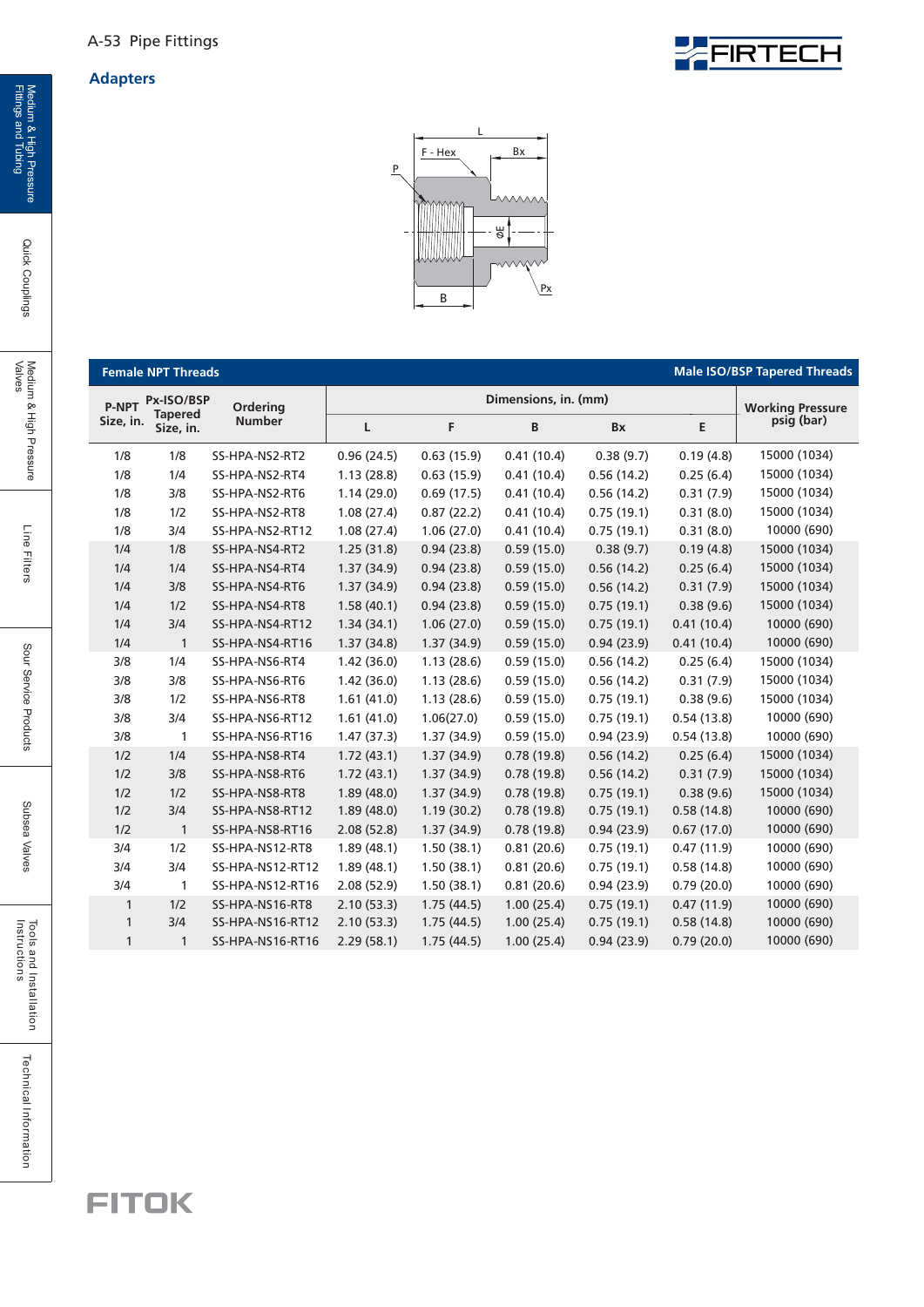



|                             |                             | <b>Female ISO/BSP Tapered Threads</b> |            |            |                      |            |            | <b>Male ISO/BSP Tapered Threads</b> |
|-----------------------------|-----------------------------|---------------------------------------|------------|------------|----------------------|------------|------------|-------------------------------------|
| P-ISO/BSP Px-ISO/BSP        |                             | Ordering                              |            |            | Dimensions, in. (mm) |            |            | <b>Working Pressure</b>             |
| <b>Tapered</b><br>Size, in. | <b>Tapered</b><br>Size, in. | <b>Number</b>                         | L          | F          | B                    | <b>Bx</b>  | E          | psig (bar)                          |
| 1/8                         | 1/8                         | SS-HPA-RT2                            | 0.96(24.5) | 0.63(15.9) | 0.41(10.4)           | 0.38(9.7)  | 0.19(4.8)  | 15000 (1034)                        |
| 1/8                         | 1/4                         | SS-HPA-RT2-RT4                        | 1.13(28.8) | 0.63(15.9) | 0.41(10.4)           | 0.56(14.2) | 0.25(6.4)  | 15000 (1034)                        |
| 1/8                         | 3/8                         | SS-HPA-RT2-RT6                        | 1.14(29.0) | 0.69(17.5) | 0.41(10.4)           | 0.56(14.2) | 0.31(7.9)  | 15000 (1034)                        |
| 1/8                         | 1/2                         | SS-HPA-RT2-RT8                        | 1.08(27.4) | 0.87(22.2) | 0.41(10.4)           | 0.75(19.1) | 0.31(8.0)  | 15000 (1034)                        |
| 1/8                         | 3/4                         | SS-HPA-RT2-RT12                       | 1.08(27.4) | 1.06(27.0) | 0.41(10.4)           | 0.75(19.1) | 0.31(8.0)  | 10000 (690)                         |
| 1/4                         | 1/8                         | SS-HPA-RT4-RT2                        | 1.25(31.8) | 0.94(23.8) | 0.59(15.0)           | 0.38(9.7)  | 0.19(4.8)  | 15000 (1034)                        |
| 1/4                         | 1/4                         | SS-HPA-RT4                            | 1.37(34.9) | 0.94(23.8) | 0.59(15.0)           | 0.56(14.2) | 0.25(6.4)  | 15000 (1034)                        |
| 1/4                         | 3/8                         | SS-HPA-RT4-RT6                        | 1.37(34.9) | 0.94(23.8) | 0.59(15.0)           | 0.56(14.2) | 0.31(7.9)  | 15000 (1034)                        |
| 1/4                         | 1/2                         | SS-HPA-RT4-RT8                        | 1.58(40.1) | 0.94(23.8) | 0.59(15.0)           | 0.75(19.1) | 0.38(9.6)  | 15000 (1034)                        |
| 1/4                         | 3/4                         | SS-HPA-RT4-RT12                       | 1.34(34.1) | 1.06(27.0) | 0.59(15.0)           | 0.75(19.1) | 0.41(10.4) | 10000 (690)                         |
| 1/4                         | $\mathbf{1}$                | SS-HPA-RT4-RT16                       | 1.37(34.8) | 1.37(34.9) | 0.59(15.0)           | 0.94(23.9) | 0.41(10.4) | 10000 (690)                         |
| 3/8                         | 1/4                         | SS-HPA-RT6-RT4                        | 1.42(36.0) | 1.13(28.6) | 0.59(15.0)           | 0.56(14.2) | 0.25(6.4)  | 15000 (1034)                        |
| 3/8                         | 3/8                         | SS-HPA-RT6                            | 1.42(36.0) | 1.13(28.6) | 0.59(15.0)           | 0.56(14.2) | 0.31(7.9)  | 15000 (1034)                        |
| 3/8                         | 1/2                         | SS-HPA-RT6-RT8                        | 1.61(41.0) | 1.13(28.6) | 0.59(15.0)           | 0.75(19.1) | 0.38(9.6)  | 15000 (1034)                        |
| 3/8                         | 3/4                         | SS-HPA-RT6-RT12                       | 1.61(41.0) | 1.06(27.0) | 0.59(15.0)           | 0.75(19.1) | 0.54(13.8) | 10000 (690)                         |
| 3/8                         | 1                           | SS-HPA-RT6-RT16                       | 1.47(37.3) | 1.37(34.9) | 0.59(15.0)           | 0.94(23.9) | 0.54(13.8) | 10000 (690)                         |
| 1/2                         | 1/4                         | SS-HPA-RT8-RT4                        | 1.72(43.1) | 1.37(34.9) | 0.78(19.8)           | 0.56(14.2) | 0.25(6.4)  | 15000 (1034)                        |
| 1/2                         | 3/8                         | SS-HPA-RT8-RT6                        | 1.72(43.1) | 1.37(34.9) | 0.78(19.8)           | 0.56(14.2) | 0.31(7.9)  | 15000 (1034)                        |
| 1/2                         | 1/2                         | SS-HPA-RT8                            | 1.89(48.0) | 1.37(34.9) | 0.78(19.8)           | 0.75(19.1) | 0.38(9.6)  | 15000 (1034)                        |
| 1/2                         | 3/4                         | SS-HPA-RT8-RT12                       | 1.89(48.0) | 1.19(30.2) | 0.78(19.8)           | 0.75(19.1) | 0.58(14.8) | 10000 (690)                         |
| 1/2                         | $\mathbf{1}$                | SS-HPA-RT8-RT16                       | 2.08(52.8) | 1.37(34.9) | 0.78(19.8)           | 0.94(23.9) | 0.69(17.4) | 10000 (690)                         |
| 3/4                         | 1/2                         | SS-HPA-RT12-RT8                       | 1.89(48.1) | 1.50(38.1) | 0.81(20.6)           | 0.75(19.1) | 0.47(11.9) | 10000 (690)                         |
| 3/4                         | 3/4                         | SS-HPA-RT12                           | 1.89(48.1) | 1.50(38.1) | 0.81(20.6)           | 0.75(19.1) | 0.58(14.8) | 10000 (690)                         |
| 3/4                         | $\mathbf{1}$                | SS-HPA-RT12-RT16                      | 2.08(52.9) | 1.50(38.1) | 0.81(20.6)           | 0.94(23.9) | 0.79(20.0) | 10000 (690)                         |
| $\mathbf{1}$                | 1/2                         | SS-HPA-RT16-RT8                       | 2.10(53.3) | 1.75(44.5) | 1.00(25.4)           | 0.75(19.1) | 0.47(11.9) | 10000 (690)                         |
| 1                           | 3/4                         | SS-HPA-RT16-RT12                      | 2.10(53.3) | 1.75(44.5) | 1.00(25.4)           | 0.75(19.1) | 0.58(14.8) | 10000 (690)                         |
| 1                           | $\mathbf{1}$                | SS-HPA-RT16                           | 2.29(58.1) | 1.75(44.5) | 1.00(25.4)           | 0.94(23.9) | 0.79(20.0) | 10000 (690)                         |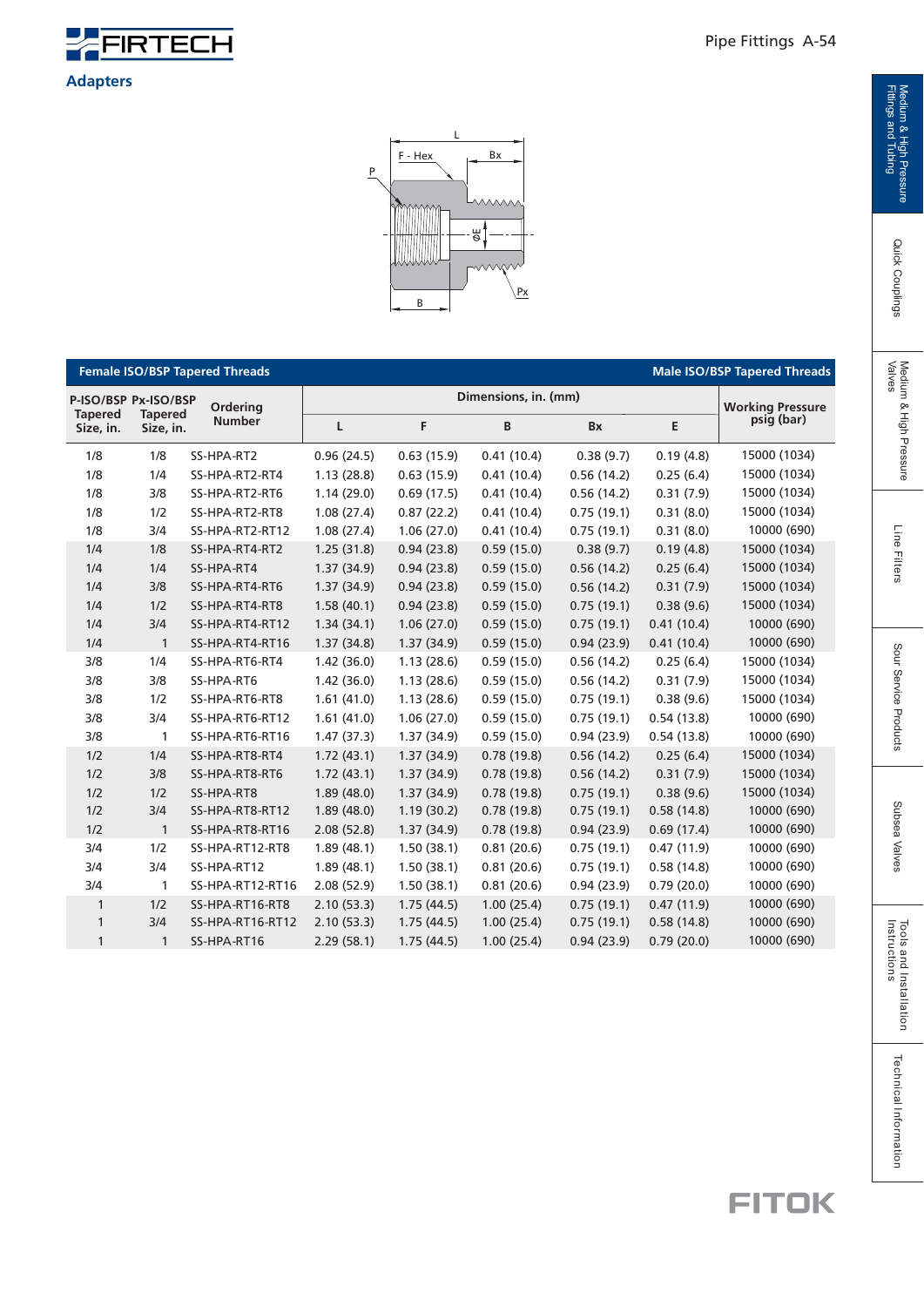

|                             |              | <b>Female ISO/BSP Tapered Threads</b> |            |            |                      |            |            | <b>Male NPT Threads</b> |
|-----------------------------|--------------|---------------------------------------|------------|------------|----------------------|------------|------------|-------------------------|
| P-ISO/BSP<br><b>Tapered</b> | Px-NPT       | Ordering                              |            |            | Dimensions, in. (mm) |            |            | <b>Working Pressure</b> |
| Size, in.                   | Size, in.    | <b>Number</b>                         | L          | F          | B                    | Bx         | E          | psig (bar)              |
| 1/8                         | 1/8          | SS-HPA-RT2-NS2                        | 0.96(24.5) | 0.63(15.9) | 0.41(10.4)           | 0.38(9.7)  | 0.19(4.8)  | 15000 (1034)            |
| 1/8                         | 1/4          | SS-HPA-RT2-NS4                        | 1.13(28.8) | 0.63(15.9) | 0.41(10.4)           | 0.56(14.2) | 0.25(6.4)  | 15000 (1034)            |
| 1/8                         | 3/8          | SS-HPA-RT2-NS6                        | 1.14(29.0) | 0.69(17.5) | 0.41(10.4)           | 0.56(14.2) | 0.31(7.9)  | 15000 (1034)            |
| 1/8                         | 1/2          | SS-HPA-RT2-NS8                        | 1.08(27.4) | 0.87(22.2) | 0.41(10.4)           | 0.75(19.1) | 0.31(8.0)  | 15000 (1034)            |
| 1/8                         | 3/4          | SS-HPA-RT2-NS12                       | 1.08(27.4) | 1.06(27.0) | 0.41(10.4)           | 0.75(19.1) | 0.31(8.0)  | 10000 (690)             |
| 1/4                         | 1/8          | SS-HPA-RT4-NS2                        | 1.25(31.8) | 0.94(23.8) | 0.59(15.0)           | 0.38(9.7)  | 0.19(4.8)  | 15000 (1034)            |
| 1/4                         | 1/4          | SS-HPA-RT4-NS4                        | 1.37(34.9) | 0.94(23.8) | 0.59(15.0)           | 0.56(14.2) | 0.25(6.4)  | 15000 (1034)            |
| 1/4                         | 3/8          | SS-HPA-RT4-NS6                        | 1.37(34.9) | 0.94(23.8) | 0.59(15.0)           | 0.56(14.2) | 0.31(7.9)  | 15000 (1034)            |
| 1/4                         | 1/2          | SS-HPA-RT4-NS8                        | 1.58(40.1) | 0.94(23.8) | 0.59(15.0)           | 0.75(19.1) | 0.38(9.6)  | 15000 (1034)            |
| 1/4                         | 3/4          | SS-HPA-RT4-NS12                       | 1.34(34.1) | 1.06(27.0) | 0.59(15.0)           | 0.75(19.1) | 0.41(10.4) | 10000 (690)             |
| 1/4                         | $\mathbf{1}$ | SS-HPA-RT4-NS16                       | 1.37(34.8) | 1.37(34.9) | 0.59(15.0)           | 0.94(23.9) | 0.41(10.4) | 10000 (690)             |
| 3/8                         | 1/4          | SS-HPA-RT6-NS4                        | 1.42(36.0) | 1.13(28.6) | 0.59(15.0)           | 0.56(14.2) | 0.25(6.4)  | 15000 (1034)            |
| 3/8                         | 3/8          | SS-HPA-RT6-NS6                        | 1.42(36.0) | 1.13(28.6) | 0.59(15.0)           | 0.56(14.2) | 0.31(7.9)  | 15000 (1034)            |
| 3/8                         | 1/2          | SS-HPA-RT6-NS8                        | 1.61(41.0) | 1.13(28.6) | 0.59(15.0)           | 0.75(19.1) | 0.38(9.6)  | 15000 (1034)            |
| 3/8                         | 3/4          | SS-HPA-RT6-NS12                       | 1.61(41.0) | 1.06(27.0) | 0.59(15.0)           | 0.75(19.1) | 0.54(13.8) | 10000 (690)             |
| 3/8                         | 1            | SS-HPA-RT6-NS16                       | 1.47(37.3) | 1.37(34.9) | 0.59(15.0)           | 0.94(23.9) | 0.54(13.8) | 10000 (690)             |
| 1/2                         | 1/4          | SS-HPA-RT8-NS4                        | 1.72(43.1) | 1.37(34.9) | 0.78(19.8)           | 0.56(14.2) | 0.25(6.4)  | 15000 (1034)            |
| 1/2                         | 3/8          | SS-HPA-RT8-NS6                        | 1.72(43.1) | 1.37(34.9) | 0.78(19.8)           | 0.56(14.2) | 0.31(7.9)  | 15000 (1034)            |
| 1/2                         | 1/2          | SS-HPA-RT8-NS8                        | 1.89(48.0) | 1.37(34.9) | 0.78(19.8)           | 0.75(19.1) | 0.38(9.6)  | 15000 (1034)            |
| 1/2                         | 3/4          | SS-HPA-RT8-NS12                       | 1.89(48.0) | 1.19(30.2) | 0.78(19.8)           | 0.75(19.1) | 0.58(14.8) | 10000 (690)             |
| 1/2                         | $\mathbf{1}$ | SS-HPA-RT8-NS16                       | 2.08(52.8) | 1.37(34.9) | 0.78(19.8)           | 0.94(23.9) | 0.69(17.4) | 10000 (690)             |
| 3/4                         | 1/2          | SS-HPA-RT12-NS8                       | 1.89(48.1) | 1.50(38.1) | 0.81(20.6)           | 0.75(19.1) | 0.47(11.9) | 10000 (690)             |
| 3/4                         | 3/4          | SS-HPA-RT12-NS12                      | 1.89(48.1) | 1.50(38.1) | 0.81(20.6)           | 0.75(19.1) | 0.58(14.8) | 10000 (690)             |
| 3/4                         | $\mathbf{1}$ | SS-HPA-RT12-NS16                      | 2.08(52.9) | 1.50(38.1) | 0.81(20.6)           | 0.94(23.9) | 0.79(20.0) | 10000 (690)             |
| 1                           | 1/2          | SS-HPA-RT16-NS8                       | 2.10(53.3) | 1.75(44.5) | 1.00(25.4)           | 0.75(19.1) | 0.47(11.9) | 10000 (690)             |
| 1                           | 3/4          | SS-HPA-RT16-NS12                      | 2.10(53.3) | 1.75(44.5) | 1.00(25.4)           | 0.75(19.1) | 0.58(14.8) | 10000 (690)             |
| 1                           | $\mathbf{1}$ | SS-HPA-RT16-NS16                      | 2.29(58.1) | 1.75(44.5) | 1.00(25.4)           | 0.94(23.9) | 0.79(20.0) | 10000 (690)             |

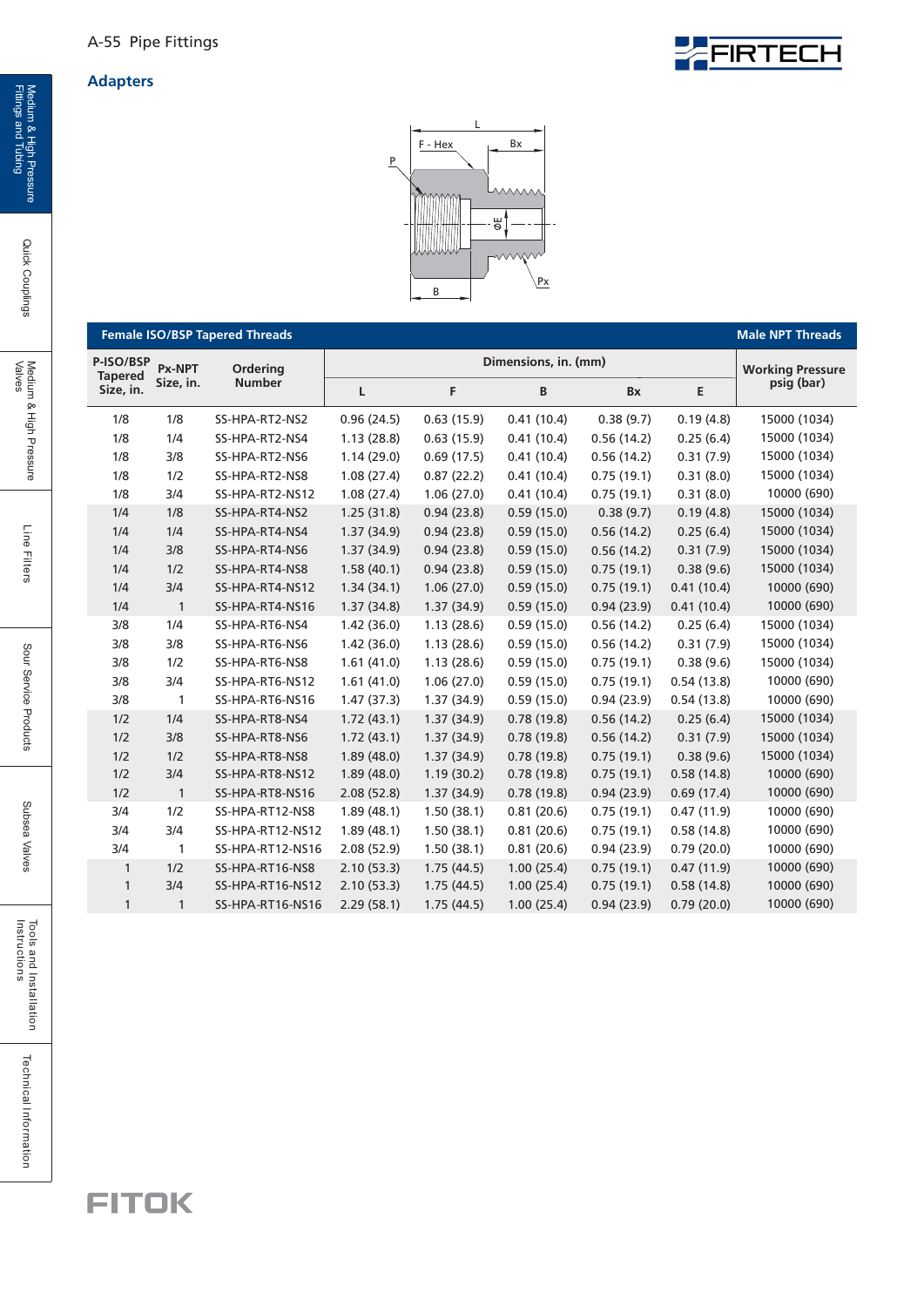

L  $F - Hex$ P Bx 74°  $\mathbb{X}$ E IIII B

|              | <b>Female NPT Threads</b> |                  |                      |            |            |            |            | Male JIC     |  |  |
|--------------|---------------------------|------------------|----------------------|------------|------------|------------|------------|--------------|--|--|
| <b>P-NPT</b> | Px-SAE/MS                 | Ordering         | Dimensions, in. (mm) |            |            |            |            |              |  |  |
| Size, in.    | Thread<br>Size, in.       | <b>Number</b>    | L                    | F          | B          | <b>Bx</b>  | E          | psig (bar)   |  |  |
| 1/8          | 7/16-20                   | SS-HPA-NS2-AN4   | 1.09(27.8)           | 0.63(15.9) | 0.41(10.4) | 0.55(14.0) | 0.17(4.4)  | 15000 (1034) |  |  |
| 1/4          | $7/16 - 20$               | SS-HPA-NS4-AN4   | 1.37(34.9)           | 0.94(23.8) | 0.59(15.0) | 0.55(14.0) | 0.17(4.4)  | 15000 (1034) |  |  |
| 1/4          | $9/16 - 18$               | SS-HPA-NS4-AN6   | 1.32(33.5)           | 0.94(23.8) | 0.59(15.0) | 0.56(14.1) | 0.23(5.8)  | 15000 (1034) |  |  |
| 3/8          | $9/16 - 18$               | SS-HPA-NS6-AN6   | 1.37(34.8)           | 1.13(28.6) | 0.59(15.0) | 0.56(14.1) | 0.23(5.8)  | 15000 (1034) |  |  |
| 3/8          | $3/4 - 16$                | SS-HPA-NS6-AN8   | 1.47(37.4)           | 1.13(28.6) | 0.59(15.0) | 0.66(16.7) | 0.31(8.0)  | 15000 (1034) |  |  |
| 1/2          | $3/4 - 16$                | SS-HPA-NS8-AN8   | 1.72(43.6)           | 1.37(34.9) | 0.78(19.8) | 0.66(16.7) | 0.31(8.0)  | 15000 (1034) |  |  |
| 1/2          | $7/8 - 14$                | SS-HPA-NS8-AN10  | 1.82(46.2)           | 1.37(34.9) | 0.78(19.8) | 0.76(19.3) | 0.41(10.4) | 15000 (1034) |  |  |
| 1/2          | $11/16-12$                | SS-HPA-NS8-AN12  | 1.92(48.8)           | 1.37(34.9) | 0.78(19.8) | 0.86(21.9) | 0.46(11.6) | 15000 (1034) |  |  |
| 3/4          | 1 1/16-12                 | SS-HPA-NS12-AN12 | 1.89(47.9)           | 1.50(38.1) | 0.81(20.6) | 0.86(21.9) | 0.61(15.5) | 10000 (690)  |  |  |
| 1            | 1 5/16-12                 | SS-HPA-NS16-AN16 | 2.18(55.3)           | 1.75(44.5) | 1.00(25.4) | 0.91(23.1) | 0.84(21.4) | 10000 (690)  |  |  |

#### **Adapters** 1



| <b>Female NPT Threads</b>                         | <b>Male SAE/MS Straight Threads</b> |                  |             |            |                      |                                        |            |             |
|---------------------------------------------------|-------------------------------------|------------------|-------------|------------|----------------------|----------------------------------------|------------|-------------|
| <b>Px-SAE/MS</b><br><b>P-NPT</b><br><b>Thread</b> |                                     | Ordering         |             |            | Dimensions, in. (mm) | <b>Working Pressure<br/>psig (bar)</b> |            |             |
| Size, in.                                         | Size, in.                           | <b>Number</b>    |             | F          | B                    | <b>Bx</b>                              | E          |             |
| 1/4                                               | $7/16 - 20$                         | SS-HPA-NS4-SH7   | 1.20 (30.5) | 0.75(19.1) | 0.59(15.0)           | 0.43(11.0)                             | 0.18(4.5)  | 10000 (690) |
| 3/8                                               | $9/16 - 18$                         | SS-HPA-NS6-SH9   | 1.29(32.7)  | 0.94(23.8) | 0.59(15.0)           | 0.47(12.0)                             | 0.30(7.5)  | 10000 (690) |
| 1/2                                               | $3/4 - 16$                          | SS-HPA-NS8-SH12  | 1.61 (40.9) | 1.19(30.2) | 0.78(19.8)           | 0.55(14.0)                             | 0.39(10.0) | 10000 (690) |
| 3/4                                               | $7/8 - 14$                          | SS-HPA-NS12-SH14 | 1.67 (42.5) | 1.50(38.1) | 0.81(20.6)           | 0.63(16.0)                             | 0.49(12.5) | 10000 (690) |

 *SAE/MS Heavy-Duty Stud Ends are supplied with a* 1 *a Fluorocarbon FKM O-ring s standard, other materials of O-rings available.*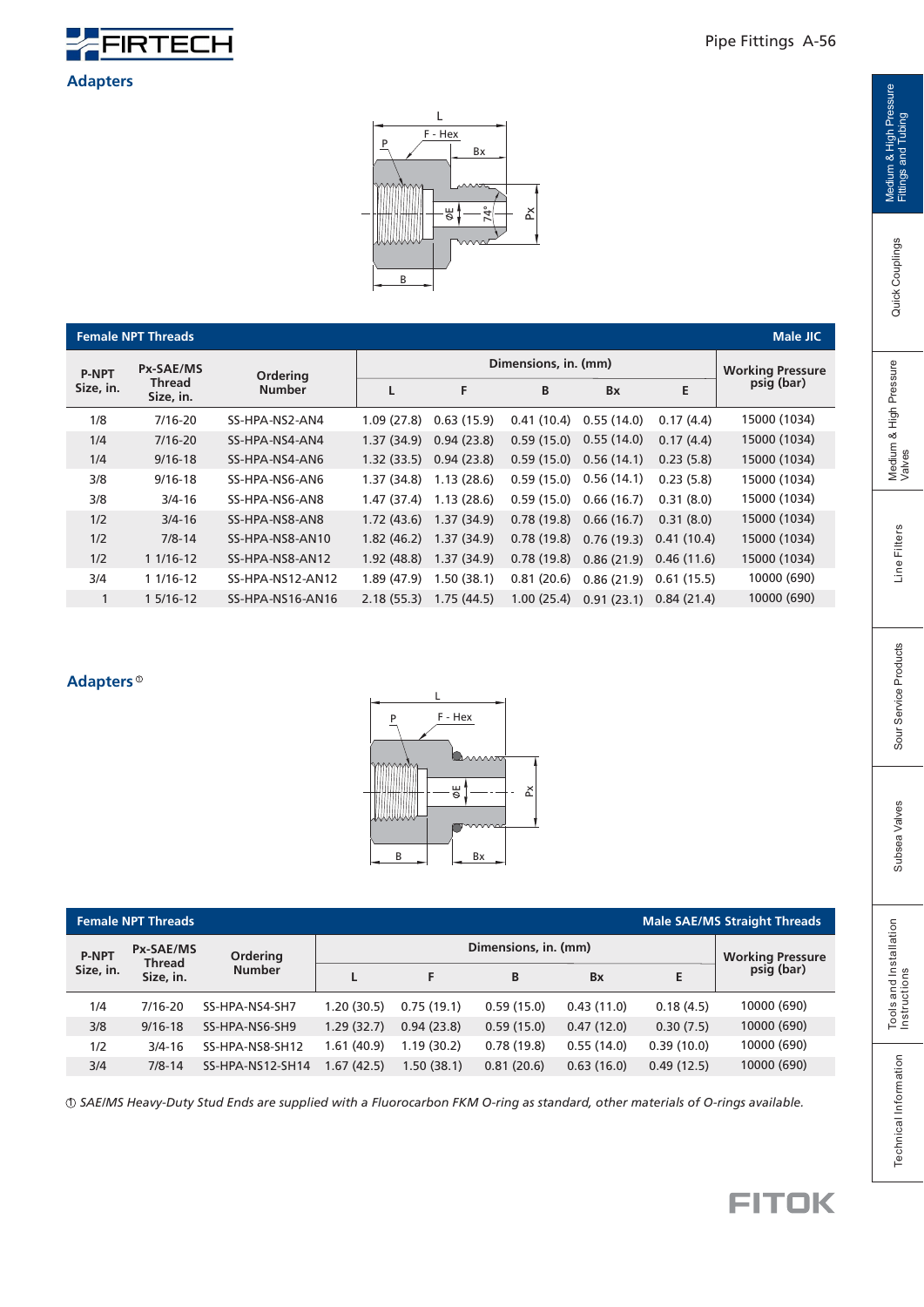



|              | <b>Female NPT Threads</b> |                  |            |                      |            |                         |                           | Male Type "M" |
|--------------|---------------------------|------------------|------------|----------------------|------------|-------------------------|---------------------------|---------------|
| <b>P-NPT</b> | <b>Px-SAE/MS</b>          | <b>Ordering</b>  |            | Dimensions, in. (mm) |            | <b>Working Pressure</b> |                           |               |
| Size, in.    | Thread<br>Size, in.       | <b>Number</b>    | L          | F                    | B          | <b>Bx</b>               | E                         | psig (bar)    |
| 1/8          | $9/16 - 18$               | SS-HPA-NS2-HM9   | 1.13(28.6) | 0.63(15.9)           | 0.41(10.4) | 0.50(12.7)              | 0.09(2.4)                 | 15000 (1034)  |
| 1/4          | $9/16 - 18$               | SS-HPA-NS4-HM9   | 1.37(34.9) | 0.94(23.8)           | 0.59(15.0) | 0.50(12.7)              | 0.09(2.4)                 | 15000 (1034)  |
| 1/4          | $3/4 - 16$                | SS-HPA-NS4-HM12  | 1.50(38.1) | 0.94(23.8)           | 0.59(15.0) | 0.63(16.0)              | 0.29(7.4)                 | 15000 (1034)  |
| 3/8          | $9/16 - 18$               | SS-HPA-NS6-HM9   | 1.44(36.5) | 1.13(28.6)           | 0.59(15.0) | 0.50(12.7)              | 0.09(2.4)                 | 15000 (1034)  |
| 3/8          | $3/4 - 16$                | SS-HPA-NS6-HM12  | 1.56(39.7) | 1.13(28.6)           | 0.59(15.0) | 0.63(16.0)              | 0.29(7.4)                 | 15000 (1034)  |
| 1/2          | $9/16 - 18$               | SS-HPA-NS8-HM9   | 1.63(41.3) | 1.37(34.9)           | 0.78(19.8) | 0.50(12.7)              | 0.09(2.4)                 | 15000 (1034)  |
| 1/2          | $3/4 - 16$                | SS-HPA-NS8-HM12  | 1.75(44.4) | 1.37(34.9)           | 0.78(19.8) | 0.63(16.0)              | 0.29(7.4)                 | 15000 (1034)  |
| 1/2          | $7/8 - 14$                | SS-HPA-NS8-HM14  | 1.87(47.6) | 1.37(34.9)           | 0.78(19.8) | 0.76(19.2)              | 0.15(3.8)                 | 15000 (1034)  |
| 3/4          | $1 - 12$                  | SS-HPA-NS12-HM16 | 1.87(47.6) | 1.50(38.1)           | 0.81(20.6) |                         | $0.64(16.3)$ $0.39(10.0)$ | 10000 (690)   |
|              | 1 5/16-12                 | SS-HPA-NS16-HM21 | 2.06(52.4) | 1.75(44.5)           | 1.00(25.4) |                         | $0.62(15.7)$ 0.69 (17.5)  | 10000 (690)   |

#### **Adapters** 1



|                            | <b>Female SAE/MS Straight Threads</b> |                        |            |             |            |            |                           | <b>Male SAE/MS Straight Threads</b>    |
|----------------------------|---------------------------------------|------------------------|------------|-------------|------------|------------|---------------------------|----------------------------------------|
| <b>P-SAE/MS</b>            | Px-SAE/MS                             | <b>Ordering</b>        |            |             |            |            |                           |                                        |
| <b>Thread</b><br>Size, in. | <b>Thread</b><br>Size, in.            | <b>Number</b>          |            | F           | B          | <b>Bx</b>  | E                         | <b>Working Pressure<br/>psig (bar)</b> |
| $7/16 - 20$                | $9/16 - 18$                           | SS-HPA-US7-SH9         | 1.25(31.8) | 0.81(20.6)  | 0.55(14.0) | 0.47(12.0) | 0.18(4.5)                 | 10000 (690)                            |
| $7/16 - 20$                | $3/4 - 16$                            | <b>SS-HPA-US7-SH12</b> | 1.25(31.8) | 0.87(22.2)  | 0.55(14.0) | 0.55(14.0) | 0.18(4.5)                 | 10000 (690)                            |
| $9/16 - 18$                | $3/4 - 16$                            | SS-HPA-US9-SH12        | 1.42(36.0) | 1.00(25.4)  | 0.61(15.5) | 0.55(14.0) | 0.30(7.5)                 | 10000 (690)                            |
| $9/16 - 18$                | $7/8 - 14$                            | SS-HPA-US9-SH14        | 1.42(36.0) | 1.00(25.4)  | 0.61(15.5) | 0.63(16.0) | 0.30(7.5)                 | 10000 (690)                            |
| $3/4 - 16$                 | $7/8 - 14$                            | SS-HPA-US12-SH14       | 1.65(41.8) | 30.2 (30.2) | 0.69(17.5) |            | $0.63(16.0)$ $0.39(10.0)$ | 10000 (690)                            |

 *SAE/MS Heavy-Duty Stud Ends are supplied with a* 1 *a Fluorocarbon FKM O-ring s standard, other materials of O-rings available.*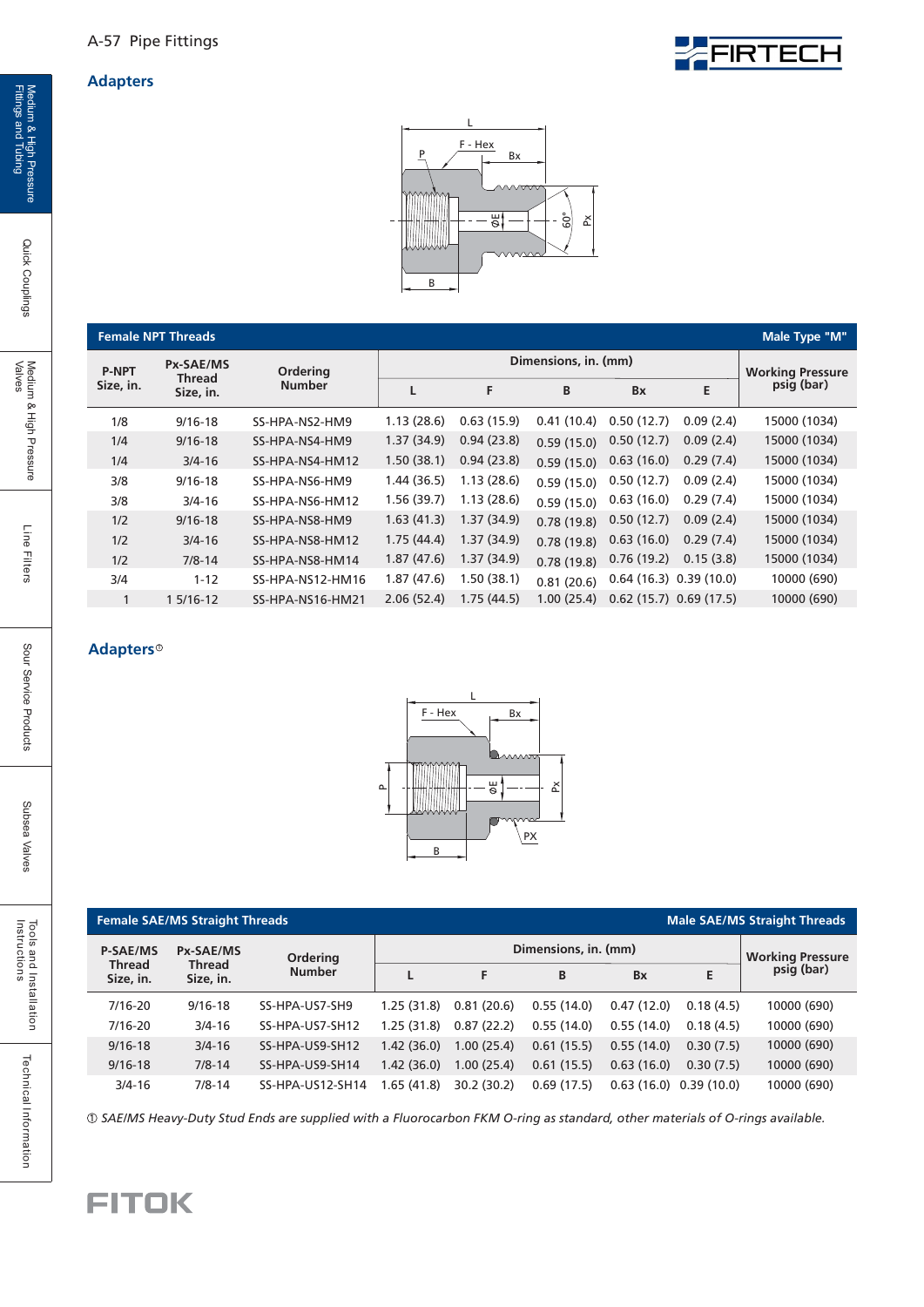

#### Pipe Fittings A-58

#### **Male Elbows**



| <b>Male NPT Threads</b> |                 |            |                      |            |            |                                        |  |  |  |  |  |
|-------------------------|-----------------|------------|----------------------|------------|------------|----------------------------------------|--|--|--|--|--|
| <b>P-NPT</b>            | <b>Ordering</b> |            | Dimensions, in. (mm) |            |            |                                        |  |  |  |  |  |
| Size, in.               | <b>Number</b>   |            | B                    | E          |            | <b>Working Pressure<br/>psig (bar)</b> |  |  |  |  |  |
| 1/8                     | SS-HPME-NS2     | 0.75(19.1) | 0.38(9.7)            | 0.19(4.8)  | 0.50(12.7) | 15000 (1034)                           |  |  |  |  |  |
| 1/4                     | SS-HPME-NS4     | 1.00(25.4) | 0.56(14.2)           | 0.25(6.4)  | 0.63(15.9) | 15000 (1034)                           |  |  |  |  |  |
| 3/8                     | SS-HPME-NS6     | 1.10(28.0) | 0.56(14.2)           | 0.31(7.9)  | 0.75(19.1) | 15000 (1034)                           |  |  |  |  |  |
| 1/2                     | SS-HPME-NS8     | 1.44(36.6) | 0.75(19.1)           | 0.38(9.6)  | 1.00(25.4) | 15000 (1034)                           |  |  |  |  |  |
| 3/4                     | SS-HPME-NS12    | 1.56(39.6) | 0.75(19.1)           | 0.58(14.8) | 1.37(34.9) | 10000 (690)                            |  |  |  |  |  |
|                         | SS-HPME-NS16    | 1.89(48.0) | 0.94(23.9)           | 0.79(20.0) | 1.50(38.1) | 10000 (690)                            |  |  |  |  |  |

#### **Male Elbows**



| <b>Male ISO/BSP Tapered Pipe Threads</b> |               |             |                      |                         |            |              |  |  |  |  |  |
|------------------------------------------|---------------|-------------|----------------------|-------------------------|------------|--------------|--|--|--|--|--|
| P-ISO/BSP<br><b>Tapered</b>              | Ordering      |             | Dimensions, in. (mm) | <b>Working Pressure</b> |            |              |  |  |  |  |  |
| Size, in.                                | <b>Number</b> | L           | B                    | E                       |            | psig (bar)   |  |  |  |  |  |
| 1/8                                      | SS-HPME-RT2   | 0.75(19.1)  | 0.38(9.7)            | 0.19(4.8)               | 0.50(12.7) | 15000 (1034) |  |  |  |  |  |
| 1/4                                      | SS-HPME-RT4   | 1.00(25.4)  | 0.56(14.2)           | 0.25(6.4)               | 0.63(15.9) | 15000 (1034) |  |  |  |  |  |
| 3/8                                      | SS-HPME-RT6   | 1.10(28.0)  | 0.56(14.2)           | 0.31(7.9)               | 0.75(19.1) | 15000 (1034) |  |  |  |  |  |
| 1/2                                      | SS-HPME-RT8   | 1.44(36.6)  | 0.75(19.1)           | 0.38(9.6)               | 1.00(25.4) | 15000 (1034) |  |  |  |  |  |
| 3/4                                      | SS-HPME-RT12  | 1.56 (39.6) | 0.75(19.1)           | 0.58(14.8)              | 1.37(34.9) | 10000 (690)  |  |  |  |  |  |
|                                          | SS-HPME-RT16  | 1.89(48.0)  | 0.94(23.9)           | 0.79(20.0)              | 1.50(38.1) | 10000 (690)  |  |  |  |  |  |

Medium & High Pressure<br>Fittings and Tubing Medium & High Pressure Dous and Installation & High Pressure Fitters Fitters Fitters Products Sour Service Products Subsea Valves Pitters Fittings and Tubing Instructions (Prime Subseau<br>Fittings and Tubing Ainst Couplings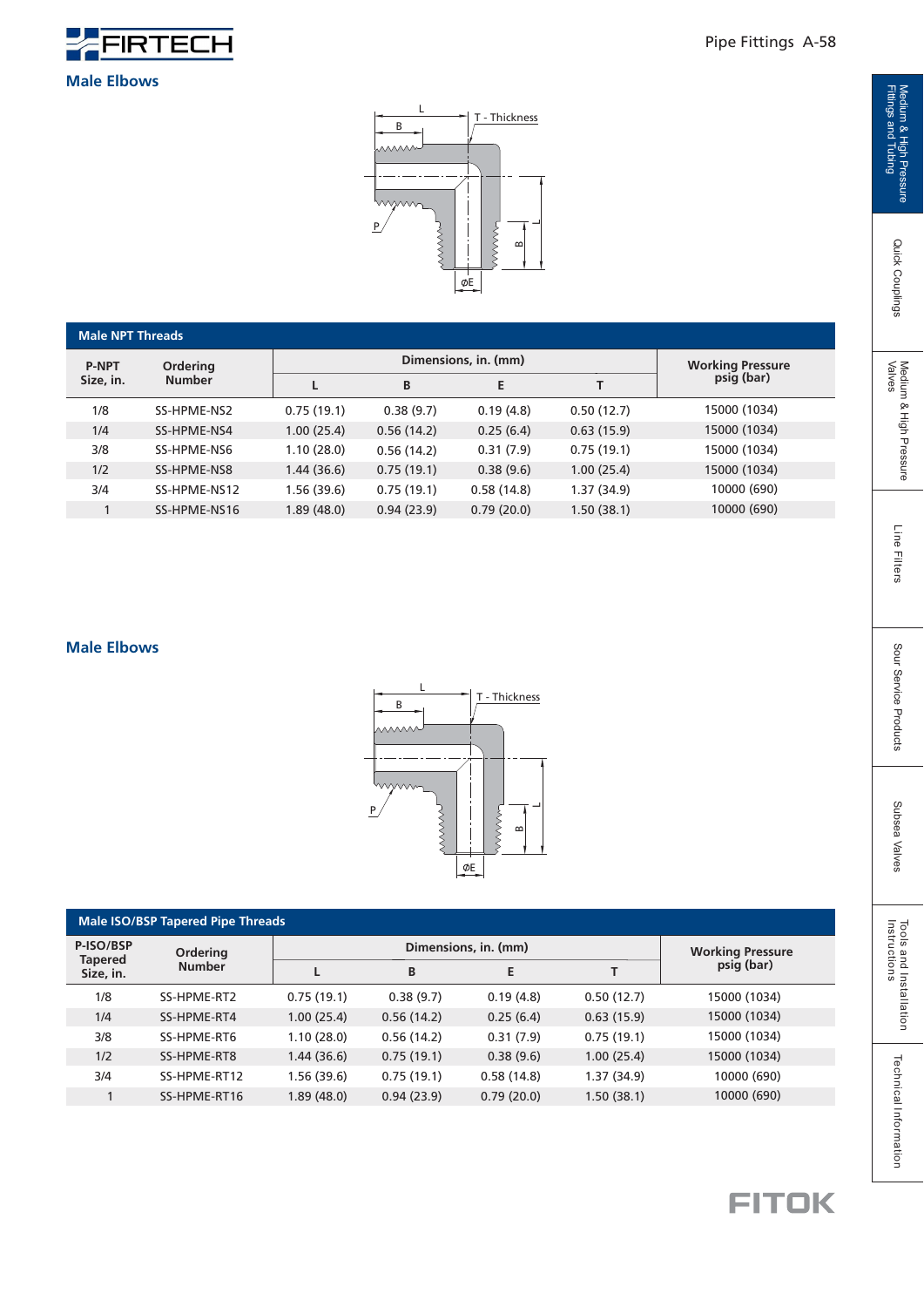A-59 Pipe Fittings

#### **Street Elbows**





|              | <b>Female NPT Threads</b> |                   |             |                         |            |             |            |            | <b>Male NPT Threads</b> |
|--------------|---------------------------|-------------------|-------------|-------------------------|------------|-------------|------------|------------|-------------------------|
| <b>P-NPT</b> | <b>Px-NPT</b>             | <b>Ordering</b>   |             | <b>Working Pressure</b> |            |             |            |            |                         |
| Size, in.    | Size, in.                 | <b>Number</b>     | L           | B                       | E          | Lx          | <b>Bx</b>  | т          | psig (bar)              |
| 1/8          | 1/8                       | SS-HPSE-NS2       | 0.75(19.1)  | 0.41(10.4)              | 0.19(4.8)  | 0.75(19.1)  | 0.38(9.7)  | 0.63(15.9) | 15000 (1034)            |
| 1/8          | 1/4                       | SS-HPSE-NS2-NS4   | 0.78(19.8)  | 0.41(10.4)              | 0.25(6.4)  | 1.00(25.4)  | 0.56(14.2) | 0.63(15.9) | 15000 (1034)            |
| 1/8          | 3/8                       | SS-HPSE-NS2-NS6   | 0.95(24.2)  | 0.41(10.4)              | 0.31(7.9)  | 1.07(27.2)  | 0.56(14.2) | 0.75(19.1) | 15000 (1034)            |
| 1/4          | 1/4                       | SS-HPSE-NS4       | 1.00(25.4)  | 0.59(15.0)              | 0.25(6.4)  | 1.06(27.0)  | 0.56(14.2) | 0.75(19.1) | 15000 (1034)            |
| 1/4          | 3/8                       | SS-HPSE-NS4-NS6   | 1.00(25.4)  | 0.59(15.0)              | 0.31(7.9)  | 1.06(27.0)  | 0.56(14.2) | 0.75(19.1) | 15000 (1034)            |
| 1/4          | 1/2                       | SS-HPSE-NS4-NS8   | 1.15(29.1)  | 0.59(15.0)              | 0.38(9.6)  | 1.40(35.5)  | 0.75(19.1) | 1.00(25.4) | 15000 (1034)            |
| 3/8          | 3/8                       | SS-HPSE-NS6       | 1.20(30.6)  | 0.59(15.0)              | 0.31(7.9)  | 1.20(30.6)  | 0.56(14.2) | 1.00(25.4) | 15000 (1034)            |
| 3/8          | 1/2                       | SS-HPSE-NS6-NS8   | 1.20(30.6)  | 0.59(15.0)              | 0.38(9.6)  | 1.38(35.0)  | 0.75(19.1) | 1.00(25.4) | 15000 (1034)            |
| 3/8          | 3/4                       | SS-HPSE-NS6-NS12  | 1.23(31.2)  | 0.59(15.0)              | 0.54(13.8) | 1.56(39.6)  | 0.75(19.1) | 1.37(34.9) | 10000 (690)             |
| 1/2          | 1/2                       | SS-HPSE-NS8       | 1.50(38.1)  | 0.78(19.8)              | 0.38(9.6)  | 1.61(40.8)  | 0.75(19.1) | 1.37(34.9) | 15000 (1034)            |
| 1/2          | 3/4                       | SS-HPSE-NS8-NS12  | 1.43(36.2)  | 0.78(19.8)              | 0.58(14.8) | 1.61(40.8)  | 0.75(19.1) | 1.37(34.9) | 10000 (690)             |
| 1/2          | 1                         | SS-HPSE-NS8-NS16  | 1.45(36.9)  | 0.78(19.8)              | 0.67(17.0) | 1.86(47.3)  | 0.94(23.9) | 1.37(34.9) | 10000 (690)             |
| 3/4          | 3/4                       | SS-HPSE-NS12      | 1.50(38.1)  | 0.81(20.6)              | 0.58(14.8) | 1.77 (44.9) | 0.75(19.1) | 1.50(38.1) | 10000 (690)             |
| 3/4          | 1                         | SS-HPSE-NS12-NS16 | 1.63 (41.4) | 0.81(20.6)              | 0.79(20.0) | 1.86(47.3)  | 0.94(23.9) | 1.50(38.1) | 10000 (690)             |
| 1            | $\mathbf{1}$              | SS-HPSE-NS16      | 1.91(48.5)  | 1.00(25.4)              | 0.79(20.0) | 2.07(52.5)  | 0.94(23.9) | 1.75(44.5) | 10000 (690)             |
|              |                           |                   |             |                         |            |             |            |            |                         |

Quick Couplings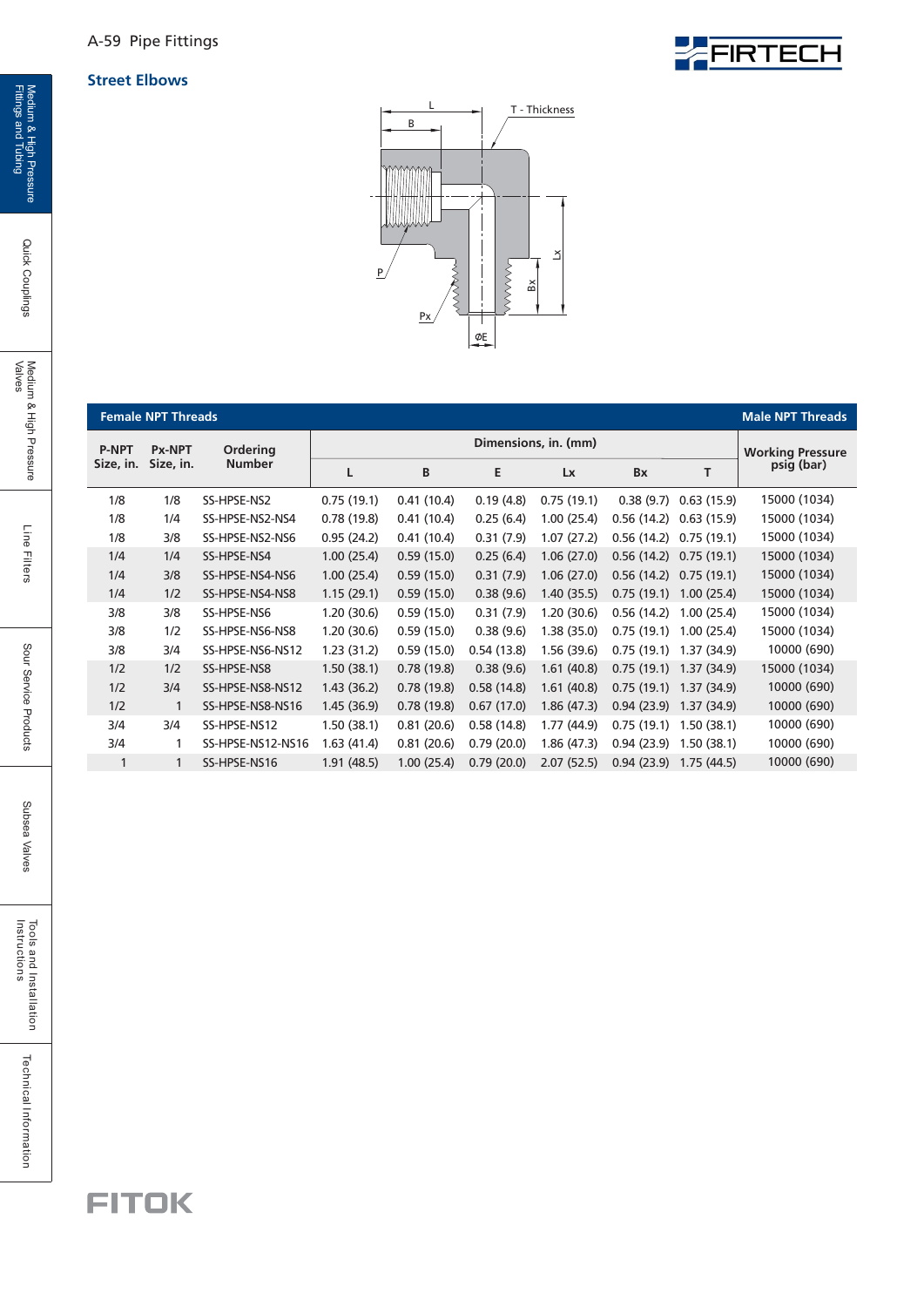

 $3/4$ 

1

1 1

|                                                            | <b>Female ISO/BSP Tapered Pipe Threads</b><br><b>Male ISO/BSP Tapered Threads</b> |                  |            |                         |            |            |            |             |              |  |  |  |  |
|------------------------------------------------------------|-----------------------------------------------------------------------------------|------------------|------------|-------------------------|------------|------------|------------|-------------|--------------|--|--|--|--|
| P-ISO/BSP                                                  | Px-ISO/BSP                                                                        | Ordering         |            | <b>Working Pressure</b> |            |            |            |             |              |  |  |  |  |
| <b>Tapered</b><br><b>Tapered</b><br>Size, in.<br>Size, in. |                                                                                   | <b>Number</b>    | L          | B                       | E          | Lx         | Bx         | T           | psig (bar)   |  |  |  |  |
| 1/8                                                        | 1/8                                                                               | SS-HPSE-RT2      | 0.75(19.1) | 0.41(10.4)              | 0.19(4.8)  | 0.75(19.1) | 0.38(9.7)  | 0.63(15.9)  | 15000 (1034) |  |  |  |  |
| 1/8                                                        | 1/4                                                                               | SS-HPSE-RT2-RT4  | 0.78(19.8) | 0.41(10.4)              | 0.25(6.4)  | 1.00(25.4) | 0.56(14.2) | 0.63(15.9)  | 15000 (1034) |  |  |  |  |
| 1/8                                                        | 3/8                                                                               | SS-HPSE-RT2-RT6  | 0.95(24.2) | 0.41(10.4)              | 0.31(7.9)  | 1.07(27.2) | 0.56(14.2) | 0.75(19.1)  | 15000 (1034) |  |  |  |  |
| 1/4                                                        | 1/4                                                                               | SS-HPSE-RT4      | 1.00(25.4) | 0.59(15.0)              | 0.25(6.4)  | 1.06(27.0) | 0.56(14.2) | 0.75(19.1)  | 15000 (1034) |  |  |  |  |
| 1/4                                                        | 3/8                                                                               | SS-HPSE-RT4-RT6  | 1.00(25.4) | 0.59(15.0)              | 0.31(7.9)  | 1.06(27.0) | 0.56(14.2) | 0.75(19.1)  | 15000 (1034) |  |  |  |  |
| 1/4                                                        | 1/2                                                                               | SS-HPSE-RT4-RT8  | 1.15(29.1) | 0.59(15.0)              | 0.38(9.6)  | 1.40(35.5) | 0.75(19.1) | 1.00(25.4)  | 15000 (1034) |  |  |  |  |
| 3/8                                                        | 3/8                                                                               | SS-HPSE-RT6      | 1.20(30.6) | 0.59(15.0)              | 0.31(7.9)  | 1.20(30.6) | 0.56(14.2) | 1.00(25.4)  | 15000 (1034) |  |  |  |  |
| 3/8                                                        | 1/2                                                                               | SS-HPSE-RT6-RT8  | 1.20(30.6) | 0.59(15.0)              | 0.38(9.6)  | 1.38(35.0) | 0.75(19.1) | 1.00(25.4)  | 15000 (1034) |  |  |  |  |
| 3/8                                                        | 3/4                                                                               | SS-HPSE-RT6-RT12 | 1.23(31.2) | 0.59(15.0)              | 0.54(13.8) | 1.56(39.6) | 0.75(19.1) | 1.37 (34.9) | 10000 (690)  |  |  |  |  |
| 1/2                                                        | 1/2                                                                               | SS-HPSE-RT8      | 1.50(38.1) | 0.78(19.8)              | 0.38(9.6)  | 1.61(40.8) | 0.75(19.1) | 1.37(34.9)  | 15000 (1034) |  |  |  |  |
| 1/2                                                        | 3/4                                                                               | SS-HPSE-RT8-RT12 | 1.43(36.2) | 0.78(19.8)              | 0.58(14.8) | 1.61(40.8) | 0.75(19.1) | 1.37(34.9)  | 10000 (690)  |  |  |  |  |
| 1/2                                                        | 1                                                                                 | SS-HPSE-RT8-RT16 | 1.45(36.9) | 0.78(19.8)              | 0.67(17.0) | 1.86(47.3) | 0.94(23.9) | 1.37(34.9)  | 10000 (690)  |  |  |  |  |
| 3/4                                                        | 3/4                                                                               | SS-HPSE-RT12     | 1.50(38.1) | 0.81(20.6)              | 0.58(14.8) | 1.77(44.9) | 0.75(19.1) | 1.50(38.1)  | 10000 (690)  |  |  |  |  |

1 SS-HPSE-RT12-RT16 1.63 (41.4) 0.81 (20.6) 0.79 (20.0) 1.86 (47.3) 0.94 (23.9) 1.50 (38.1) SS-HPSE-RT16 1.91 (48.5) 1.00 (25.4) 0.79 (20.0) 2.07 (52.5) 0.94 (23.9) 1.75 (44.5)



#### **FITOK**

10000 (690) 10000 (690)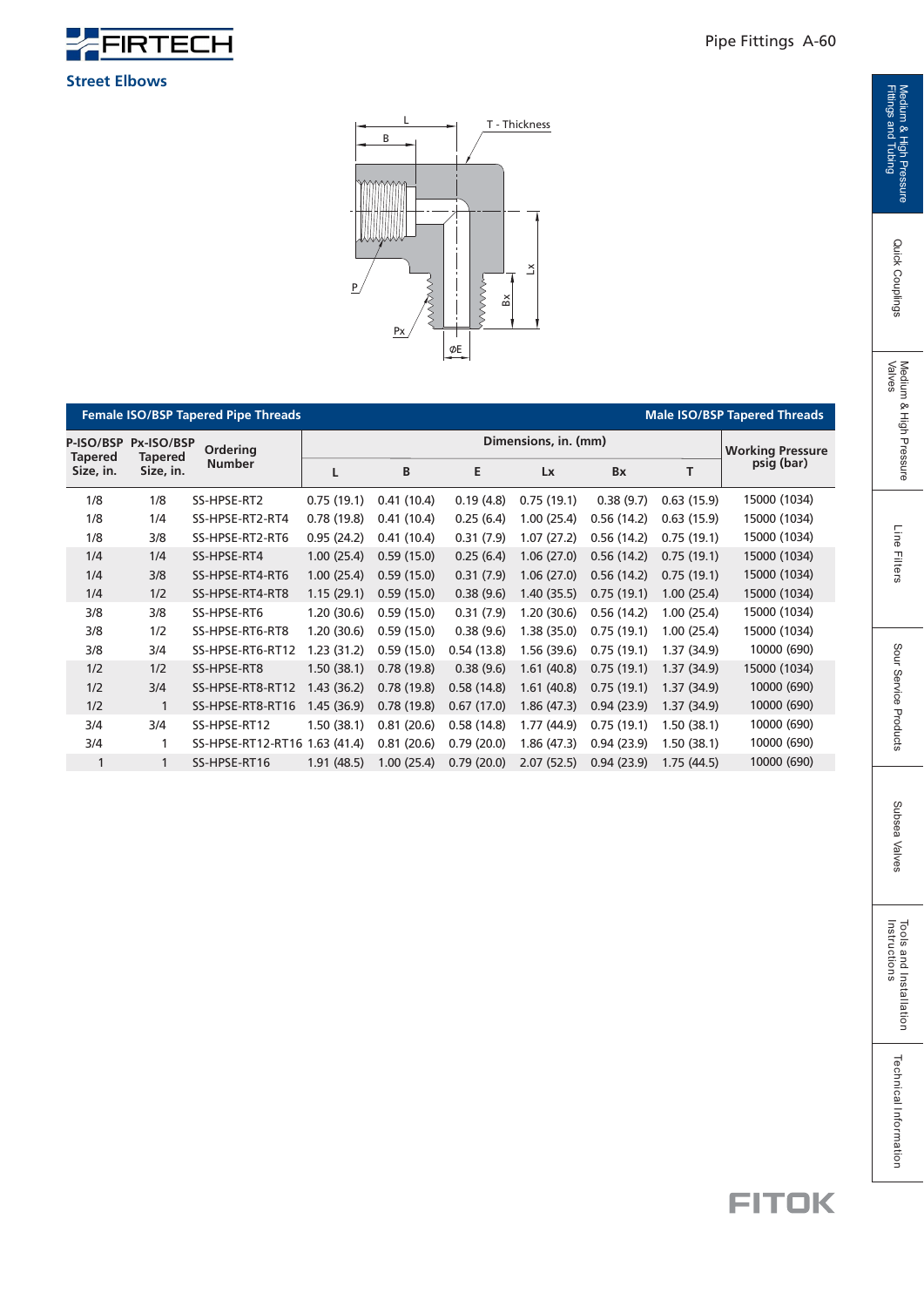#### A-61 Pipe Fittings

#### **Female Elbows Female NPT Threads**



| <b>P-NPT</b> | Ordering      |            | <b>Working Pressure<br/>psig (bar)</b> |            |            |              |
|--------------|---------------|------------|----------------------------------------|------------|------------|--------------|
| Size, in.    | <b>Number</b> |            | B                                      | E          |            |              |
| 1/8          | SS-HPE-NS2    | 0.75(19.1) | 0.41(10.4)                             | 0.31(8.0)  | 0.63(15.9) | 15000 (1034) |
| 1/4          | SS-HPE-NS4    | 1.00(25.4) | 0.59(15.0)                             | 0.41(10.4) | 0.75(19.1) | 15000 (1034) |
| 3/8          | SS-HPE-NS6    | 1.20(30.6) | 0.59(15.0)                             | 0.54(13.8) | 1.00(25.4) | 15000 (1034) |
| 1/2          | SS-HPE-NS8    | 1.50(38.1) | 0.78(19.8)                             | 0.67(17.0) | 1.37(34.9) | 15000 (1034) |
| 3/4          | SS-HPE-NS12   | 1.50(38.1) | 0.81(20.6)                             | 0.88(22.3) | 1.50(38.1) | 10000 (690)  |
|              | SS-HPE-NS16   | 1.91(48.5) | 1.00(25.4)                             | 1.11(28.1) | 1.75(44.5) | 10000 (690)  |

FIRTECH

|                             | <b>Female ISO/BSP Tapered Threads</b> |            |                         |            |            |              |  |  |  |  |  |  |  |
|-----------------------------|---------------------------------------|------------|-------------------------|------------|------------|--------------|--|--|--|--|--|--|--|
| P-ISO/BSP<br><b>Tapered</b> | Ordering                              |            | <b>Working Pressure</b> |            |            |              |  |  |  |  |  |  |  |
| Size, in.                   | <b>Number</b>                         |            | B                       | E          | т          | psig (bar)   |  |  |  |  |  |  |  |
| 1/8                         | SS-HPE-RT2                            | 0.75(19.1) | 0.41(10.4)              | 0.31(8.0)  | 0.63(15.9) | 15000 (1034) |  |  |  |  |  |  |  |
| 1/4                         | SS-HPE-RT4                            | 1.00(25.4) | 0.59(15.0)              | 0.41(10.4) | 0.75(19.1) | 15000 (1034) |  |  |  |  |  |  |  |
| 3/8                         | SS-HPE-RT6                            | 1.20(30.6) | 0.59(15.0)              | 0.54(13.8) | 1.00(25.4) | 15000 (1034) |  |  |  |  |  |  |  |
| 1/2                         | SS-HPE-RT8                            | 1.50(38.1) | 0.78(19.8)              | 0.69(17.4) | 1.37(34.9) | 15000 (1034) |  |  |  |  |  |  |  |
| 3/4                         | SS-HPE-RT12                           | 1.50(38.1) | 0.81(20.6)              | 0.90(22.8) | 1.50(38.1) | 10000 (690)  |  |  |  |  |  |  |  |
| 1                           | SS-HPE-RT16                           | 1.91(48.5) | 1.00(25.4)              | 1.13(28.7) | 1.75(44.5) | 10000 (690)  |  |  |  |  |  |  |  |
|                             |                                       |            |                         |            |            |              |  |  |  |  |  |  |  |

#### **Male Tees**



| <b>Male NPT Threads</b>                |  |  |  |  |  |  |  |  |  |  |  |  |
|----------------------------------------|--|--|--|--|--|--|--|--|--|--|--|--|
| <b>Working Pressure<br/>psig (bar)</b> |  |  |  |  |  |  |  |  |  |  |  |  |
|                                        |  |  |  |  |  |  |  |  |  |  |  |  |
| 15000 (1034)                           |  |  |  |  |  |  |  |  |  |  |  |  |
| 15000 (1034)                           |  |  |  |  |  |  |  |  |  |  |  |  |
| 15000 (1034)                           |  |  |  |  |  |  |  |  |  |  |  |  |
| 15000 (1034)                           |  |  |  |  |  |  |  |  |  |  |  |  |
| 10000 (690)                            |  |  |  |  |  |  |  |  |  |  |  |  |
| 10000 (690)                            |  |  |  |  |  |  |  |  |  |  |  |  |
|                                        |  |  |  |  |  |  |  |  |  |  |  |  |

| <b>Male ISO/BSP Tapered Threads</b> |                                                              |                                                   |                                                |   |  |              |  |  |  |  |  |  |
|-------------------------------------|--------------------------------------------------------------|---------------------------------------------------|------------------------------------------------|---|--|--------------|--|--|--|--|--|--|
| P-ISO/BSP                           | Ordering                                                     |                                                   | <b>Working Pressure<br/>psig (bar)</b>         |   |  |              |  |  |  |  |  |  |
| <b>Tapered</b><br>Size, in.         | <b>Number</b>                                                |                                                   | B                                              | E |  |              |  |  |  |  |  |  |
| 1/8                                 | SS-HPMT-RT2                                                  | $0.75(19.1)$ $0.38(9.7)$ $0.19(4.8)$ $0.50(12.7)$ |                                                |   |  | 15000 (1034) |  |  |  |  |  |  |
| 1/4                                 | SS-HPMT-RT4                                                  |                                                   | 1.00 (25.4) 0.56 (14.2) 0.25 (6.4) 0.63 (15.9) |   |  | 15000 (1034) |  |  |  |  |  |  |
| 3/8                                 | SS-HPMT-RT6                                                  |                                                   | 1.10 (28.0) 0.56 (14.2) 0.31 (7.9) 0.75 (19.1) |   |  | 15000 (1034) |  |  |  |  |  |  |
| 1/2                                 | SS-HPMT-RT8                                                  |                                                   | 1.44 (36.6) 0.75 (19.1) 0.38 (9.6) 1.00 (25.4) |   |  | 15000 (1034) |  |  |  |  |  |  |
| 3/4                                 | SS-HPMT-RT12 1.56 (39.6) 0.75 (19.1) 0.58 (14.8) 1.37 (34.9) |                                                   |                                                |   |  | 10000 (690)  |  |  |  |  |  |  |
| 1                                   | SS-HPMT-RT16 1.89 (48.0) 0.94 (23.9) 0.79 (20.0) 1.50 (38.1) |                                                   |                                                |   |  | 10000 (690)  |  |  |  |  |  |  |

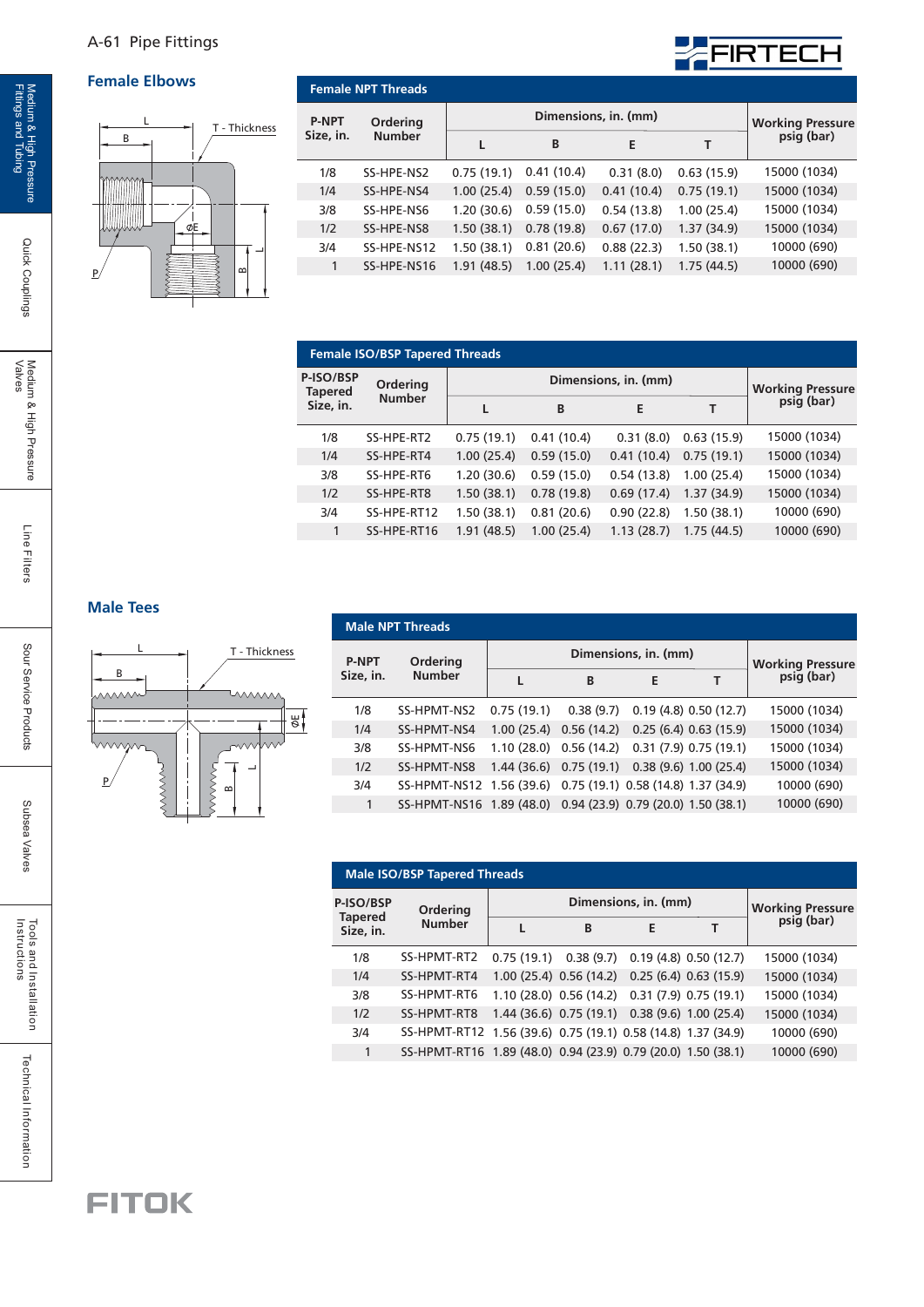

 $L \qquad \qquad Lx$ B T - Thickness P mm E  $\overline{\mathsf{www}}$  $\mathsf{B}$ P

|                            | <b>NPT Threads</b> |            |                         |            |            |            |                          |              |  |  |  |  |
|----------------------------|--------------------|------------|-------------------------|------------|------------|------------|--------------------------|--------------|--|--|--|--|
| <b>P-NPT</b>               | <b>Ordering</b>    |            | <b>Working Pressure</b> |            |            |            |                          |              |  |  |  |  |
| <b>Number</b><br>Size, in. |                    |            | B                       | Lx         | <b>Bx</b>  | E          | т                        | psig (bar)   |  |  |  |  |
| 1/8                        | SS-HPST-NS2        | 0.75(19.1) | 0.41(10.4)              | 0.75(19.1) | 0.38(9.7)  |            | $0.19(4.8)$ $0.63(15.9)$ | 15000 (1034) |  |  |  |  |
| 1/4                        | SS-HPST-NS4        | 1.00(25.4) | 0.59(15.0)              | 1.06(27.0) | 0.56(14.2) |            | $0.25(6.4)$ 0.75 (19.1)  | 15000 (1034) |  |  |  |  |
| 3/8                        | SS-HPST-NS6        | 1.20(30.6) | 0.59(15.0)              | 1.20(30.6) | 0.56(14.2) | 0.31(7.9)  | 1.00(25.4)               | 15000 (1034) |  |  |  |  |
| 1/2                        | SS-HPST-NS8        | 1.50(38.1) | 0.78(19.8)              | 1.61(40.8) | 0.75(19.1) |            | $0.38(9.6)$ 1.37 (34.9)  | 15000 (1034) |  |  |  |  |
| 3/4                        | SS-HPST-NS12       | 1.50(38.1) | 0.81(20.6)              | 1.77(44.9) | 0.75(19.1) | 0.58(14.8) | 1.50(38.1)               | 10000 (690)  |  |  |  |  |
|                            | SS-HPST-NS16       | 1.91(48.5) | 1.00(25.4)              | 2.07(52.5) | 0.94(23.9) |            | $0.79(20.0)$ 1.75 (44.5) | 10000 (690)  |  |  |  |  |
|                            |                    |            |                         |            |            |            |                          |              |  |  |  |  |

| <b>ISO/BSP Tapered Pipe Threads</b>          |              |             |                         |            |            |            |                         |              |  |  |  |
|----------------------------------------------|--------------|-------------|-------------------------|------------|------------|------------|-------------------------|--------------|--|--|--|
| P-ISO/BSP                                    | Ordering     |             | <b>Working Pressure</b> |            |            |            |                         |              |  |  |  |
| <b>Tapered</b><br><b>Number</b><br>Size, in. |              |             | B                       | Lx         | <b>Bx</b>  | E          | т                       | psig (bar)   |  |  |  |
| 1/8                                          | SS-HPST-RT2  | 0.75(19.1)  | 0.41(10.4)              | 0.75(19.1) | 0.38(9.7)  | 0.19(4.8)  | 0.63(15.9)              | 15000 (1034) |  |  |  |
| 1/4                                          | SS-HPST-RT4  | 1.00(25.4)  | 0.59(15.0)              | 1.06(27.0) | 0.56(14.2) |            | $0.25(6.4)$ 0.75 (19.1) | 15000 (1034) |  |  |  |
| 3/8                                          | SS-HPST-RT6  | 1.20 (30.6) | 0.59(15.0)              | 1.20(30.6) | 0.56(14.2) | 0.31(7.9)  | 1.00(25.4)              | 15000 (1034) |  |  |  |
| 1/2                                          | SS-HPST-RT8  | 1.50(38.1)  | 0.78(19.8)              | 1.61(40.8) | 0.75(19.1) | 0.38(9.6)  | 1.37(34.9)              | 15000 (1034) |  |  |  |
| 3/4                                          | SS-HPST-RT12 | 1.50 (38.1) | 0.81(20.6)              | 1.77(44.9) | 0.75(19.1) | 0.58(14.8) | 1.50(38.1)              | 10000 (690)  |  |  |  |
|                                              | SS-HPST-RT16 | 1.91(48.5)  | 1.00(25.4)              | 2.07(52.5) | 0.94(23.9) | 0.79(20.0) | 1.75(44.5)              | 10000 (690)  |  |  |  |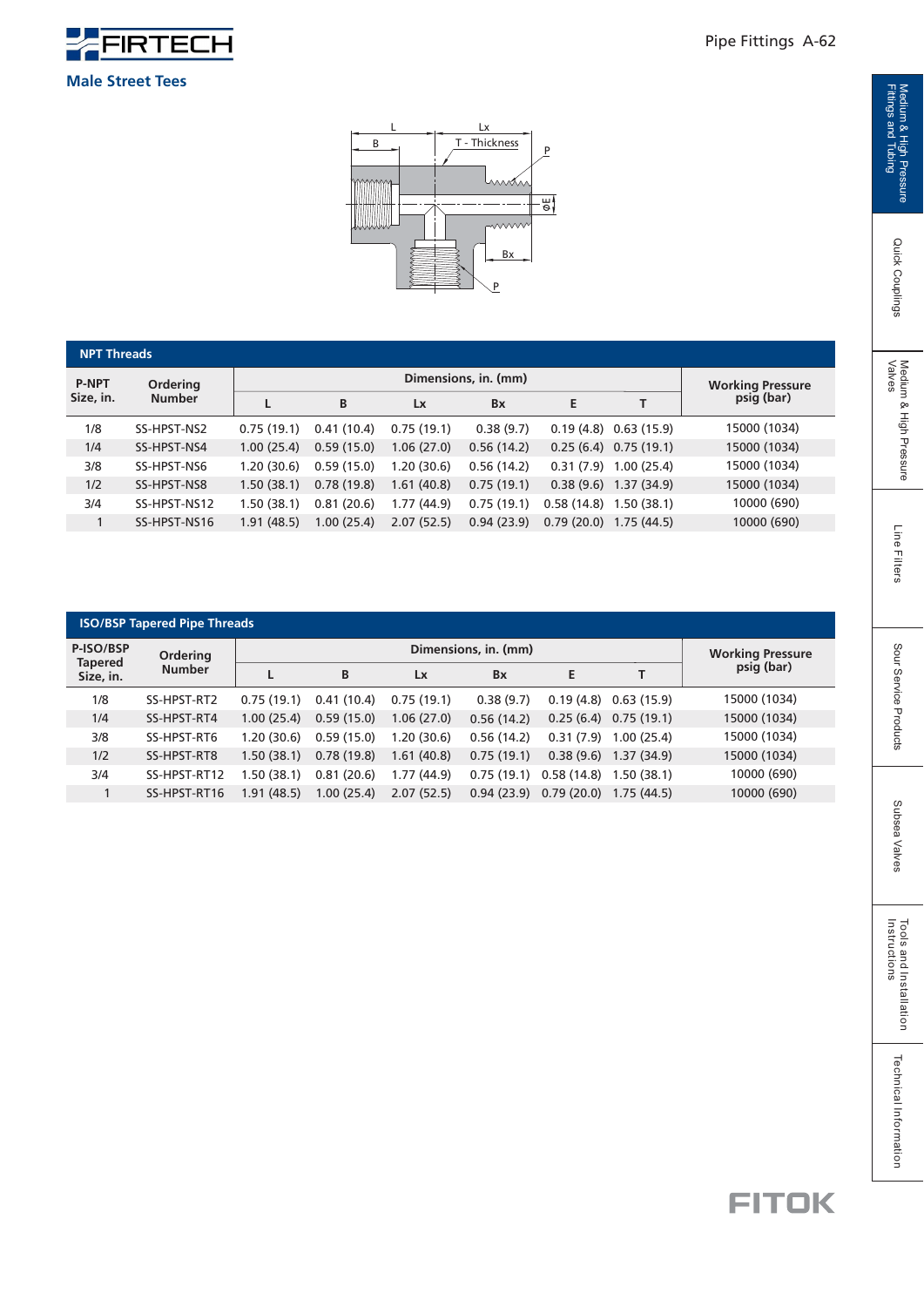

FIRTECH

|              | <b>NPT Threads</b> |  |                                                                         |                         |           |   |                          |              |  |  |  |
|--------------|--------------------|--|-------------------------------------------------------------------------|-------------------------|-----------|---|--------------------------|--------------|--|--|--|
| <b>P-NPT</b> | Ordering           |  |                                                                         | <b>Working Pressure</b> |           |   |                          |              |  |  |  |
| Size, in.    | <b>Number</b>      |  | B                                                                       | Lx                      | Bx        | E |                          | psig (bar)   |  |  |  |
| 1/8          | SS-HPBT-NS2        |  | $0.75(19.1)$ $0.41(10.4)$ $0.75(19.1)$                                  |                         | 0.38(9.7) |   | $0.19(4.8)$ $0.63(15.9)$ | 15000 (1034) |  |  |  |
| 1/4          | SS-HPBT-NS4        |  | 1.00 (25.4) 0.59 (15.0) 1.06 (27.0) 0.56 (14.2)                         |                         |           |   | $0.25(6.4)$ 0.75 (19.1)  | 15000 (1034) |  |  |  |
| 3/8          | SS-HPBT-NS6        |  | 1.20 (30.6) 0.59 (15.0) 1.20 (30.6) 0.56 (14.2)                         |                         |           |   | $0.31(7.9)$ 1.00 (25.4)  | 15000 (1034) |  |  |  |
| 1/2          | SS-HPBT-NS8        |  | 1.50 (38.1) 0.78 (19.8) 1.61 (40.8) 0.75 (19.1)                         |                         |           |   | $0.38(9.6)$ 1.37 (34.9)  | 15000 (1034) |  |  |  |
| 3/4          | SS-HPBT-NS12       |  | 1.50 (38.1) 0.81 (20.6) 1.77 (44.9) 0.75 (19.1) 0.58 (14.8) 1.50 (38.1) |                         |           |   |                          | 10000 (690)  |  |  |  |
|              | SS-HPBT-NS16       |  | 1.91 (48.5) 1.00 (25.4) 2.07 (52.5) 0.94 (23.9) 0.79 (20.0) 1.75 (44.5) |                         |           |   |                          | 10000 (690)  |  |  |  |
|              |                    |  |                                                                         |                         |           |   |                          |              |  |  |  |

| <b>ISO/BSP Tapered Pipe Threads</b> |                 |             |            |                         |                       |            |            |              |  |  |  |
|-------------------------------------|-----------------|-------------|------------|-------------------------|-----------------------|------------|------------|--------------|--|--|--|
| P-ISO/BSP<br><b>Tapered</b>         | <b>Ordering</b> |             |            | <b>Working Pressure</b> |                       |            |            |              |  |  |  |
| Size, in.                           | <b>Number</b>   |             | В          | Lx                      | <b>B</b> <sub>x</sub> | E          |            | psig (bar)   |  |  |  |
| 1/8                                 | SS-HPBT-RT2     | 0.75(19.1)  | 0.41(10.4) | 0.75(19.1)              | 0.38(9.7)             | 0.19(4.8)  | 0.63(15.9) | 15000 (1034) |  |  |  |
| 1/4                                 | SS-HPBT-RT4     | 1.00(25.4)  | 0.59(15.0) | 1.06(27.0)              | 0.56(14.2)            | 0.25(6.4)  | 0.75(19.1) | 15000 (1034) |  |  |  |
| 3/8                                 | SS-HPBT-RT6     | 1.20 (30.6) | 0.59(15.0) | 1.20(30.6)              | 0.56(14.2)            | 0.31(7.9)  | 1.00(25.4) | 15000 (1034) |  |  |  |
| 1/2                                 | SS-HPBT-RT8     | 1.50(38.1)  | 0.78(19.8) | 1.61(40.8)              | 0.75(19.1)            | 0.38(9.6)  | 1.37(34.9) | 15000 (1034) |  |  |  |
| 3/4                                 | SS-HPBT-RT12    | 1.50 (38.1) | 0.81(20.6) | 1.77(44.9)              | 0.75(19.1)            | 0.58(14.8) | 1.50(38.1) | 10000 (690)  |  |  |  |
|                                     | SS-HPBT-RT16    | 1.91(48.5)  | 1.00(25.4) | 2.07(52.5)              | 0.94(23.9)            | 0.79(20.0) | 1.75(44.5) | 10000 (690)  |  |  |  |

#### **Female Tees**



|                            | <b>Female NPT Threads</b> |            |                         |            |            |              |  |  |  |  |  |  |  |
|----------------------------|---------------------------|------------|-------------------------|------------|------------|--------------|--|--|--|--|--|--|--|
| <b>P-NPT</b>               | <b>Ordering</b>           |            | <b>Working Pressure</b> |            |            |              |  |  |  |  |  |  |  |
| Size, in.<br><b>Number</b> |                           |            | B                       | E          |            | psig (bar)   |  |  |  |  |  |  |  |
| 1/8                        | SS-HPT-NS2                | 0.75(19.1) | 0.41(10.4)              | 0.31(8.0)  | 0.63(15.9) | 15000 (1034) |  |  |  |  |  |  |  |
| 1/4                        | SS-HPT-NS4                | 1.00(25.4) | 0.59(15.0)              | 0.41(10.4) | 0.75(19.1) | 15000 (1034) |  |  |  |  |  |  |  |
| 3/8                        | SS-HPT-NS6                | 1.20(30.6) | 0.59(15.0)              | 0.54(13.8) | 1.00(25.4) | 15000 (1034) |  |  |  |  |  |  |  |
| 1/2                        | SS-HPT-NS8                | 1.50(38.1) | 0.78(19.8)              | 0.67(17.0) | 1.37(34.9) | 15000 (1034) |  |  |  |  |  |  |  |
| 3/4                        | SS-HPT-NS12               | 1.50(38.1) | 0.81(20.6)              | 0.88(22.3) | 1.50(38.1) | 10000 (690)  |  |  |  |  |  |  |  |
|                            | SS-HPT-NS16               | 1.91(48.5) | 1.00(25.4)              | 1.11(28.1) | 1.75(44.5) | 10000 (690)  |  |  |  |  |  |  |  |

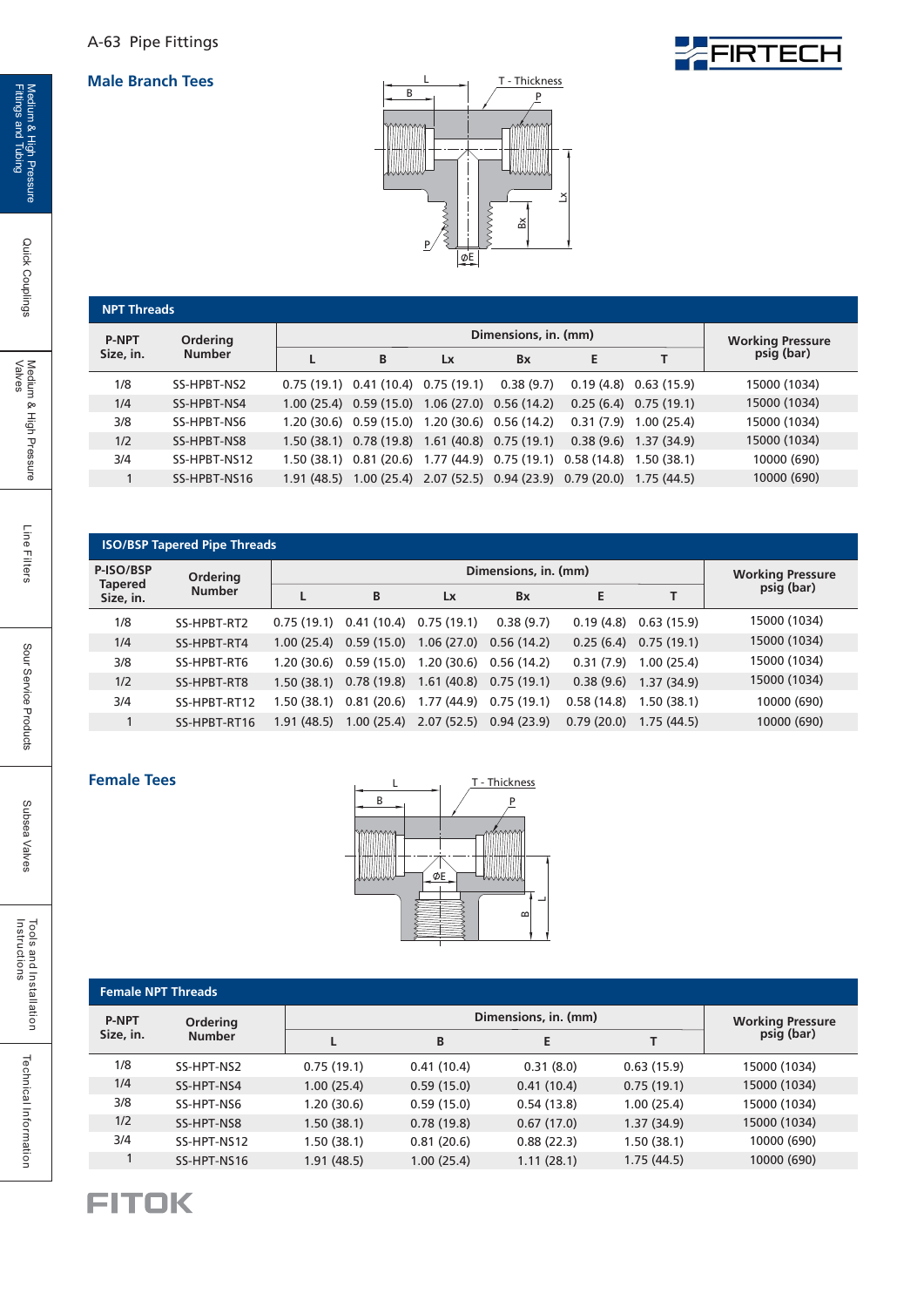

| <b>Female ISO/BSP Tapered Pipe Threads</b> |                           |            |                         |            |            |              |  |
|--------------------------------------------|---------------------------|------------|-------------------------|------------|------------|--------------|--|
| P-ISO/BSP<br><b>Tapered</b><br>Size, in.   | Ordering<br><b>Number</b> |            | <b>Working Pressure</b> |            |            |              |  |
|                                            |                           |            | B                       | E          |            | psig (bar)   |  |
| 1/8                                        | SS-HPT-RT2                | 0.75(19.1) | 0.41(10.4)              | 0.31(8.0)  | 0.63(15.9) | 15000 (1034) |  |
| 1/4                                        | SS-HPT-RT4                | 1.00(25.4) | 0.59(15.0)              | 0.41(10.4) | 0.75(19.1) | 15000 (1034) |  |
| 3/8                                        | SS-HPT-RT6                | 1.20(30.6) | 0.59(15.0)              | 0.54(13.8) | 1.00(25.4) | 15000 (1034) |  |
| 1/2                                        | SS-HPT-RT8                | 1.50(38.1) | 0.78(19.8)              | 0.69(17.4) | 1.37(34.9) | 15000 (1034) |  |
| 3/4                                        | SS-HPT-RT12               | 1.50(38.1) | 0.81(20.6)              | 0.90(22.8) | 1.50(38.1) | 10000 (690)  |  |
|                                            | SS-HPT-RT16               | 1.91(48.5) | 1.00(25.4)              | 1.13(28.7) | 1.75(44.5) | 10000 (690)  |  |

#### **Female Crosses**



| <b>Female NPT Threads</b> |                           |            |                         |            |            |              |  |  |
|---------------------------|---------------------------|------------|-------------------------|------------|------------|--------------|--|--|
| <b>P-NPT</b><br>Size, in. | Ordering<br><b>Number</b> |            | <b>Working Pressure</b> |            |            |              |  |  |
|                           |                           |            | B                       | E          |            | psig (bar)   |  |  |
| 1/8                       | SS-HPCR-NS2               | 0.75(19.1) | 0.41(10.4)              | 0.31(8.0)  | 0.63(15.9) | 15000 (1034) |  |  |
| 1/4                       | SS-HPCR-NS4               | 1.00(25.4) | 0.59(15.0)              | 0.41(10.4) | 0.75(19.1) | 15000 (1034) |  |  |
| 3/8                       | SS-HPCR-NS6               | 1.20(30.6) | 0.59(15.0)              | 0.54(13.8) | 1.00(25.4) | 15000 (1034) |  |  |
| 1/2                       | SS-HPCR-NS8               | 1.50(38.1) | 0.78(19.8)              | 0.67(17.0) | 1.37(34.9) | 15000 (1034) |  |  |
| 3/4                       | SS-HPCR-NS12              | 1.50(38.1) | 0.81(20.6)              | 0.88(22.3) | 1.50(38.1) | 10000 (690)  |  |  |
|                           | SS-HPCR-NS16              | 1.91(48.5) | 1.00(25.4)              | 1.11(28.1) | 1.75(44.5) | 10000 (690)  |  |  |
|                           |                           |            |                         |            |            |              |  |  |

| <b>Female ISO/BSP Tapered Pipe Threads</b> |                           |             |                         |            |            |              |  |
|--------------------------------------------|---------------------------|-------------|-------------------------|------------|------------|--------------|--|
| P-ISO/BSP<br><b>Tapered</b><br>Size, in.   | Ordering<br><b>Number</b> |             | <b>Working Pressure</b> |            |            |              |  |
|                                            |                           | L           | B                       | E          |            | psig (bar)   |  |
| 1/8                                        | SS-HPCR-RT2               | 0.75(19.1)  | 0.41(10.4)              | 0.31(8.0)  | 0.63(15.9) | 15000 (1034) |  |
| 1/4                                        | SS-HPCR-RT4               | 1.00(25.4)  | 0.59(15.0)              | 0.41(10.4) | 0.75(19.1) | 15000 (1034) |  |
| 3/8                                        | SS-HPCR-RT6               | 1.20 (30.6) | 0.59(15.0)              | 0.54(13.8) | 1.00(25.4) | 15000 (1034) |  |
| 1/2                                        | SS-HPCR-RT8               | 1.50(38.1)  | 0.78(19.8)              | 0.69(17.4) | 1.37(34.9) | 15000 (1034) |  |
| 3/4                                        | SS-HPCR-RT12              | 1.50 (38.1) | 0.81(20.6)              | 0.90(22.8) | 1.50(38.1) | 10000 (690)  |  |
|                                            | SS-HPCR-RT16              | 1.91 (48.5) | 1.00(25.4)              | 1.13(28.7) | 1.75(44.5) | 10000 (690)  |  |

NOTE: All dimensions are for reference only and subject to change.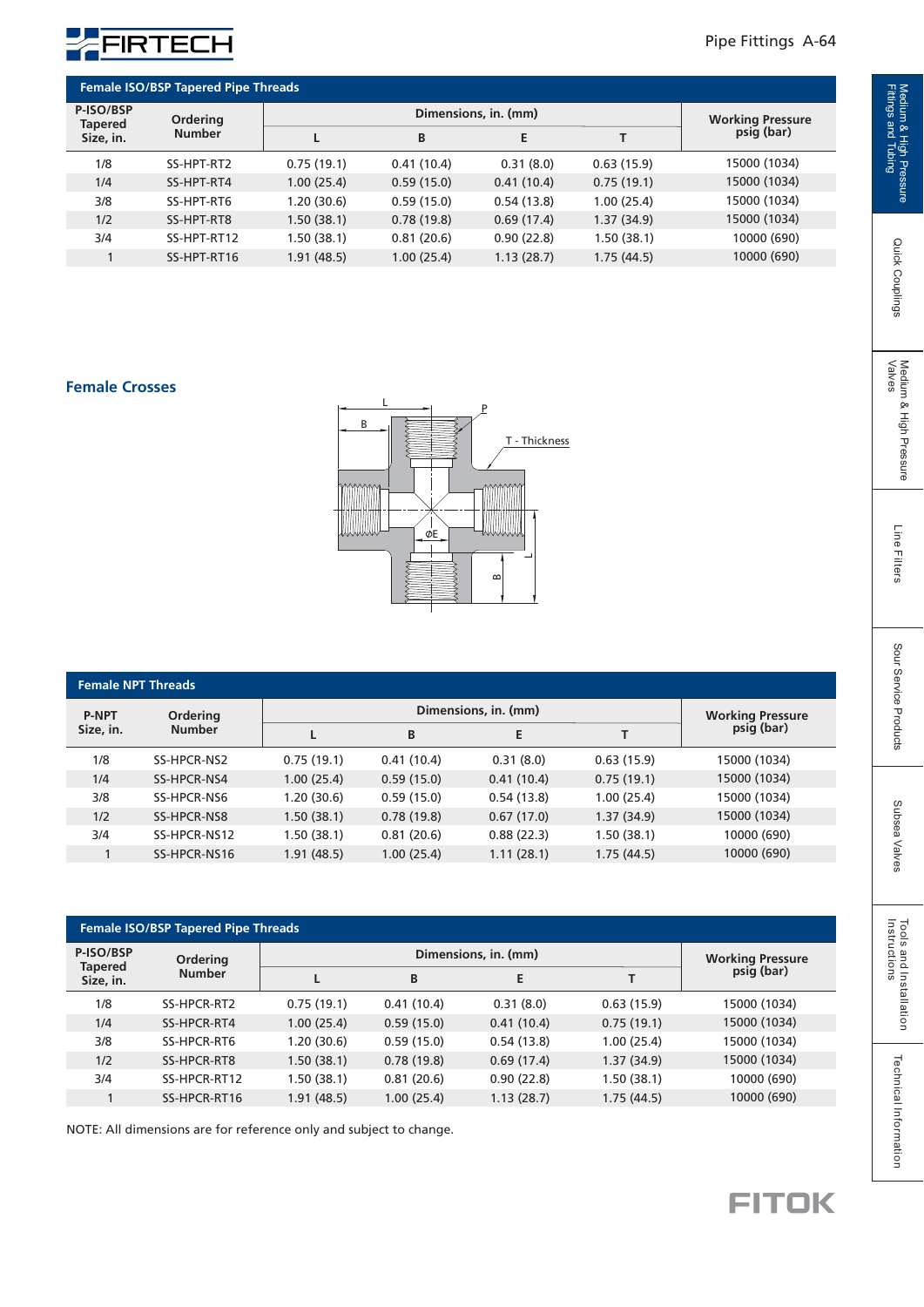

Medium & High Pressure<br>Fittings and Tubing



Specify in the same way as Specify in the<br>same way as<br>the P1

**P3 and P4**

P3 and P4

P<sub>2</sub> Size



P1, P2, P3 and P4 shall be described in the following orders: P1, P2, P3 and P4 shall be described in the following orders:

> AN and AS Thread Size  $7/16 - 20$ 9/16-18  $3/4 - 16$  $7/8 - 14$ 1 1/16-12 1 5/16-12

AN and AS Thread Size

15/16-12

7/8-14 1-12 1 5/16-12

Male Elbows

Adapters

Male or Female JIC (37° Flare)

JIC (37° Flare)

7/16-20 9/16-18  $3/4 - 16$ 

**79 12 14 16 21**

**AN**

**HPA**

Street Elbows

Street Elbows Male Elbows

 Type "M" Male **HM** Male Type "M"

**AS** Female Swivel JIC (37°Flare)

Female Elbows

Female Elbows

Male Tees

Male Tees

Male Street Tees

Male Street Tees

Male Branch Tees

Male Branch Tees

Female Tees

Female Tees

Female Crosses

Female Crosses

**HPCR**

**HPT**

**HPBT**

**HPST**

**HPMT**

**HPE**

**HPSE**

**HPME**

**46 8 10 12 16**

- ◎ Describe the female thread end first if there is any **Describe the female thread end first if there is any**
- For male connections: NPT ISO/BSP Tapered Heavy-Duty Stud Ends JIC Tor male connections: NPT - ISO/BSP Tapered - Heavy-Duty Stud Ends - JIC (37° Flare) - Male Type" M" (37° Flare) - Male Type"M"
- © Describe in descending order as per size if the end connection types are the Describe in descending order as per size if the end connection types are the © For female connections: NPT - ISO/BSP Tapered - Ports with O-ring seal in For female connections: NPT - ISO/BSP Tapered - Ports with O-ring seal in truncated housing - JIC (37° Flare) truncated housing - JIC (37° Flare)
	- © Describe the end of P1 if all end connections are the same Describe the end of P1 if all end connections are the same same same